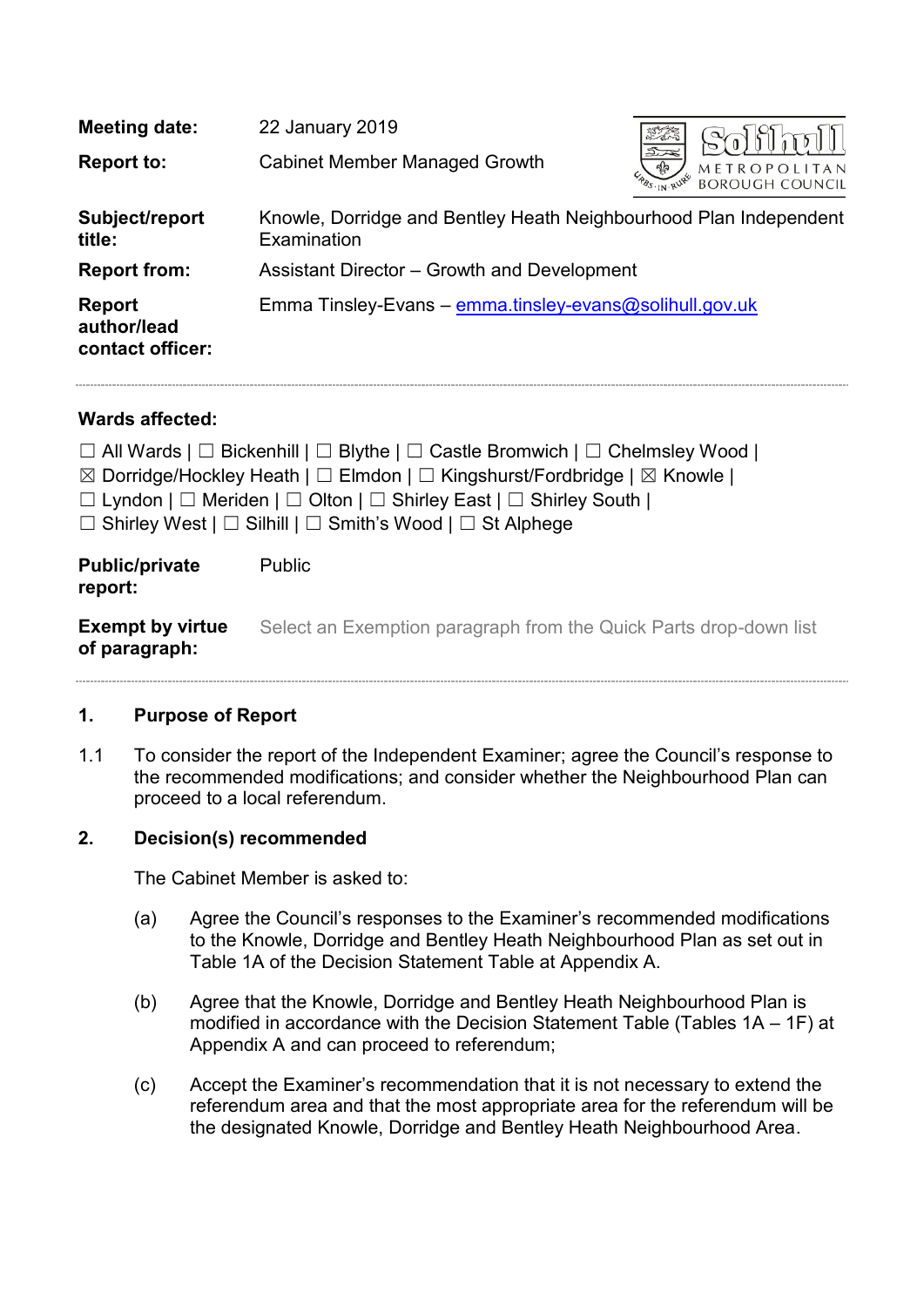# **3. What is the issue?**

3.1 A Neighbourhood Development Plan (NDP) is a community led plan which sets out policies to guide the future use and development of land within a specified Neighbourhood Area.

|  |  | 3.2 The regulatory process for preparation of a NDP can be summarised as follows: |
|--|--|-----------------------------------------------------------------------------------|
|--|--|-----------------------------------------------------------------------------------|

| Key Stage / Process                  | Action                                                                                                                                                                                                                                 |
|--------------------------------------|----------------------------------------------------------------------------------------------------------------------------------------------------------------------------------------------------------------------------------------|
| 1. Neighbourhood<br>Area Designation | Parish/Town Council or Neighbourhood Forum apply to<br>Solihull Council for Area designation                                                                                                                                           |
| 2. Pre-Submission<br>Consultation    | 6 week consultation on draft Neighbourhood Plan<br>undertaken by the local community                                                                                                                                                   |
| 3. Submission                        | Neighbourhood Plan formally submitted to Solihull Council                                                                                                                                                                              |
| 4. Technical<br>Compliance<br>Check  | Local planning authority check that all regulatory procedures<br>have been followed                                                                                                                                                    |
| 5. Publication                       | 6 week consultation undertaken by Solihull Council                                                                                                                                                                                     |
| 6. Examination                       | Solihull Council send Neighbourhood Plan to independent<br>examination                                                                                                                                                                 |
| 7. Plan Proposal<br>Decision         | Solihull Council considers examiners report, including any<br>recommended modifications and if satisfied with the Plan<br>proposal, proceed to referendum                                                                              |
| 8. Referendum                        | Organised and funded by Solihull Council. Where 50% or<br>more of those voting are in favour of the draft<br>Neighbourhood Plan, it must be 'made' by the local authority<br>and it then forms part of the statutory Development Plan. |

- 3.3 In October 2015 the Council approved a Neighbourhood Area application for Knowle, Dorridge and Bentley Heath (KDBH). At the same time, the KDBH Neighbourhood Forum (NF) was formally designated as the qualifying body authorised to act for the area.
- 3.4 In accordance with the stages outlined above, a Pre-Submission draft Neighbourhood Plan was published for consultation by the KDBH NF in November 2017 and the final [Submission version of the Plan](http://www.solihull.gov.uk/Portals/0/Planning/KDBH/1a-KDBH-Web-Submission-Draft-NP.pdf) was formally submitted to the Council in May 2018.
- 3.5 Following a technical compliance check the Submission Neighbourhood Plan was published for public consultation by the Council. As a statutory consultee, the Council made representations on the Plan which were considered and agreed by Cabinet Member at the decision session on [24 May 2018.](http://eservices.solihull.gov.uk/mgInternet/ieListDocuments.aspx?CId=525&MId=7111&Ver=4)
- 3.6 In accordance with Stage 6 above, the Council submitted the KDBH Neighbourhood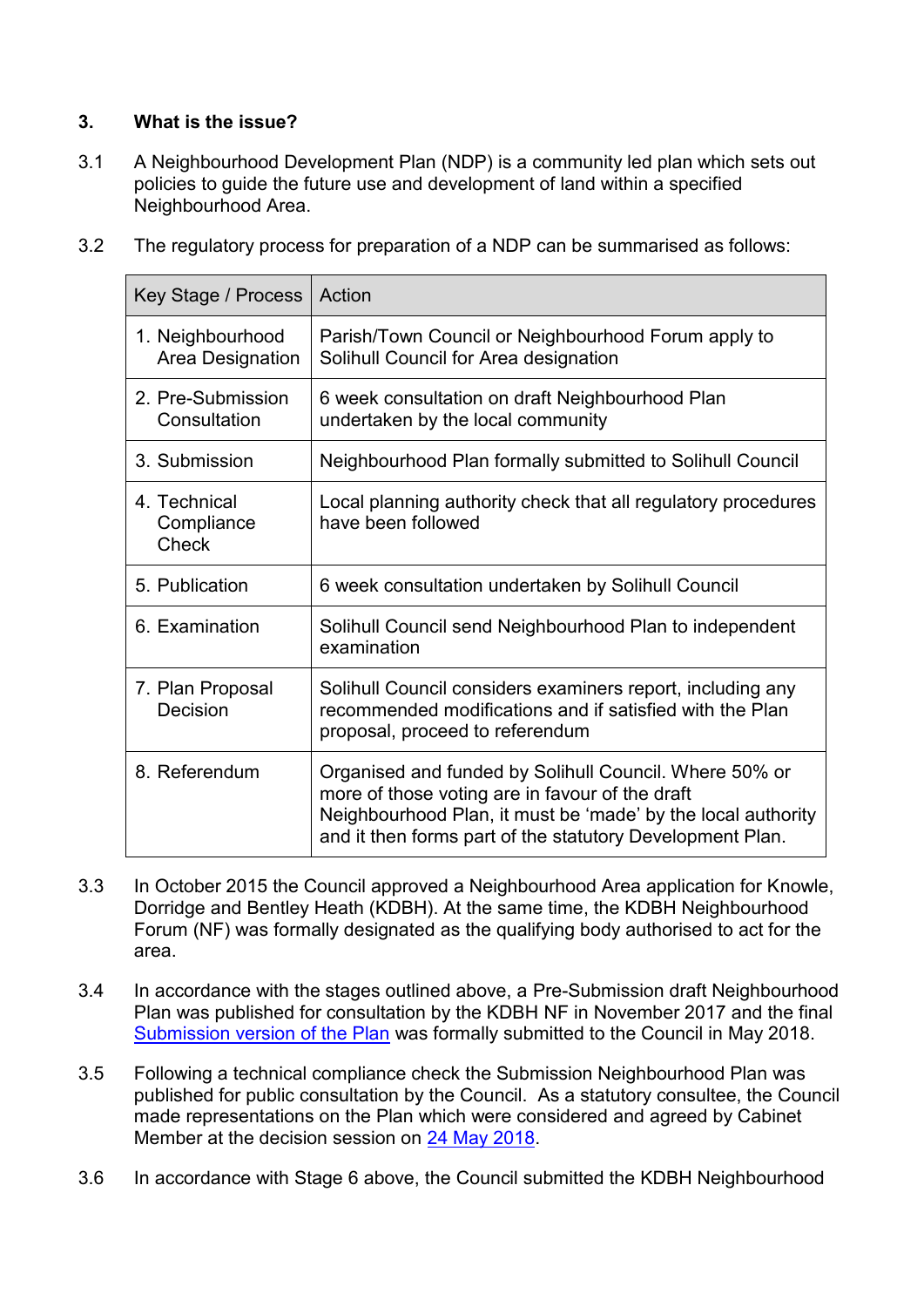Plan for Independent Examination in July 2018.

# **4. Independent Examination and the Examiner's Report**

- 4.1 The Council, with the agreement of the KDBH NF, appointed Mr Robert Bryan as the Independent Examiner of the Neighbourhood Plan. The Examination, which included all accompanying background documents and representations received during the consultation period, commenced on 10 July 2018 by means of written representations. An unaccompanied site visit to the Neighbourhood Area was also carried out by the Examiner.
- 4.2 The [Examiner's Report](http://www.solihull.gov.uk/Portals/0/EXAMINERSFINALREPORT.pdf) was received on 14 September 2018. The Examiner concluded that he was satisfied that the Neighbourhood Plan was capable of meeting the legal requirements set out in the Localism Act 2011, including meeting the basic conditions, subject to 33<sup>1</sup> recommended modifications outlined in his report. These are also set out in Table 1A at Appendix A.
- 4.3 Section 12 of Schedule 4B of the Town and Country Planning Act 1990, requires that the Local Planning Authority (LPA) must consider each of the recommendations made in the Examiner's report and decide what action to take in response to each of them. However, the LPAs role at this stage is to also satisfy itself that the Plan meets the basic conditions, or would meet those conditions if modifications were made to the Plan (whether or not recommended by the Examiner).
- 4.4 In summary, for a plan to meet the basic conditions it must:
	- o Have regard to national policy and guidance issued by the secretary of state
	- o Have special regard to the desirability of preserving any listed building or its setting or any features of special architectural or historic interest that it possesses
	- o Have special regard to the desirability of preserving or enhancing the character or appearance of any conservation area
	- o Contribute to the achievement of sustainable development
	- $\circ$  Be in general conformity with the strategic policies contained in the Development Plan for the area of the Authority (or any part of that area)
	- $\circ$  Does not breach, but is otherwise compatible with EU obligations this includes the SEA Directive of 2001/42/EC and Human Rights requirements
- 4.5 Whilst the Examiner's recommended modifications are not therefore binding and there is scope for the LPA to also make modifications to the plan, the regulations set out that the only modifications that the authority may make are those that are necessary to ensure the Plan meets the basic conditions, or for the purposes of correcting errors.

<sup>————————————————————&</sup>lt;br><sup>1</sup> The Examiner's report includes 2 Recommendation 11s. This is an error. For the purposes of the Decision Statement Table, Recommendation 11 has been split into Recommendation 11A and 11B. This avoids the need to renumber all subsequent recommendations.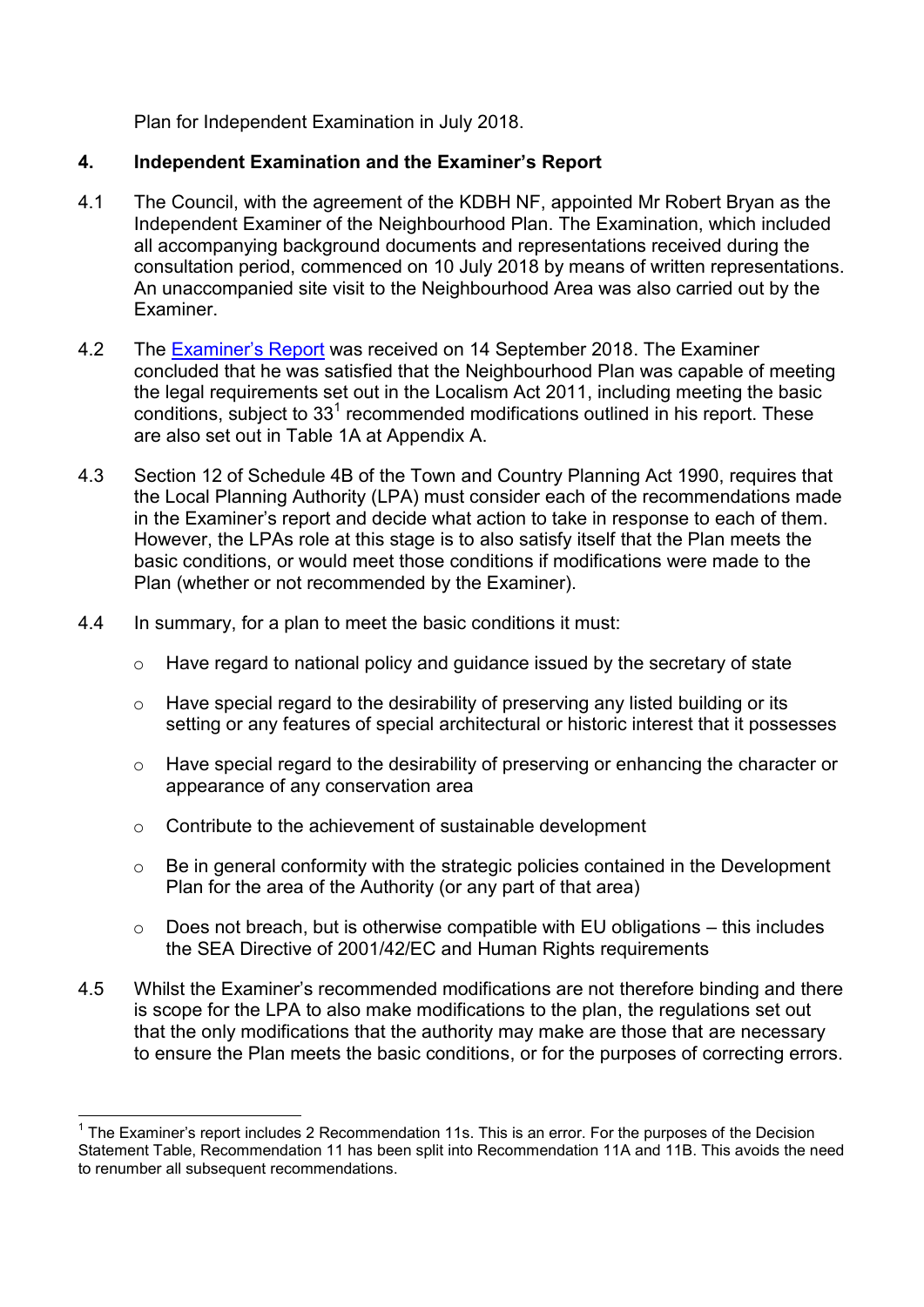- 4.6 It must be acknowledged that the NF does not agree with some of the Examiner's recommendations and these issues have been raised and discussed with the Council. Independent facilitation support has been sought by the NF to consider options for moving forward with modifications to the post-examination plan. In the spirit of collaboration, the Council has participated in these discussions and has considered all suggestions made.
- 4.7 Whilst the facilitation exercise proved helpful in reaffirming what changes and modifications the LPA could make to the Plan within the scope of the regulations, this informal advice does not form part of the statutory neighbourhood planning process or have any legal status within that process.
- 4.8 The Council's response to each of the Examiner's 33 recommendations is set out in Table 1A of Appendix A. The Table also identifies what changes are required to the KDBH Neighbourhood Plan in order for it to meet the basic conditions.
- 4.9 The LPA agrees with 23<sup>2</sup> of the Examiner's 33 recommendations in their entirety. In these cases the Examiner justifies that some policies do not meet the basic conditions because they are too prescriptive, too vague, repeat / do not comply with national or local policies, or have elements of ambiguity. The Examiner therefore recommends amendments to some policies / supporting text, or policy deletions. Notable policy deletions as recommended by the Examiner and agreed by the LPA include:

Policy NE2: Habitats and Biodiversity - It is a part repeat of Local Plan Policy P10.

Policy H1: Scale of New Housing - It is vague, confusing and lacks precision.

Policy H5: Apartments - Policy wording is imprecise and confusing.

Policy H6: Windfall Housing – Provides criteria that is too general and confusing.

Policy T1: Parking for Residents – The requirements of the policy are too prescriptive and more onerous than required by the Council.

Policy T2: Parking for Non-Residential Premises – The policy is vague and there is no reference to local policy.

Policy T5: Transport Assessments and Travel Plans – Unsuitable for inclusion as a policy as it deals with matters of planning process.

Policy T9: The works identified are outside of planning control and therefore unsuitable as a policy.

Policy T10: The objective of the policy cannot be achieved under planning legislation.

4.10 As indicated above, in most cases the changes made to the KDBH Neighbourhood Plan will be those as recommended by the Examiner. However, in some areas, additional minor wording modifications / amendments are proposed by the LPA in

<sup>&</sup>lt;u>2</u><br>2 These are recommendations 1, 3, 5, 6, 7, 9, 11A, 11B, 12, 13, 14, 15, 16, 18, 19, 20, 21, 23, 24, 25, 27, 31 and 32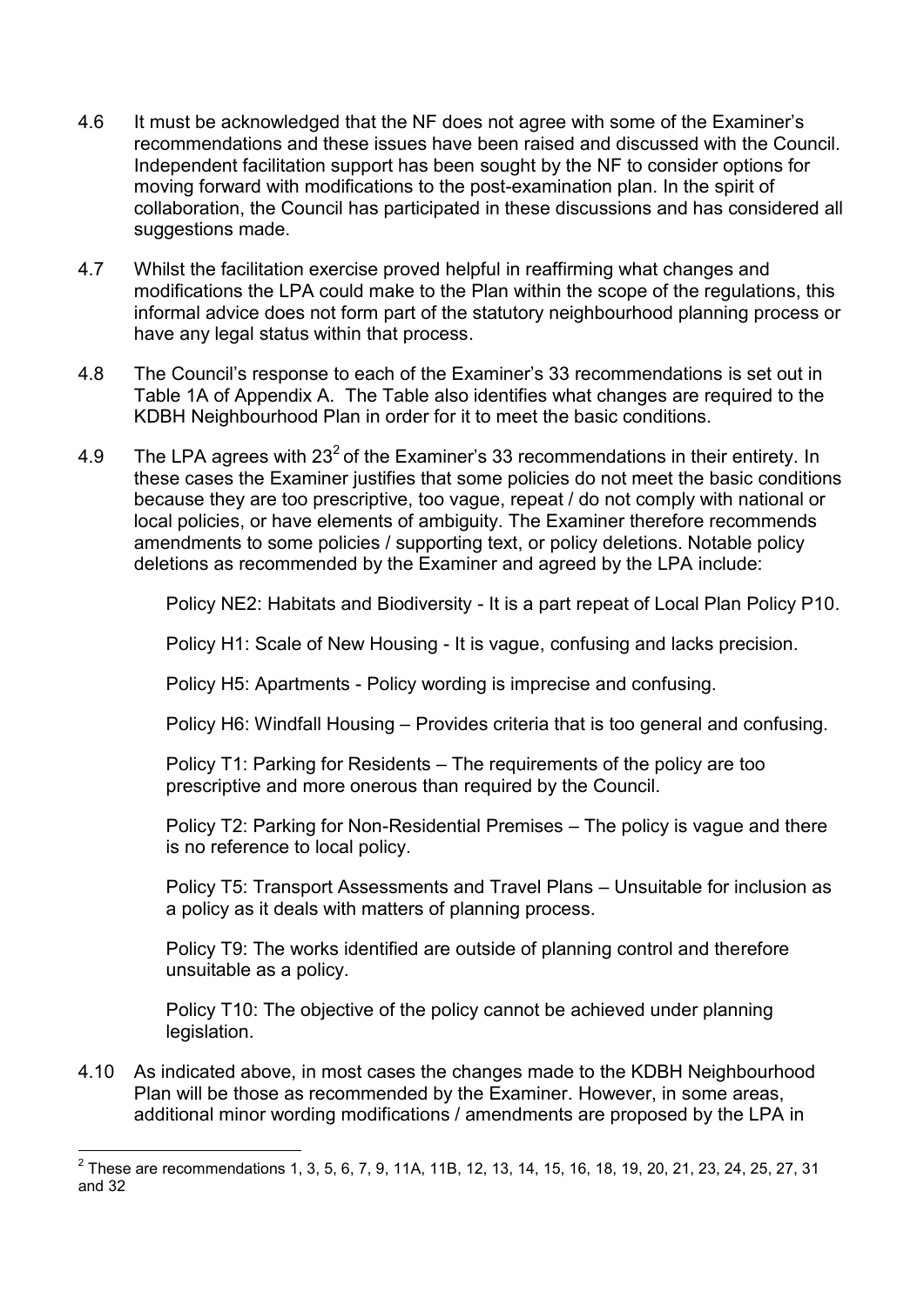order meet the basic conditions. For 5 out of 33 recommendations, the LPA agree with the Examiner's modifications in part, with some minor amendments to ensure that the basic conditions are met. The main changes relate to the following Policies:

VC1: Green Belt and Landscape – Recommendation 2: This requires a minor wording amendment to reflect more accurately how Green Belt policies should be applied.

VC4: Green Space – Recommendation 4: Three sites have been deleted from the list of Local Green Spaces. Whilst the Council does not disagree with the Examiner's recommendation and reasoning, it is considered that more detailed maps indicating the precise boundaries of the remaining Local Green Spaces should be included in the Plan.

H2: Housing on Allocated and Larger Sites – Recommendation 8: The Council largely agrees with the Examiner's modification. However it is considered that some of the recommended wording would not provide certainty for a decision maker. Minor textual amendments to the Examiner's modification have been necessary to provide clarity for how the policy should be applied.

T3: Parking at Village Centres and for Rail Users – Recommendation 17: The Council agrees in part with the Examiner's modification. However, it is considered that an alternative form of wording could be introduced which would secure at least some provision for the charging of electric vehicles, without specifying the proportion of spaces.

ECF6: Community Access and Management – Recommendation 29: The Council agrees in part with the Examiners modification. However, as some of the recommended wording is considered to be ambiguous, it has been necessary to remove this text.

4.11 There are instances, however, where the LPA either does not agree with the Examiner, considers that a different form of wording could effectively meet the basic conditions or considers that more significant changes are required. Out of the 33 recommendations, there are 5 which fall into this category as follows:

#### Policy H4: Housing Mix – Recommendation 10:

Whilst officers largely agree with the Examiners reasons for the modification, it is considered that some of the recommended wording is not entirely clear and could be seen as ambiguous. It would not therefore meet the basic conditions.

With reference to the requirement for the provision of sheltered and institutionalised housing on sites, the Examiner correctly states this is too prescriptive. However, it is considered that the policy could set out that this type of development would be supported, whilst still meeting the basic conditions. Additional text could be added to the policy to reflect this.

Amended and additional wording is therefore proposed that would ensure that the policy meets the basic conditions, whilst addressing the Examiner's issues with the policy.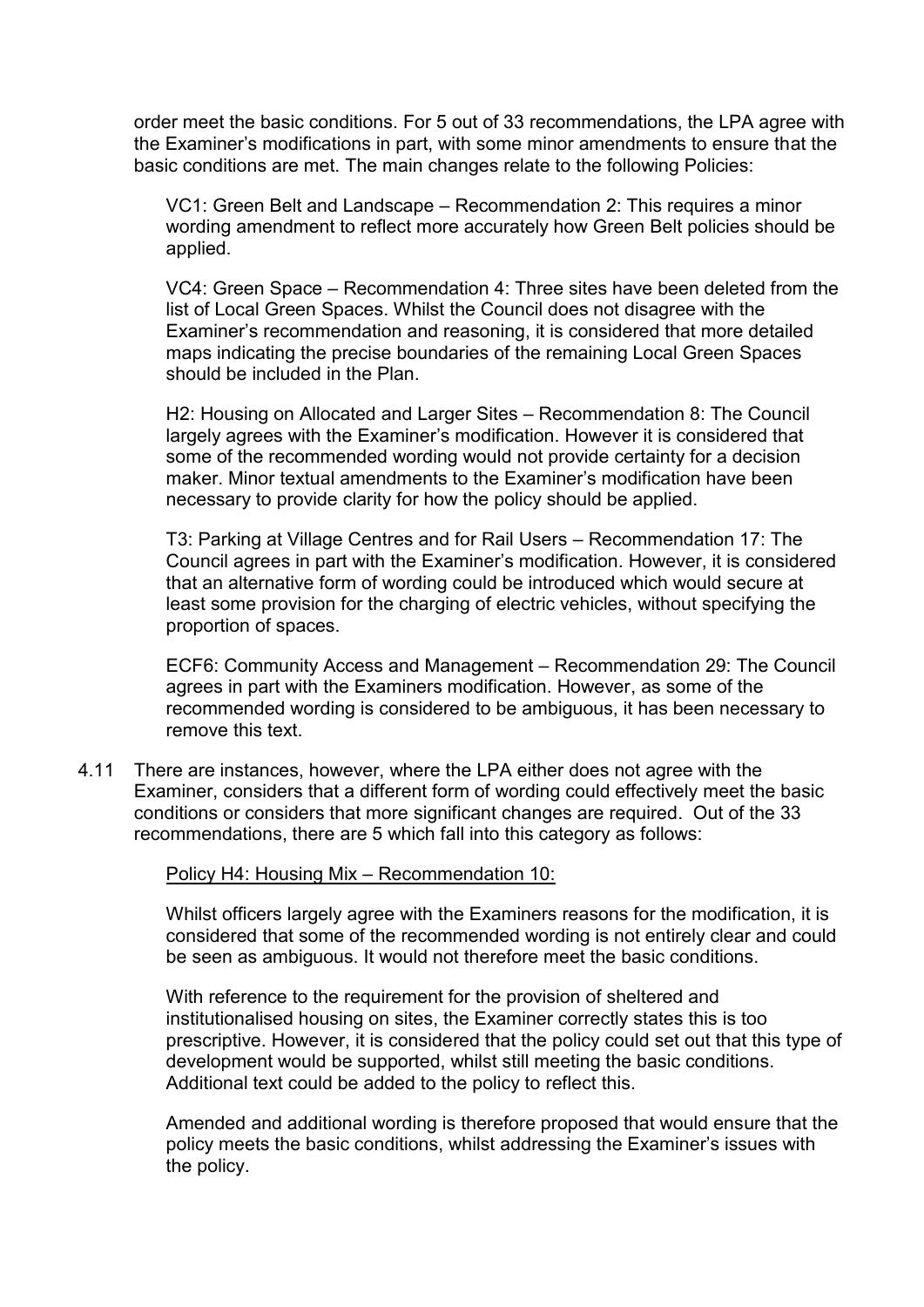# Policy T8: Road Infrastructure –Recommendation 22:

Whilst the Council do not disagree with the Examiner's comments, it is considered that rather than deletion, amendments to the policy can be made to ensure that it falls within the scope of land-use planning.

This would ensure that the spirit of the policy is retained, the Examiner's issues with the policy are addressed and the basic conditions are met.

# Policy ECF2: Formal Education – Location of New Schools – Recommendation 26

The Examiner's modified wording effectively provides double support for development. This is considered to be ambiguous and would not provide certainty for a decision maker, nor would it meet the basic conditions in terms of promoting sustainable development.

The reference in the original policy text to buildings being "well designed" is considered to be confusing as it is unclear whether this would replace general design policies in the plan, or not. This ambiguity would mean that the policy fails to meet the basic conditions. Overall, it is considered that the basic conditions can still be met with amended / additional or an alternative form of wording, whilst addressing the Examiner's issue with the policy.

### Policy ECF5: Recreation, Leisure and Sport – Recommendation 28

There is agreement with some of the Examiner's recommended modifications for this policy. However, as with Policy ECF2, the Examiner's modified wording effectively provides double support for development. This is considered to be ambiguous and would not provide certainty for a decision maker, nor would it meet the basic conditions in terms of promoting sustainable development.

Overall it is considered that the basic conditions can still be met with amended / additional or an alternative form of wording.

#### Policy E1: Retention of Shops and Services – Recommendation 30

Whilst the Council would agree with most of the recommended modifications to the text, there is no justification why the Examiner has introduced a percentage threshold of 75% for Part A uses in Dorridge. This does not meet the basic conditions and reference to the 75% threshold should therefore be deleted.

The inclusion of additional text is also proposed in order that the policy is clear and unambiguous and that it can be interpreted positively and flexibly. This will ensure that the basic conditions are met, whilst also addressing the Examiner's issues with the policy.

- 4.12 Where the LPA is recommending changes which are markedly different to the Examiner's recommendation, the revised wording is set out fully on a policy by policy basis in Tables 1B – 1F of Appendix A. For ease of reference, the final Plan text is set out alongside both the original wording and the Examiner's recommended text.
- 4.13 As far as possible the Council has worked with the NF in its consideration of the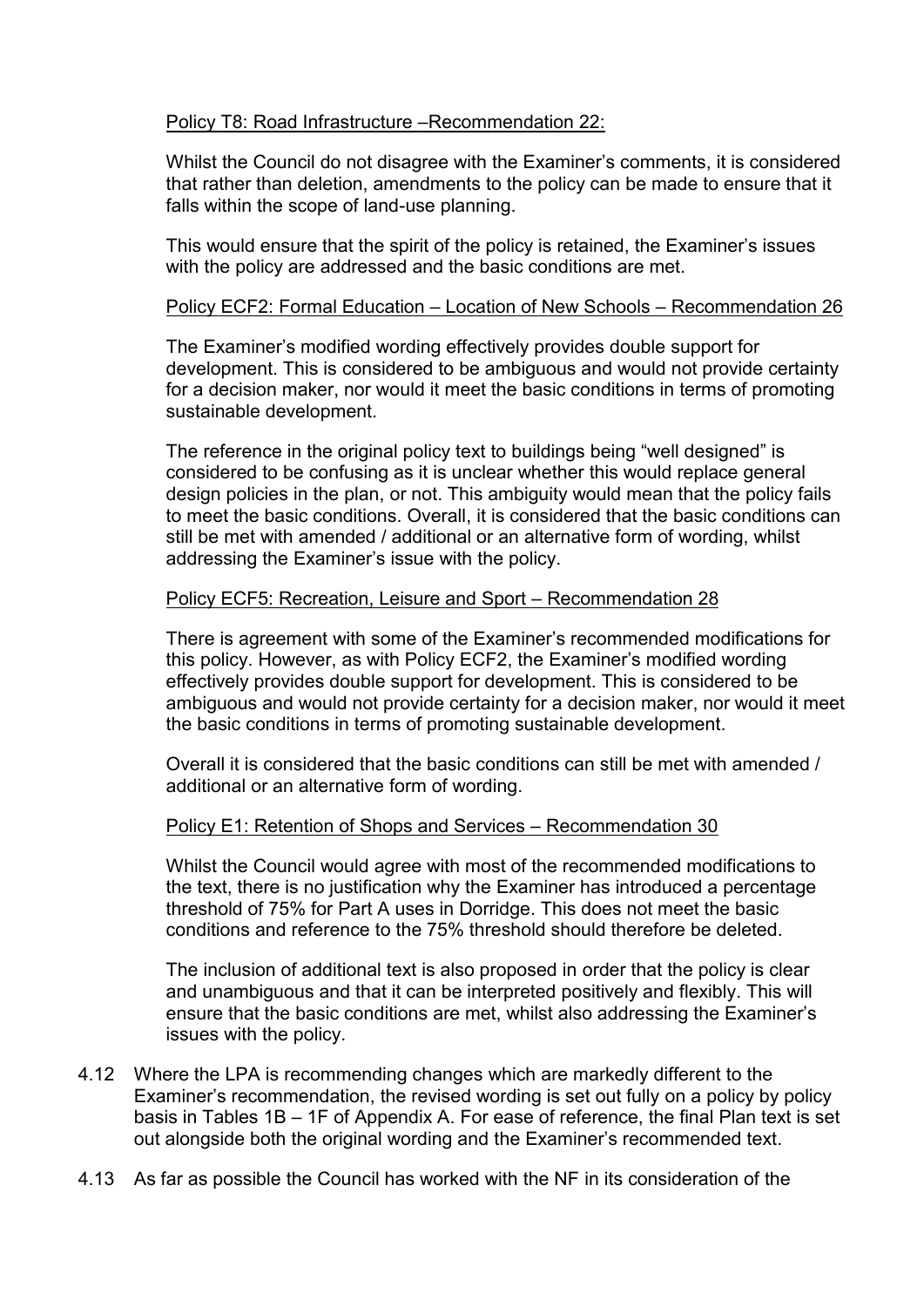Examiner's recommended modifications. In some cases the NF has sought the inclusion of additional modifications or an alternative form of words. The Council has considered these in the context of whether they are necessary to meet the basic conditions or whether any suggested text would itself meet the basic conditions.

- 4.14 Tables 1A and 1B 1F in Appendix A set out the changes that are required to the Knowle, Dorridge and Bentley Heath Neighbourhood Plan in order for it to meet the basic conditions and proceed to referendum.
- 4.15 The regulations set out that when a local authority proposes to make a decision which differs from that recommended by the Examiner, representations must be invited. However, this further consultation is only required when a departure from the Examiner's recommendation is based on new evidence. In this case, new evidence is not being introduced and further consultation is not considered to be necessary.
- 4.16 Finally, if the Examiner recommends that the NDP should proceed to referendum, he must advise whether the referendum area should be extended. This may occur where a proposal in the NDP will have a substantial direct impact beyond the NDP area. In this case, it is considered that the most appropriate area for the referendum will be that of the Knowle, Dorridge and Bentley Heath Neighbourhood Area as designated.

# **5. What options have been considered and what is the evidence telling us about them?**

- 5.1 If the authority is satisfied that, subject to the modifications made, the draft Neighbourhood Plan meets the legal requirements and basic conditions as set out in legislation, a referendum must be held. If the Local Authority is not satisfied that the plan meets the basic conditions and legal requirements then it must refuse the proposal.
- 5.2 The KDBH Neighbourhood Plan has been independently examined and found to meet the basic conditions subject to the recommended modifications. The Examiner has recommended that the Plan should proceed to referendum.
- 5.3 In accordance with the regulations, the Council has decided what action it proposes to take in response to each of the Examiner's recommendations and it has been considered necessary to make further modifications to ensure the Plan meets the basic conditions.

# **6. Reasons for recommending preferred option**

- 6.1 The Council is satisfied that subject to the agreed modifications recommended by the Examiner, together with additional amendments and further modifications by the LPA, the KDBH Neighbourhood Plan meets the basic conditions and should proceed to referendum.
- 6.2 Failure to take the KDBH Neighbourhood Plan forward to referendum would therefore be a failure of the Council's statutory duty as set out above.

# **7. Next Steps**

7.1 The Council must formally publish the decision it has made on the Examiner's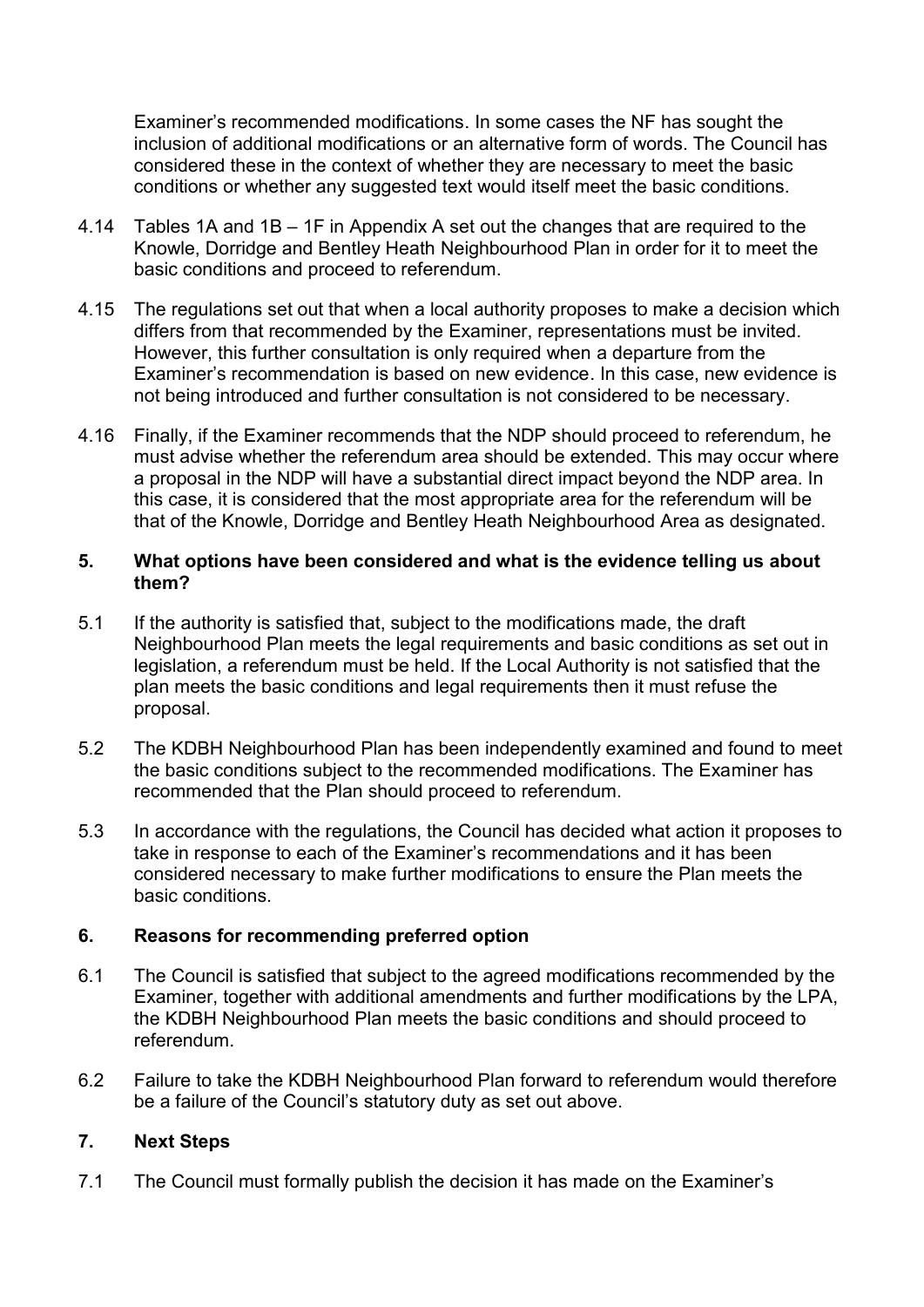recommended modifications and whether the plan meets the basic conditions, or would meet those conditions if modifications were made to the Plan and should proceed to referendum.

- 7.2 The Council is then required to organise a referendum on the KDBH Neighbourhood Plan within 56 days (excluding weekends and bank holidays) of the publication of the decision to proceed to referendum.
- 7.3 Subject to agreement from Cabinet Member that the KDBH Neighbourhood Plan can proceed, a referendum will be held on Thursday 14 March 2019.
- 7.4 The question to be asked at the referendum is set out in the Neighbourhood Planning (Referendums) Regulations 2012 as follows:

*Do you want Solihull Metropolitan Borough Council to use the Neighbourhood Plan for Knowle, Dorridge and Bentley Heath to help it decide planning applications in the neighbourhood area?* 

7.5 In order for the plan to be 'made' (i.e. brought into force) a majority of those voting must vote in favour of the Neighbourhood Plan.

### **8. Implications and Considerations**

8.1 Delivery of key themes in the Council Plan:

How will the options/proposals in this report contribute to the delivery of the key themes in the Council Plan?

- ☒ Managed Growth
- ☒ Build Stronger Communities
- 8.2 Implications for children and young people, vulnerable groups and particular communities:
- 8.2.1 None Identified.
- 8.3 Consultation and Scrutiny:
- 8.3.1 In accordance with the Neighbourhood Planning Regulations, the KDBH Neighbourhood Plan has been published for consultation at pre-submission and submission stage. This has provided interested stakeholders with the opportunity to comment on the plan.
- 8.3.2 In addition, the Council has publicised all consultation details and information about the Plan on its website, and where appropriate, Twitter feed and Stay Connected bulletin. No scrutiny issues have been identified at any stage in the process.
- 8.4 Financial implications:
- 8.4.1 The staff time associated with providing support to areas currently undertaking neighbourhood planning is funded through the existing Planning, Design and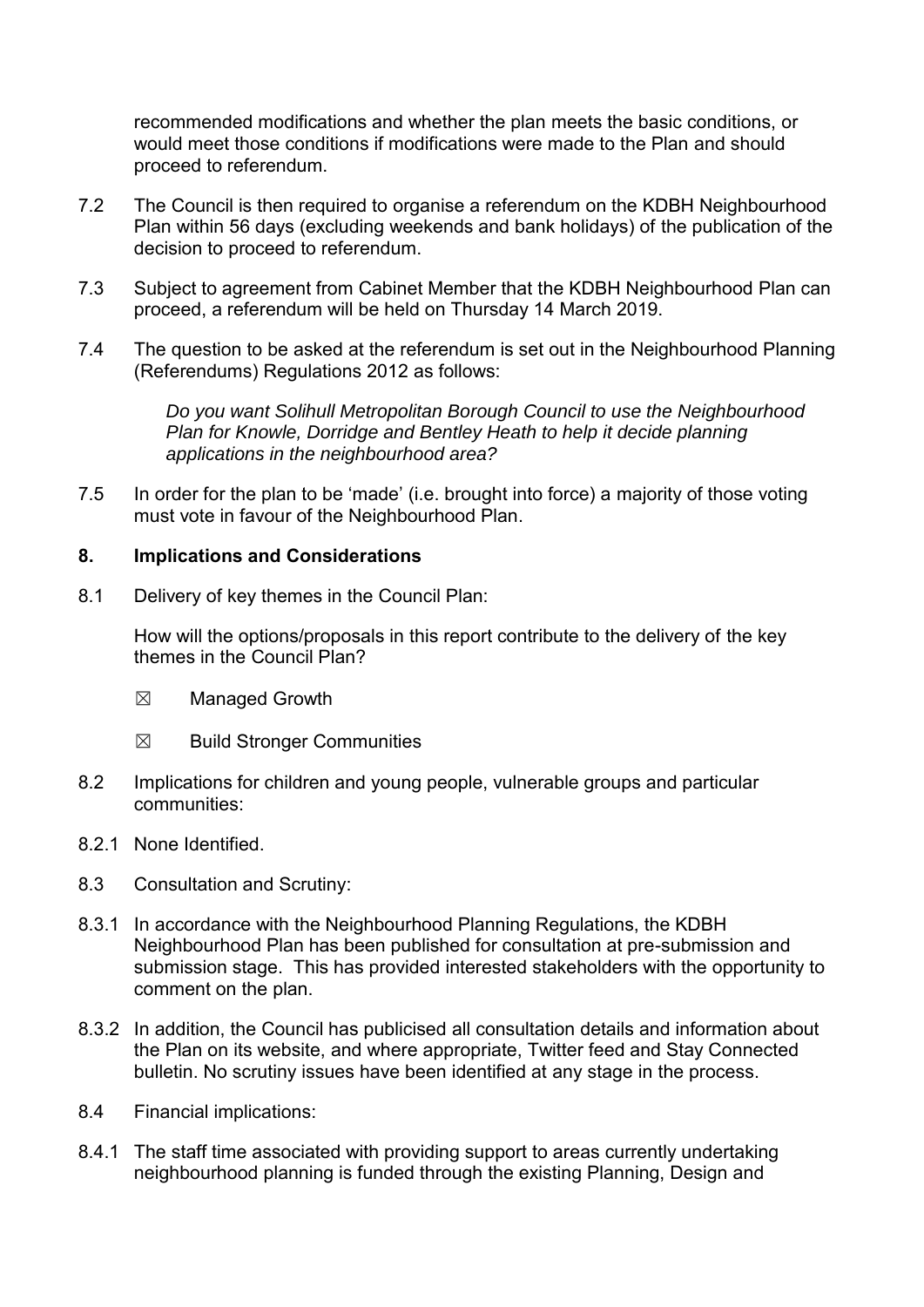Engagement Services budget. The Council is required to organise and pay for the independent Examination of a Neighbourhood Plan and any subsequent referendum. However, through the Neighbourhood Planning Grant, £20,000 can be reclaimed once a date has been set for a referendum following a successful Examination.

- 8.5 Legal implications:
- 8.5.1 Section 12 of Schedule 4B of the Town and Country Planning Act 1990, requires that the LPA must consider each of the recommendations made in the Examiner's report and decide what action to take in response to each of them. However, the LPAs role at this stage is to also satisfy itself that the Plan meets the basic conditions, or would meet those conditions if modifications were made to the Plan (whether or not recommended by the Examiner).
- 8.5.2 The regulations make provision for the LPA to make modifications to the Plan if they are considered necessary to meet the basic conditions. If the LPA are satisfied that the basic conditions are met, a referendum must be held on the making of the Neighbourhood Plan. The Plan on which the referendum is to be held is the draft Plan subject to such modifications (if any) as the LPA consider appropriate.
- 8.5.3 Solihull Council has a legal obligation to assist Parish / Town Councils and Neighbourhood Forums with the process of preparing NDPs, if requests come forward. Although the regulations do not require local planning authorities to give financial assistance to such groups, as outlined above, the Council is required to organise and pay for the independent examination of a plan and the referendum.
- 8.6 Risk implications:
- 8.6.1 None identified.
- 8.7 Statutory Equality Duty:
- 8.7.1 None identified.

### **9. List of appendices referred to**

- 9.1 Appendix A Decision Statement Table
- **10. Background papers used to compile this report**
- 10.1 Knowle, Dorridge and Bentley Heath Submission Draft Neighbourhood Plan
- 10.2 Knowle, Dorridge and Bentley Heath Neighbourhood Plan Examiner's Report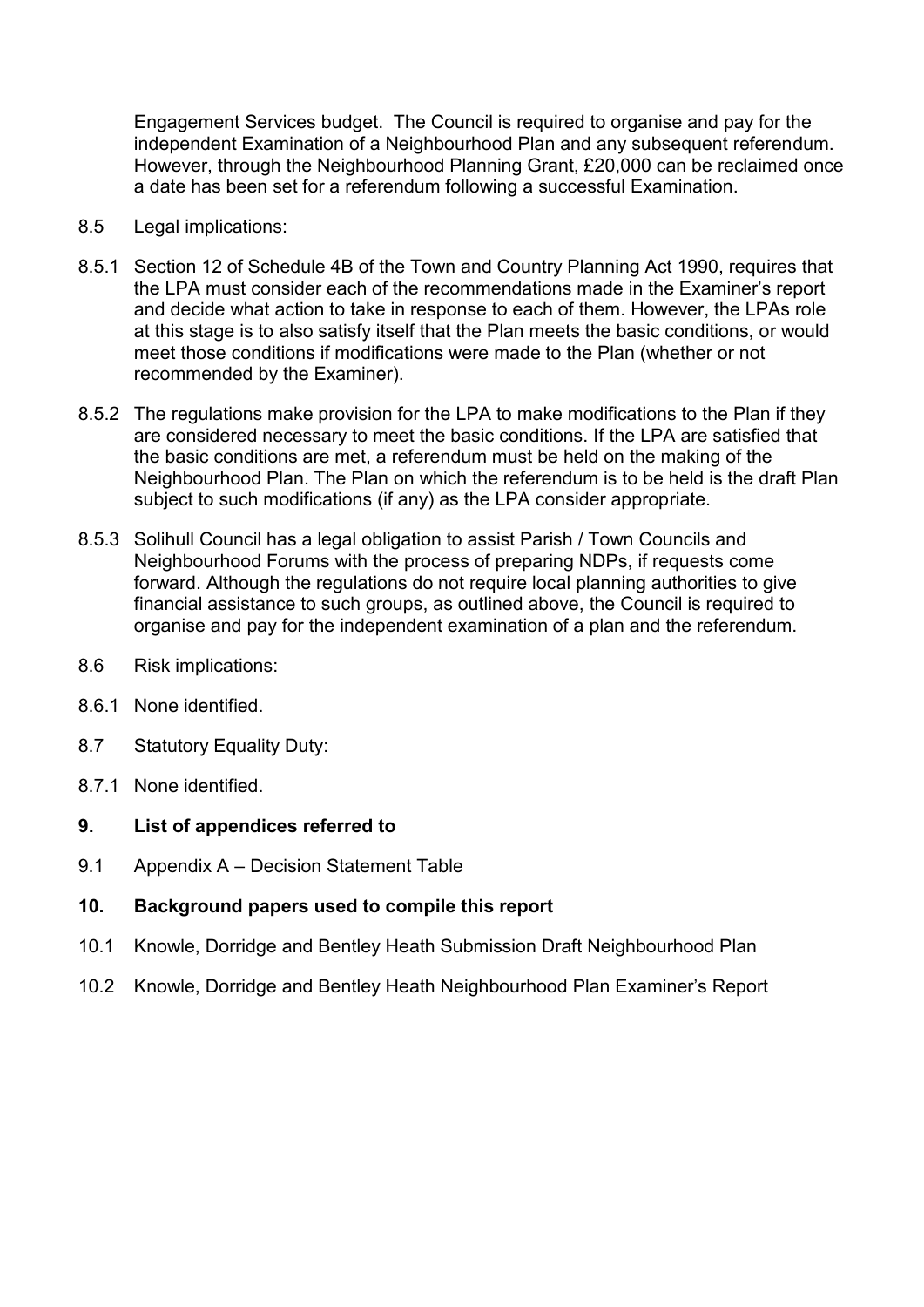#### **Appendix A - Decision Statement Table: Knowle, Dorridge and Bentley Heath Neighbourhood Plan**

#### Examiner's Recommendations and Local Authority's Response (Regulation 18 of The Neighbourhood Planning (General) Regulations 2012)

This Appendix provides a detailed assessment of the Examiner's recommended modifications to the Knowle, Dorridge and Bentley Heath (KDBH) Neighbourhood Plan.

Table 1A below sets out the Examiner's recommended modifications and his reasons for these modifications. In accordance with Regulation 18 of The Neighbourhood Planning (General) Regulations 2012, the Local Planning Authority must decide what action to take in response to each of the Examiner's recommendations. This is also set out in Table 1A, along with the changes that are required to the KDBH Neighbourhood Plan.

In most cases the changes made to the KDBH Neighbourhood Plan will be those as recommended by the Examiner. However, in some areas, additional minor wording modifications / amendments are proposed by the LPA in order meet the basic conditions. These are also set out in Table 1A.

There are instances, however, where the LPA does not agree with the Examiner or considers that more significant changes are required to ensure that the basic conditions are met. For ease of reference, these are shaded in blue in Table 1A. The revised policy wording set out fully, on a policy by policy basis in Tables 1B, 1C, 1D, 1E and 1F below.

#### Table 1A – Assessment of the Examiner's Report and LPA Response

| <b>KDBH Submission</b><br>Plan Ref:<br>(Section/Page<br>No/Policy/para) | Examiner's Recommended Modification                                                                                                                                                                                                                                                                                                                                     | Examiner's Reason(s) (Note: only<br>summarised below. For full details see<br>Examiner's Report at pages<br>referenced)                                                                                                                                | Council's Decision and Reason(s)                                                                               | Change to the KDBH<br>Neighbourhood Plan <sup>3</sup>     |
|-------------------------------------------------------------------------|-------------------------------------------------------------------------------------------------------------------------------------------------------------------------------------------------------------------------------------------------------------------------------------------------------------------------------------------------------------------------|--------------------------------------------------------------------------------------------------------------------------------------------------------------------------------------------------------------------------------------------------------|----------------------------------------------------------------------------------------------------------------|-----------------------------------------------------------|
| Sections 1 -6 of<br>the Plan                                            | <b>Recommendation 1:</b><br>Underneath the map on page 13 include the<br>following:<br>"The reference numbers for sites were used by<br>the Council to notate the various sites and the<br>names of the sites can be found in the SMBC<br>'Schedule of Call for Sites Submissions, May<br>2016.". Also delete "Gate Lane was offered for<br>employment and other uses". | The map should be corrected to<br>explain the numbered<br>annotations.<br>No need to specifically refer to the<br>fact that "Gate Lane was offered<br>for employment and other uses"<br>when it is apparent from a reading<br>of the map.<br>(Page 12) | Examiner's comments noted and<br>recommended modifications<br>agreed in order to meet the basic<br>conditions. | Plan to be modified as<br>recommended by the<br>Examiner. |

**EXECUTE:**<br><sup>3</sup> These changes will be incorporated in the Referendum Version of the Plan.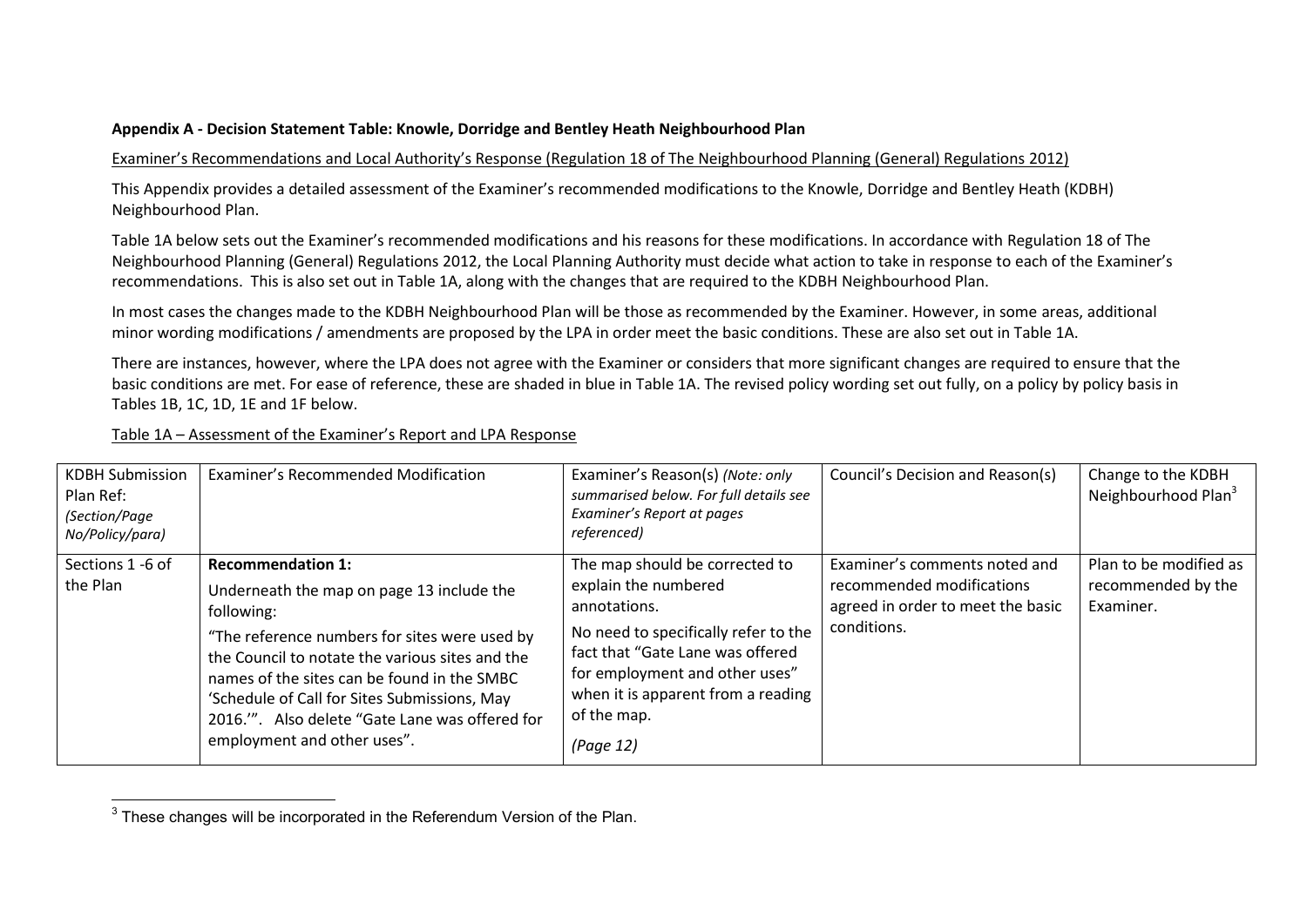| <b>KDBH Submission</b><br>Plan Ref:<br>(Section/Page<br>No/Policy/para) | Examiner's Recommended Modification                                                                                                                                                                                                                                                                                                                                                                                                                                                                                                                                                                                                                                                                                                                                                                                                                                                                    | Examiner's Reason(s) (Note: only<br>summarised below. For full details see<br>Examiner's Report at pages<br>referenced)                                                                                                                                                                                                     | Council's Decision and Reason(s)                                                                                                                                                                                                                                                                                                                               | Change to the KDBH<br>Neighbourhood Plan <sup>3</sup>                                                                                                                                                                              |
|-------------------------------------------------------------------------|--------------------------------------------------------------------------------------------------------------------------------------------------------------------------------------------------------------------------------------------------------------------------------------------------------------------------------------------------------------------------------------------------------------------------------------------------------------------------------------------------------------------------------------------------------------------------------------------------------------------------------------------------------------------------------------------------------------------------------------------------------------------------------------------------------------------------------------------------------------------------------------------------------|-----------------------------------------------------------------------------------------------------------------------------------------------------------------------------------------------------------------------------------------------------------------------------------------------------------------------------|----------------------------------------------------------------------------------------------------------------------------------------------------------------------------------------------------------------------------------------------------------------------------------------------------------------------------------------------------------------|------------------------------------------------------------------------------------------------------------------------------------------------------------------------------------------------------------------------------------|
| Policy VC1: Green<br>Belt and<br>Landscape                              | <b>Recommendation 2:</b><br>Reword the first sentence of the policy as follows:<br>"National and Local Plan green belt policies will<br>be applied in the relevant parts of the Plan area."<br>Remove the second sentence in the policy VC1<br>that begins "in the limited circumstances".<br>Delete the last paragraph in section 7.2 and<br>replace with the following:<br>"The Warwickshire Landscape Guidelines: Arden,<br>the Solihull Borough Landscape Character<br>Assessment 2016 and the Solihull Borough Local<br>Character Guide 2016 provide a reference point<br>for the definition of the landscape character and<br>the particular assets that should be respected<br>when considering development proposals. The<br>Heritage and Character Assessment October 2017<br>prepared as an evidence base for this Plan<br>provides a good summary of these landscape<br>related documents." | The submitted policy wording is<br>potentially confusing (with<br>reference in the policy to "the<br>area beyond the built-up area").<br>Reference to the removal of<br>permitted development rights is<br>unnecessary, imprecise and<br>inconsistent with the Secretary of<br>State's advice in the NPPF.<br>(Pages 12-13) | Examiner's recommended<br>modifications agreed in part.<br>However, a neighbourhood plan<br>cannot itself apply national and<br>local policies; that is done by<br>planning legislation and process.<br>Therefore, the recommended<br>rewording of the first sentence of<br>the policy is not agreed and<br>should be amended to meet the<br>basic conditions. | Reword the first<br>sentence of the policy<br>as follows: "National<br>and Local Green Belt<br>policies will apply in<br>the relevant parts of<br>the plan area."<br>All other modifications<br>as recommended by<br>the Examiner. |
| Policy VC3:<br><b>Heritage Assets</b>                                   | <b>Recommendation 3:</b><br>Reword the policy as follows:<br>"Designated heritage assets including listed<br>buildings, conservation areas and archaeological<br>features must be protected, conserved and<br>enhanced in accordance with national and local<br>planning guidance and policies.<br>Non-designated assets include those buildings on<br>the local list, in Appendix 4, "positive buildings"<br>identified in the Knowle Conservation Area                                                                                                                                                                                                                                                                                                                                                                                                                                               | To reflect NPPF advice regarding<br>the need for "balanced judgments<br>having regard to the scale of any<br>harm or loss and the significance<br>of the heritage asset" and to<br>recognize that the list in Appendix<br>4 is not necessarily an exclusive<br>list of non-designated heritage<br>assets.<br>(Pages 13-14)  | Examiner's comments noted and<br>recommended modifications<br>agreed in order to meet the basic<br>conditions.                                                                                                                                                                                                                                                 | Plan to be modified as<br>recommended by the<br>Examiner.                                                                                                                                                                          |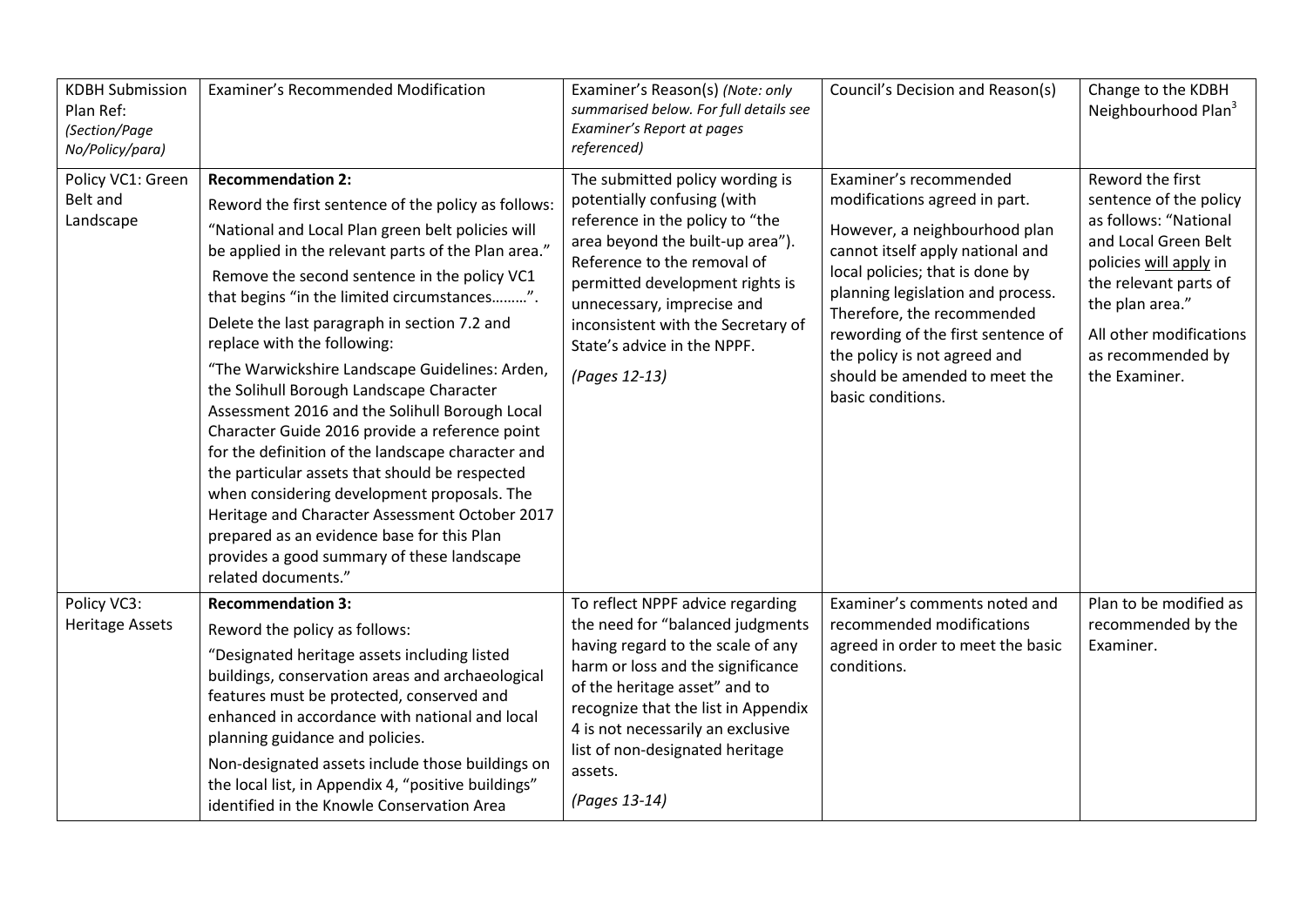| <b>KDBH Submission</b><br>Plan Ref:<br>(Section/Page<br>No/Policy/para) | Examiner's Recommended Modification                                                                                                                                                                                                                                                                                                                                                                                                                                                                                                                                                                                                                      | Examiner's Reason(s) (Note: only<br>summarised below. For full details see<br>Examiner's Report at pages<br>referenced)                                                                                                                                                                               | Council's Decision and Reason(s)                                                                                                                                                                                                                                                                                                                                                                                                                                                                            | Change to the KDBH<br>Neighbourhood Plan <sup>3</sup>                                                                                                                                                       |
|-------------------------------------------------------------------------|----------------------------------------------------------------------------------------------------------------------------------------------------------------------------------------------------------------------------------------------------------------------------------------------------------------------------------------------------------------------------------------------------------------------------------------------------------------------------------------------------------------------------------------------------------------------------------------------------------------------------------------------------------|-------------------------------------------------------------------------------------------------------------------------------------------------------------------------------------------------------------------------------------------------------------------------------------------------------|-------------------------------------------------------------------------------------------------------------------------------------------------------------------------------------------------------------------------------------------------------------------------------------------------------------------------------------------------------------------------------------------------------------------------------------------------------------------------------------------------------------|-------------------------------------------------------------------------------------------------------------------------------------------------------------------------------------------------------------|
|                                                                         | Appraisal 2007 and any future Conservation Area<br>appraisals. When considering development<br>affecting non-designated heritage assets a<br>balanced judgment will be taken having regard to<br>the scale of any harm or loss and the significance<br>of the building or structure".<br>Retain the last two paragraphs of the policy as<br>they appear in the draft Plan."<br>In the second paragraph on page 27 add a further                                                                                                                                                                                                                          |                                                                                                                                                                                                                                                                                                       |                                                                                                                                                                                                                                                                                                                                                                                                                                                                                                             |                                                                                                                                                                                                             |
|                                                                         | sentence as follows: "It should be noted that<br>Appendix 4 is not an exclusive list of non-<br>designated heritage assets and will be<br>periodically updated."                                                                                                                                                                                                                                                                                                                                                                                                                                                                                         |                                                                                                                                                                                                                                                                                                       |                                                                                                                                                                                                                                                                                                                                                                                                                                                                                                             |                                                                                                                                                                                                             |
| Policy VC4: Green<br>Space                                              | <b>Recommendation 4:</b><br>In the first paragraph of the policy after "as Local<br>Green Space" delete the rest of that paragraph<br>and insert:<br>"where development will not be allowed unless it<br>is ancillary to the use of that green space and<br>does not diminish its character as a green space<br>or it is demonstrated there are very special<br>circumstances in which to make an exception."<br>Delete the following sites from the list of green<br>spaces referred to in the policy;<br>"Site 4, 8-metre strip along Purnells Brook, Part<br>of former Bypass Route.<br>Site 11, Land at Arden Academy.<br>Site 15, The Mind Garden." | Site 4 (8 metre strip along<br>Purnell's Brook, Part of the former<br>Bypass Route), Site 11 (Land at<br>Arden Academy) and Site 15 (The<br>Mind Garden) are not considered<br>to comply with the criteria in the<br>NPPF (paragraph 77) to qualify for<br>Local Green Space status.<br>(Pages 14-17) | Examiner's comments noted and<br>recommended modifications<br>agreed in order to meet the basic<br>conditions.<br>The Submission Version of the<br>Neighbourhood Plan contains a<br>diagrammatic plan showing the<br>location of the Local Green Space<br>designations. In order to provide<br>certainty for the decision maker<br>and others, more detailed plans<br>indicating the precise boundary of<br>the proposed Local Green Spaces<br>should be included in order to<br>meet the basic conditions. | Plan to be modified as<br>recommended by the<br>Examiner.<br>More detailed plans<br>showing the precise<br>boundary of the Local<br><b>Green Space</b><br>designations to be<br>included as an<br>appendix. |
|                                                                         | Insert an extra paragraph before the current last                                                                                                                                                                                                                                                                                                                                                                                                                                                                                                                                                                                                        |                                                                                                                                                                                                                                                                                                       |                                                                                                                                                                                                                                                                                                                                                                                                                                                                                                             |                                                                                                                                                                                                             |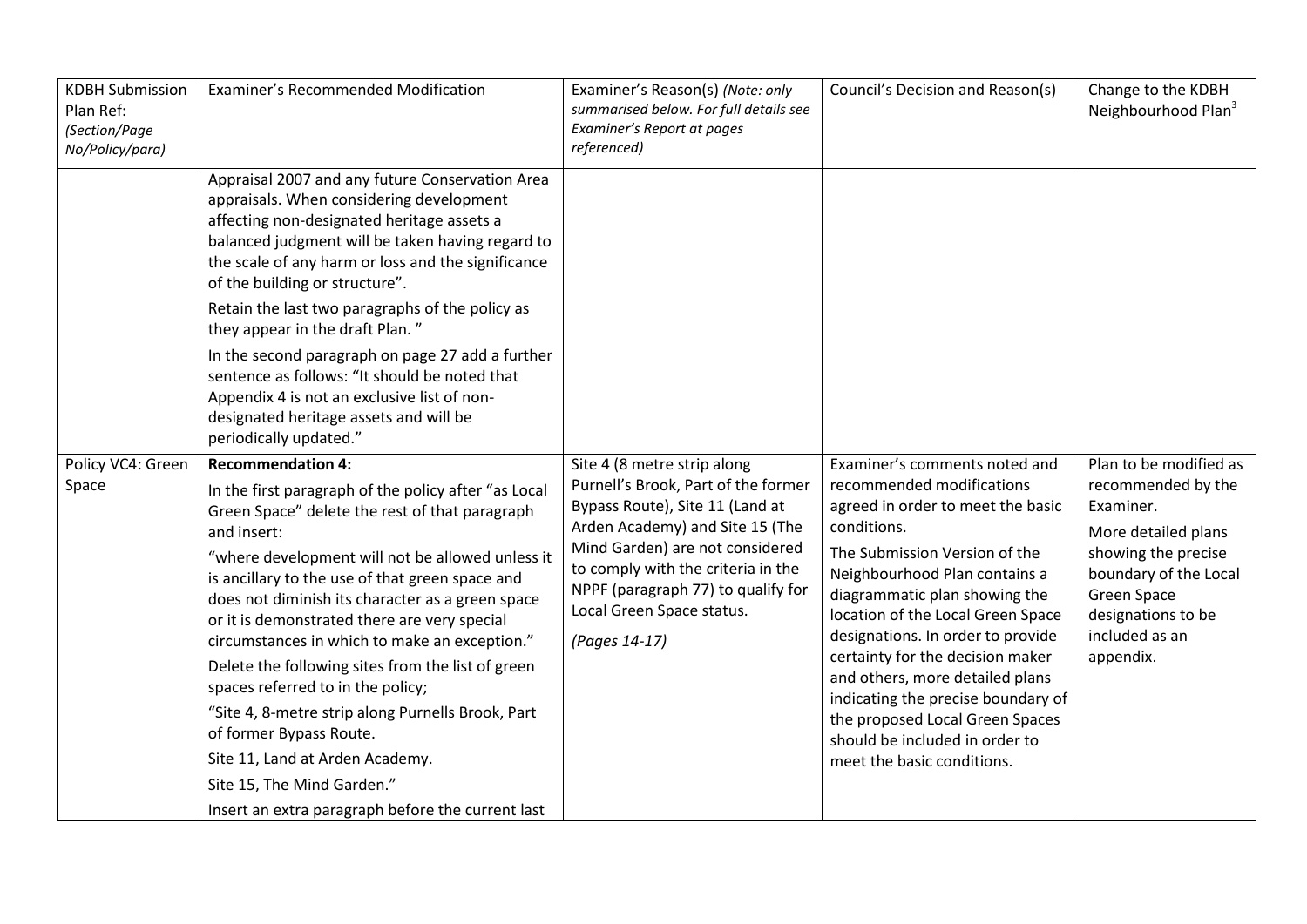| <b>KDBH Submission</b><br>Plan Ref:<br>(Section/Page<br>No/Policy/para) | <b>Examiner's Recommended Modification</b>                                                                                                                                                                                                                                                                                                                                                                                                                                                                                                                                                                                                                                                                                                         | Examiner's Reason(s) (Note: only<br>summarised below. For full details see<br>Examiner's Report at pages<br>referenced)                                                                                               | Council's Decision and Reason(s)                                                                               | Change to the KDBH<br>Neighbourhood Plan <sup>3</sup>     |
|-------------------------------------------------------------------------|----------------------------------------------------------------------------------------------------------------------------------------------------------------------------------------------------------------------------------------------------------------------------------------------------------------------------------------------------------------------------------------------------------------------------------------------------------------------------------------------------------------------------------------------------------------------------------------------------------------------------------------------------------------------------------------------------------------------------------------------------|-----------------------------------------------------------------------------------------------------------------------------------------------------------------------------------------------------------------------|----------------------------------------------------------------------------------------------------------------|-----------------------------------------------------------|
| Policy NE1: Trees,                                                      | paragraph on page 28 of the draft Plan as follows:<br>"The NPPF states that; 'The Local Green Space<br>designation will not be appropriate for most<br>green areas or open space. The designation<br>should only be used:<br>• where the green space is in reasonably close<br>proximity to the community it serves;<br>• where the green area is demonstrably special<br>to a local community and holds a particular local<br>significance, for example because of its beauty,<br>historic significance, recreational value (including<br>as a playing field), tranquillity or richness of its<br>wildlife; and<br>• where the green area concerned is local in<br>character and is not an extensive tract of land.""<br><b>Recommendation 5:</b> | Examiner's Reasons: The need to                                                                                                                                                                                       | Examiner's comments noted and                                                                                  | Plan to be modified as                                    |
| Hedgerows and<br>Woodland                                               | Delete the second sentence of the policy.                                                                                                                                                                                                                                                                                                                                                                                                                                                                                                                                                                                                                                                                                                          | submit a tree survey is a matter<br>for SMBC and the validation of<br>planning applications, rather than<br>inclusion as a Plan policy.<br>(Page 18)                                                                  | recommended modifications<br>agreed in order to meet the basic<br>conditions.                                  | recommended by the<br>Examiner.                           |
| Policy NE2:<br>Habitats and<br>Biodiversity                             | <b>Recommendation 6:</b><br>In paragraph 7.8 delete the words "Policy NE2".<br>Delete all the text in the policy box outlined in<br>green.<br>Insert a new first paragraph to the supporting<br>text, as follows:<br>"National guidance and the adopted Solihull Local                                                                                                                                                                                                                                                                                                                                                                                                                                                                             | The policy is a part repeat of Local<br>Plan policy P10 and is confusing as<br>it does not include all the nuances<br>and caveats in that policy.<br>Supporting text can be retained<br>for context.<br>(Pages 18-19) | Examiner's comments noted and<br>recommended modifications<br>agreed in order to meet the basic<br>conditions. | Plan to be modified as<br>recommended by the<br>Examiner. |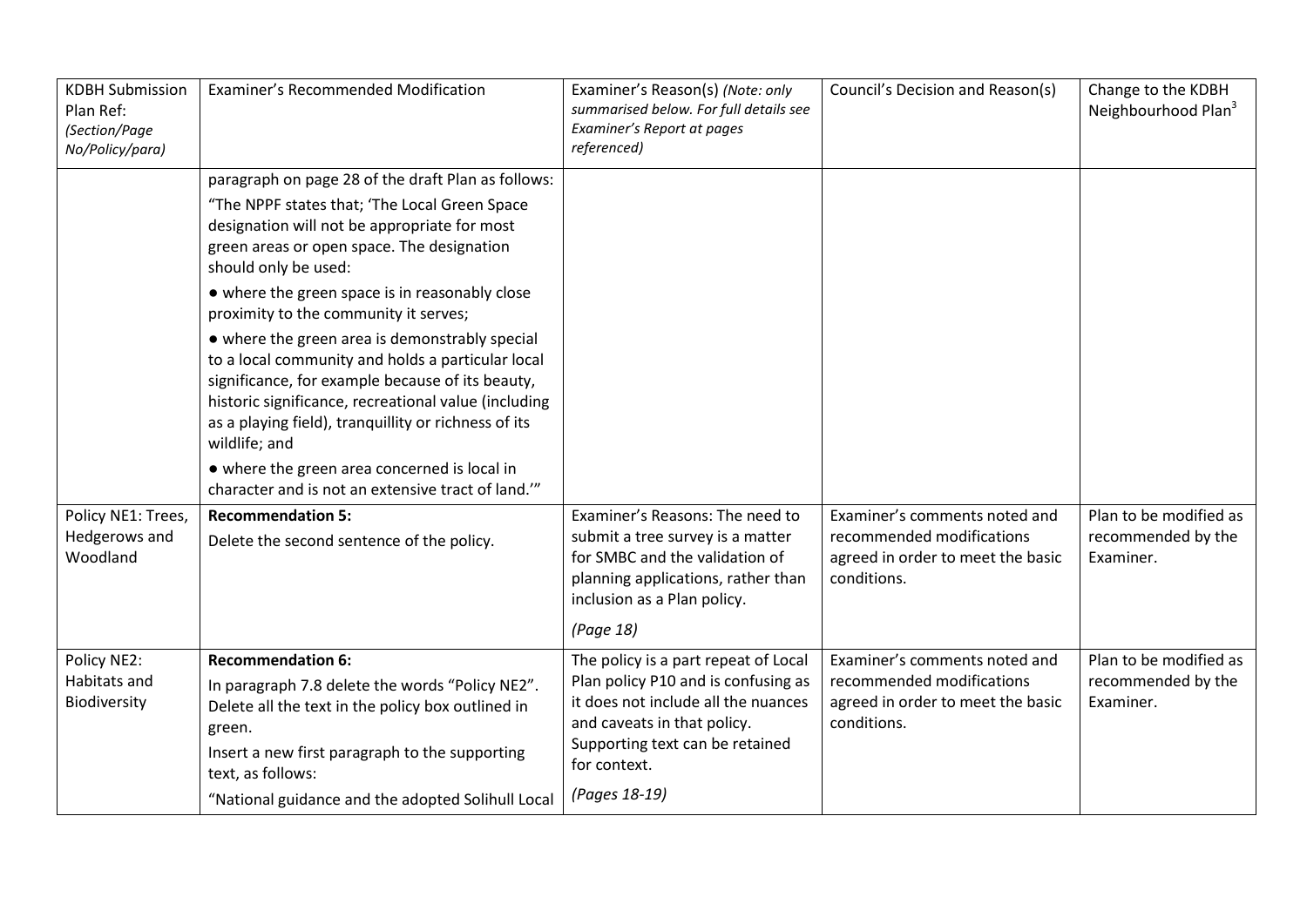| <b>KDBH Submission</b><br>Plan Ref:<br>(Section/Page<br>No/Policy/para) | Examiner's Recommended Modification                                                                                                                                                                                | Examiner's Reason(s) (Note: only<br>summarised below. For full details see<br>Examiner's Report at pages<br>referenced) | Council's Decision and Reason(s)                 | Change to the KDBH<br>Neighbourhood Plan <sup>3</sup> |
|-------------------------------------------------------------------------|--------------------------------------------------------------------------------------------------------------------------------------------------------------------------------------------------------------------|-------------------------------------------------------------------------------------------------------------------------|--------------------------------------------------|-------------------------------------------------------|
|                                                                         | Plan 2013 in policy P10Natural Environment<br>provide protection for areas of national and local<br>importance for biodiversity and provision of<br>habitats."<br>In the first paragraph of the supporting text in |                                                                                                                         |                                                  |                                                       |
|                                                                         | section 7.8 introduce a new second sentence as<br>follows:                                                                                                                                                         |                                                                                                                         |                                                  |                                                       |
|                                                                         | "The area contains two nationally designated<br>Sites of Special Scientific Interest (SSSI) at Blythe<br>based on the river and at Brooke Meadow Darley<br>Green."                                                 |                                                                                                                         |                                                  |                                                       |
|                                                                         | Delete the last sentence of the penultimate<br>paragraph of the supporting text "This<br>requirement does not apply to applications and<br>alterations to existing properties."                                    |                                                                                                                         |                                                  |                                                       |
| Policy H1: Scale of                                                     | <b>Recommendation 7:</b>                                                                                                                                                                                           | The policy is vague and confusing                                                                                       | Examiner's comments noted and                    | Plan to be modified as                                |
| <b>New Housing</b>                                                      | Delete Policy H1: Scale of New Housing.                                                                                                                                                                            | and does not accord with the basic                                                                                      | recommended modifications                        | recommended by the                                    |
|                                                                         | Retain the first two paragraphs of supporting text<br>in section 8.2.                                                                                                                                              | conditions.<br>The reference to "about" 500                                                                             | agreed in order to meet the basic<br>conditions. | Examiner.                                             |
|                                                                         | Delete the remaining paragraphs in section 8.2.                                                                                                                                                                    | dwellings or such figure as the LPR<br>may arrive at lack precision.                                                    |                                                  |                                                       |
|                                                                         | Insert the following as a new third paragraph in<br>section 8.2:                                                                                                                                                   | The policy is misleading and does<br>not effectively serve a purpose as                                                 |                                                  |                                                       |
|                                                                         | "The consultation on the Neighbourhood Plan                                                                                                                                                                        | it does not allocate sites.                                                                                             |                                                  |                                                       |
|                                                                         | has raised concerns in relation to the scale of<br>housing proposed for the area in the draft LPR                                                                                                                  | (Pages 19-21)                                                                                                           |                                                  |                                                       |
|                                                                         | proposals. The community will be further                                                                                                                                                                           |                                                                                                                         |                                                  |                                                       |
|                                                                         | engaged in making representations on this<br>subject as the LPR process develops. The current                                                                                                                      |                                                                                                                         |                                                  |                                                       |
|                                                                         | adopted Local Plan 2013 has detailed policies on                                                                                                                                                                   |                                                                                                                         |                                                  |                                                       |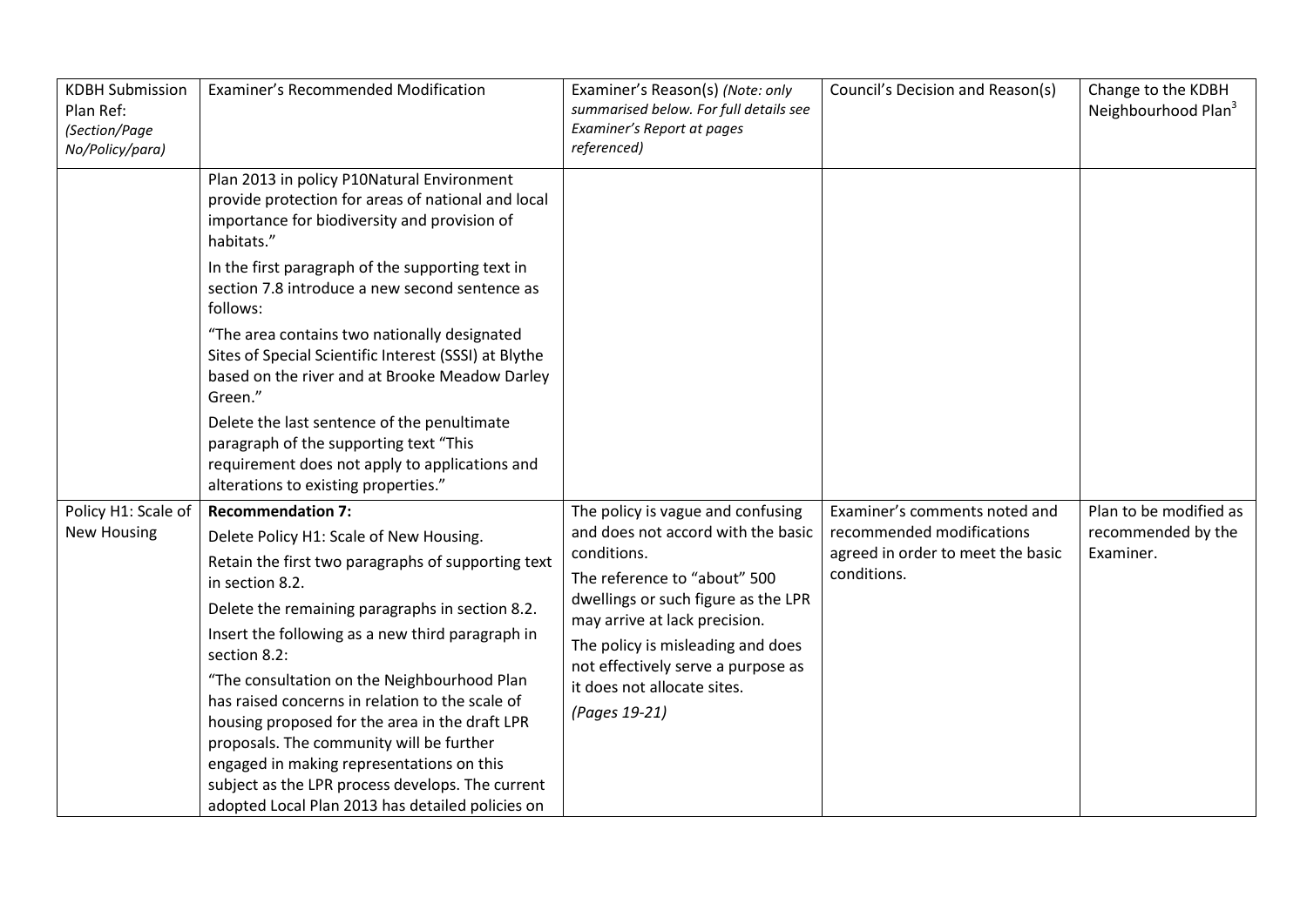| <b>KDBH Submission</b><br>Plan Ref:<br>(Section/Page<br>No/Policy/para) | Examiner's Recommended Modification                                                                                                                                                                                                                                                                                                                                                                                                                                                                                                                                                                                                                                                                                                                                                                                                                                                                                                                                                                                                                                                                                                                                                                                                         | Examiner's Reason(s) (Note: only<br>summarised below. For full details see<br>Examiner's Report at pages<br>referenced)                                                                                                                                                                                                                                                                                                                                                         | Council's Decision and Reason(s)                                                                                                                                                                                                                                                                                                                                                                                                                                                                                                                                                                                                                                                     | Change to the KDBH<br>Neighbourhood Plan <sup>3</sup>                                                                                                                                                                                                                                                                                                      |
|-------------------------------------------------------------------------|---------------------------------------------------------------------------------------------------------------------------------------------------------------------------------------------------------------------------------------------------------------------------------------------------------------------------------------------------------------------------------------------------------------------------------------------------------------------------------------------------------------------------------------------------------------------------------------------------------------------------------------------------------------------------------------------------------------------------------------------------------------------------------------------------------------------------------------------------------------------------------------------------------------------------------------------------------------------------------------------------------------------------------------------------------------------------------------------------------------------------------------------------------------------------------------------------------------------------------------------|---------------------------------------------------------------------------------------------------------------------------------------------------------------------------------------------------------------------------------------------------------------------------------------------------------------------------------------------------------------------------------------------------------------------------------------------------------------------------------|--------------------------------------------------------------------------------------------------------------------------------------------------------------------------------------------------------------------------------------------------------------------------------------------------------------------------------------------------------------------------------------------------------------------------------------------------------------------------------------------------------------------------------------------------------------------------------------------------------------------------------------------------------------------------------------|------------------------------------------------------------------------------------------------------------------------------------------------------------------------------------------------------------------------------------------------------------------------------------------------------------------------------------------------------------|
|                                                                         | windfall housing proposals."                                                                                                                                                                                                                                                                                                                                                                                                                                                                                                                                                                                                                                                                                                                                                                                                                                                                                                                                                                                                                                                                                                                                                                                                                |                                                                                                                                                                                                                                                                                                                                                                                                                                                                                 |                                                                                                                                                                                                                                                                                                                                                                                                                                                                                                                                                                                                                                                                                      |                                                                                                                                                                                                                                                                                                                                                            |
| Policy H2:<br>Housing on<br>Allocated and<br>Larger Sites               | <b>Recommendation 8:</b><br>In the policy wording after "larger windfall sites"<br>insert "(defined as sites for 20 or more<br>dwellings)"<br>Add a further sentence to the introductory<br>paragraph in the policy as follows: "These<br>matters may also be relevant to the<br>consideration of some smaller scale<br>development".<br>Delete the final two final paragraphs in the policy<br>(i.e. in the box edged green on page 33)<br>In the supporting text regarding "Application"<br>add the following sentence to the end of the first<br>paragraph:<br>"These design criteria are also relevant to varying<br>degrees to smaller scale development and will be<br>applied in a proportionate and relevant manner."<br>In the section relating to "Setting, topography<br>and design" alter "Heritage and Character Study"<br>to "Heritage and Character Assessment". Insert a<br>new third paragraph as follows;<br>"it is expected that on these sites a concept<br>masterplan or design brief including design<br>coding will have been prepared in consultation<br>with the neighbourhood forum prior to<br>submission of a planning application in<br>accordance with the Council's "Statement of<br>Community Involvement". | There is a need to establish that<br>the criteria in the policy can also<br>be applicable to smaller sites.<br>It is not appropriate to include a<br>planning process type issue in a<br>policy.<br>Changes are required to make the<br>policy less prescriptive and more<br>flexible.<br>The efficient use of land is a<br>cornerstone of sustainability and a<br>proliferation of wide roads could<br>be regarded as unsustainable in<br>modern development.<br>(Pages 21-22) | Examiner's recommended<br>modifications agreed in part.<br>However, the Examiner<br>recommends additional text to the<br>introductory paragraph in the<br>policy as follows: "These matters<br>may also be relevant to the<br>consideration of some smaller<br>scale development".<br>The Council considers that the<br>term "may also be relevant" is<br>unclear and provides no certainty<br>on whether the policy does or<br>does not apply to small sites.<br>This recommended modification<br>does not therefore conform to the<br>basic conditions.<br>Amendments to the Examiner's<br>recommended wording are<br>therefore proposed in order to<br>meet the basic conditions. | Plan to be modified as<br>recommended by the<br>Examiner.<br>The only exception to<br>this is the text of the<br>recommended<br>addition to the<br>introductory<br>paragraph in the<br>policy. The LPA has<br>amended this to read<br>as follows:<br>"These matters are<br>also relevant to the<br>consideration of some<br>smaller scale<br>development". |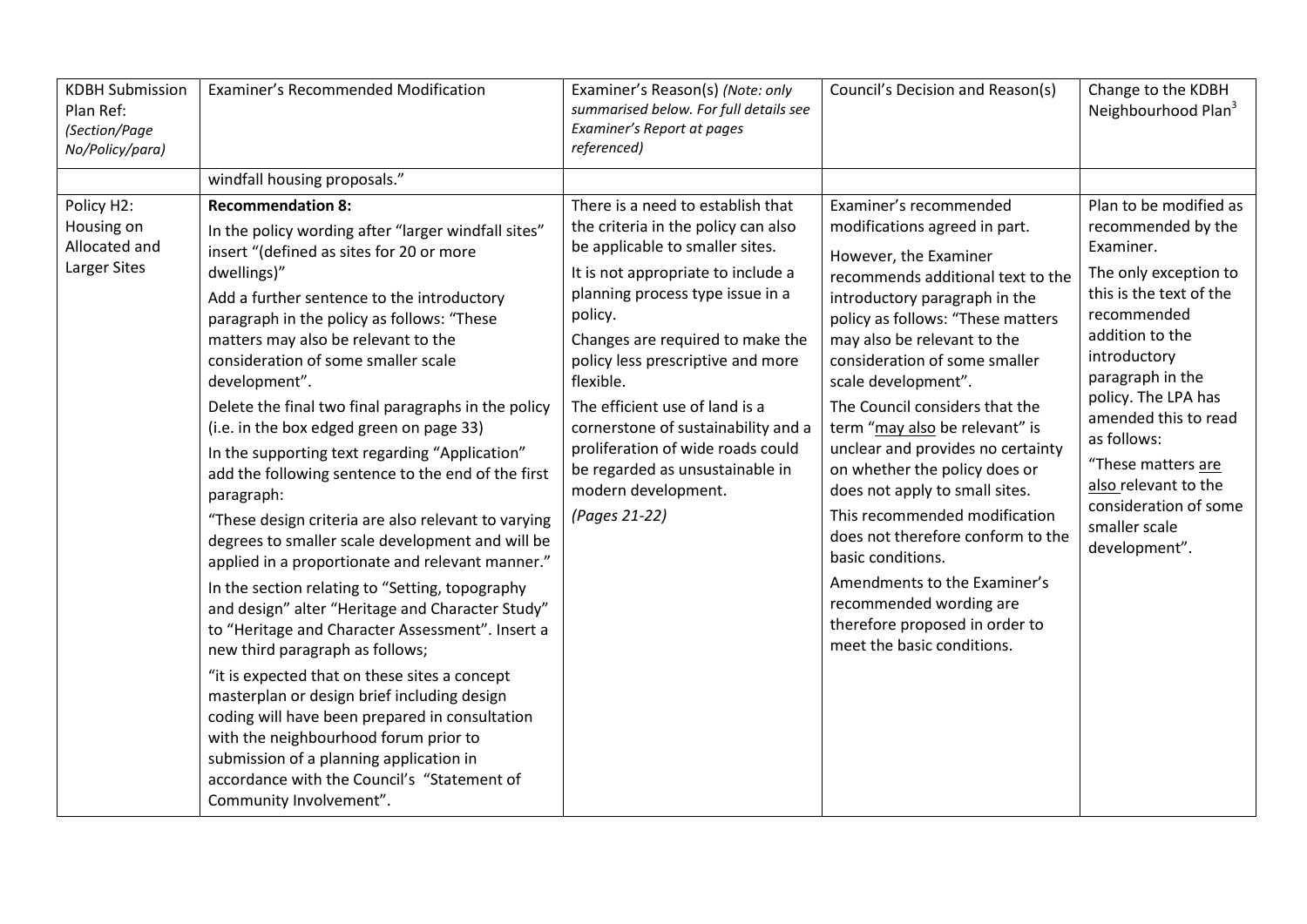| <b>KDBH Submission</b><br>Plan Ref:<br>(Section/Page<br>No/Policy/para) | Examiner's Recommended Modification                                                                                                                                                                                                                                                                                                                                                                                                         | Examiner's Reason(s) (Note: only<br>summarised below. For full details see<br>Examiner's Report at pages<br>referenced)                                                                                                                                                                                                                                      | Council's Decision and Reason(s)                                              | Change to the KDBH<br>Neighbourhood Plan <sup>3</sup> |
|-------------------------------------------------------------------------|---------------------------------------------------------------------------------------------------------------------------------------------------------------------------------------------------------------------------------------------------------------------------------------------------------------------------------------------------------------------------------------------------------------------------------------------|--------------------------------------------------------------------------------------------------------------------------------------------------------------------------------------------------------------------------------------------------------------------------------------------------------------------------------------------------------------|-------------------------------------------------------------------------------|-------------------------------------------------------|
|                                                                         | In the section relating to "Density" after "key<br>characteristic of" insert "some parts of". In the<br>second sentence delete "essential" replace with<br>"important".                                                                                                                                                                                                                                                                     |                                                                                                                                                                                                                                                                                                                                                              |                                                                               |                                                       |
|                                                                         | On page 35 remove the bullet point "creating<br>wide roads with houses set back behind private<br>front gardens, except in village centres".                                                                                                                                                                                                                                                                                                |                                                                                                                                                                                                                                                                                                                                                              |                                                                               |                                                       |
|                                                                         | Under "Other relevant Plan policies" insert as a<br>new first sentence "Design policies in the Local<br>Plan will also need to be taken into account. In<br>the existing first sentence after "All other housing<br>policies" insert "in this Plan".                                                                                                                                                                                        |                                                                                                                                                                                                                                                                                                                                                              |                                                                               |                                                       |
|                                                                         | Insert an extra bullet point "flood risk". Add a<br>new explanatory paragraph as follows:                                                                                                                                                                                                                                                                                                                                                   |                                                                                                                                                                                                                                                                                                                                                              |                                                                               |                                                       |
|                                                                         | "Flood Risk: There may be a need to consider<br>flood risk issues as explained in the NPPF in<br>Chapter 10 or in any subsequent versions of<br>government guidance."                                                                                                                                                                                                                                                                       |                                                                                                                                                                                                                                                                                                                                                              |                                                                               |                                                       |
| Policy H3:                                                              | <b>Recommendation 9:</b>                                                                                                                                                                                                                                                                                                                                                                                                                    | There is no evidence quoted to                                                                                                                                                                                                                                                                                                                               | Examiner's comments noted and                                                 | Plan to be modified as                                |
| Affordable<br>Housing                                                   | In the Policy H3 replace "50%" with "25%".<br>Add the following paragraph to the end of the<br>policy as follows:<br>"In the event there are no applicants that fulfil<br>the strong local connection criteria the housing<br>will be allocated to other persons in accordance<br>with SMBC's allocation procedures or an<br>affordable housing provider, whichever is<br>appropriate."<br>At the end of the final paragraph in section 8.4 | back up the figure of 50% and this<br>could compromise the<br>requirement to provide for the<br>affordable housing needs of the<br>wider area. However, the<br>suggestion to reduce the figure to<br>25% is reasonable.<br>In the event of insufficient<br>qualifying applicants the<br>properties will be let to persons<br>with no strong local connection | recommended modifications<br>agreed in order to meet the basic<br>conditions. | recommended by the<br>Examiner.                       |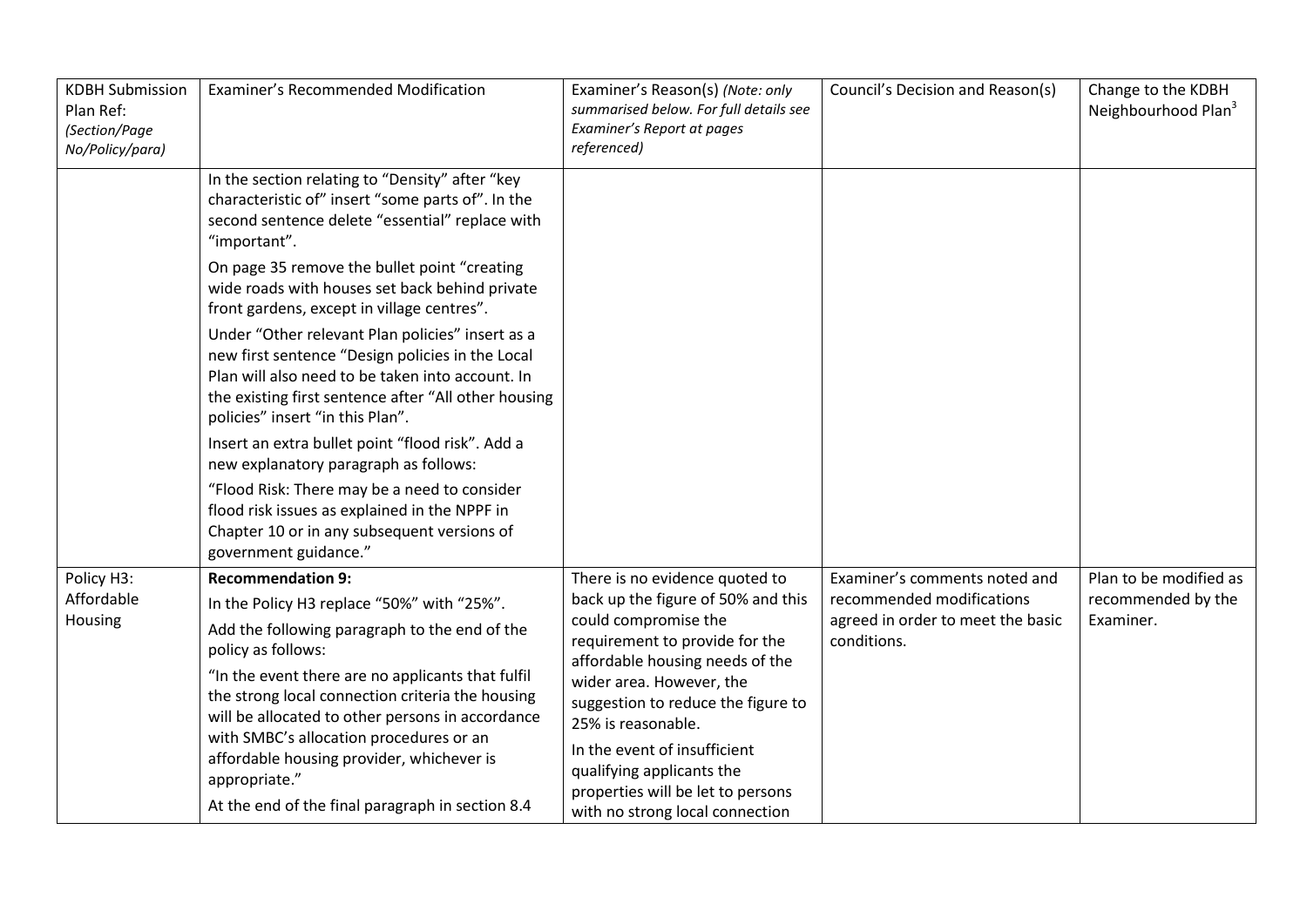| <b>KDBH Submission</b><br>Plan Ref:<br>(Section/Page<br>No/Policy/para) | <b>Examiner's Recommended Modification</b>                                                                                                                                                                                                                                                                                                                                                                                                                                                                                                                                                                                                                                                                                                                                                                                                                                                                                                                                                                                                         | Examiner's Reason(s) (Note: only<br>summarised below. For full details see<br>Examiner's Report at pages<br>referenced)                                                                                                                                                                                                                                                                                                                                                                                                                                                                                                                                                                                                                                                                                               | Council's Decision and Reason(s)                                                                                                                                                                                                                                                                                                                                                                                                                                                                                                                                                                                                                                                                                                                                                                     | Change to the KDBH<br>Neighbourhood Plan <sup>3</sup>                                                                                                                                                               |
|-------------------------------------------------------------------------|----------------------------------------------------------------------------------------------------------------------------------------------------------------------------------------------------------------------------------------------------------------------------------------------------------------------------------------------------------------------------------------------------------------------------------------------------------------------------------------------------------------------------------------------------------------------------------------------------------------------------------------------------------------------------------------------------------------------------------------------------------------------------------------------------------------------------------------------------------------------------------------------------------------------------------------------------------------------------------------------------------------------------------------------------|-----------------------------------------------------------------------------------------------------------------------------------------------------------------------------------------------------------------------------------------------------------------------------------------------------------------------------------------------------------------------------------------------------------------------------------------------------------------------------------------------------------------------------------------------------------------------------------------------------------------------------------------------------------------------------------------------------------------------------------------------------------------------------------------------------------------------|------------------------------------------------------------------------------------------------------------------------------------------------------------------------------------------------------------------------------------------------------------------------------------------------------------------------------------------------------------------------------------------------------------------------------------------------------------------------------------------------------------------------------------------------------------------------------------------------------------------------------------------------------------------------------------------------------------------------------------------------------------------------------------------------------|---------------------------------------------------------------------------------------------------------------------------------------------------------------------------------------------------------------------|
|                                                                         | add the following sentence;<br>"This is included as a community action in<br>appendix 3"<br>Include a reference to this as a community<br>action.                                                                                                                                                                                                                                                                                                                                                                                                                                                                                                                                                                                                                                                                                                                                                                                                                                                                                                  | subject to SMBC agreement. It is<br>necessary that this is made explicit<br>in the policy in the interests of<br>clarity.<br>(Pages 23-24)                                                                                                                                                                                                                                                                                                                                                                                                                                                                                                                                                                                                                                                                            |                                                                                                                                                                                                                                                                                                                                                                                                                                                                                                                                                                                                                                                                                                                                                                                                      |                                                                                                                                                                                                                     |
| Policy H4:<br><b>Housing Mix</b>                                        | <b>Recommendation 10:</b><br>Delete the paragraph under the title "Purpose<br>built housing for older people".<br>Under the heading "Market Housing", reword the<br>policy as follows:<br>"On allocated sites and larger sites, market<br>housing shall be provided in the following sizes:<br>· about 32% shall be a relatively even split of<br>flats/apartments and bungalows/houses of<br>predominantly 2 bedrooms or less<br>• about 34% shall be 3 bedroom houses<br>· about 34% shall be 4+ bedroom houses.<br>This policy does not apply to proposals for the<br>provision of specialist institutionalised housing<br>(under Class C2 or C2A of the Town and Country<br>Planning (Use Classes) Order 1987, or subsequent<br>re-enactment), sheltered housing for older<br>people, or for affordable housing.<br>The provision of a higher proportion of smaller<br>dwelling units of 2 bedrooms or less and starter<br>homes, will be supported providing the remaining<br>housing mix is similar to the proportions referred<br>to above. | With regard to provision for<br>sheltered and institutionalised<br>housing, this may not be viable<br>and it is not possible to ascertain<br>how a proportionate requirement<br>would work. Part of the policy is<br>therefore imprecise and not<br>capable of effective<br>implementation.<br>With regard to market housing the<br>policy is too prescriptive and does<br>not accord with the NPPF which is<br>concerned to ensure policies are<br>flexible enough to be deliverable<br>and responsive to market trends.<br>The requirement for 50%<br>detached housing conflicts with<br>the Plan's objective to provide a<br>greater proportion of smaller<br>house types to respond to<br>demographic change and there is<br>no justification or need to specify<br>the built form of dwellings.<br>(Pages 24-26) | Examiner's recommended<br>modifications agreed in part.<br>With reference to the<br>requirement for the provision of<br>sheltered and institutionalised<br>housing on sites, the Examiner<br>correctly states this is too<br>prescriptive. However, it is<br>considered that the policy could<br>set out that this type of<br>development would be supported,<br>whilst still meeting the basic<br>conditions. Additional text could<br>be added to the policy to reflect<br>this.<br>With reference to the proportion<br>of different size dwellings to be<br>provided on sites, the LPA<br>considers that the modified policy<br>wording as proposed by the<br>Examiner may not be entirely<br>clear. It is also considered that use<br>of the word "dwellings" would be<br>more accurate and less | Plan to be modified as<br>recommended by<br><b>Examiner with</b><br>amendments and<br>further modifications<br>by the LPA.<br>Policy H4 and the<br>supporting text to be<br>modified as shown in<br>Table 1B below. |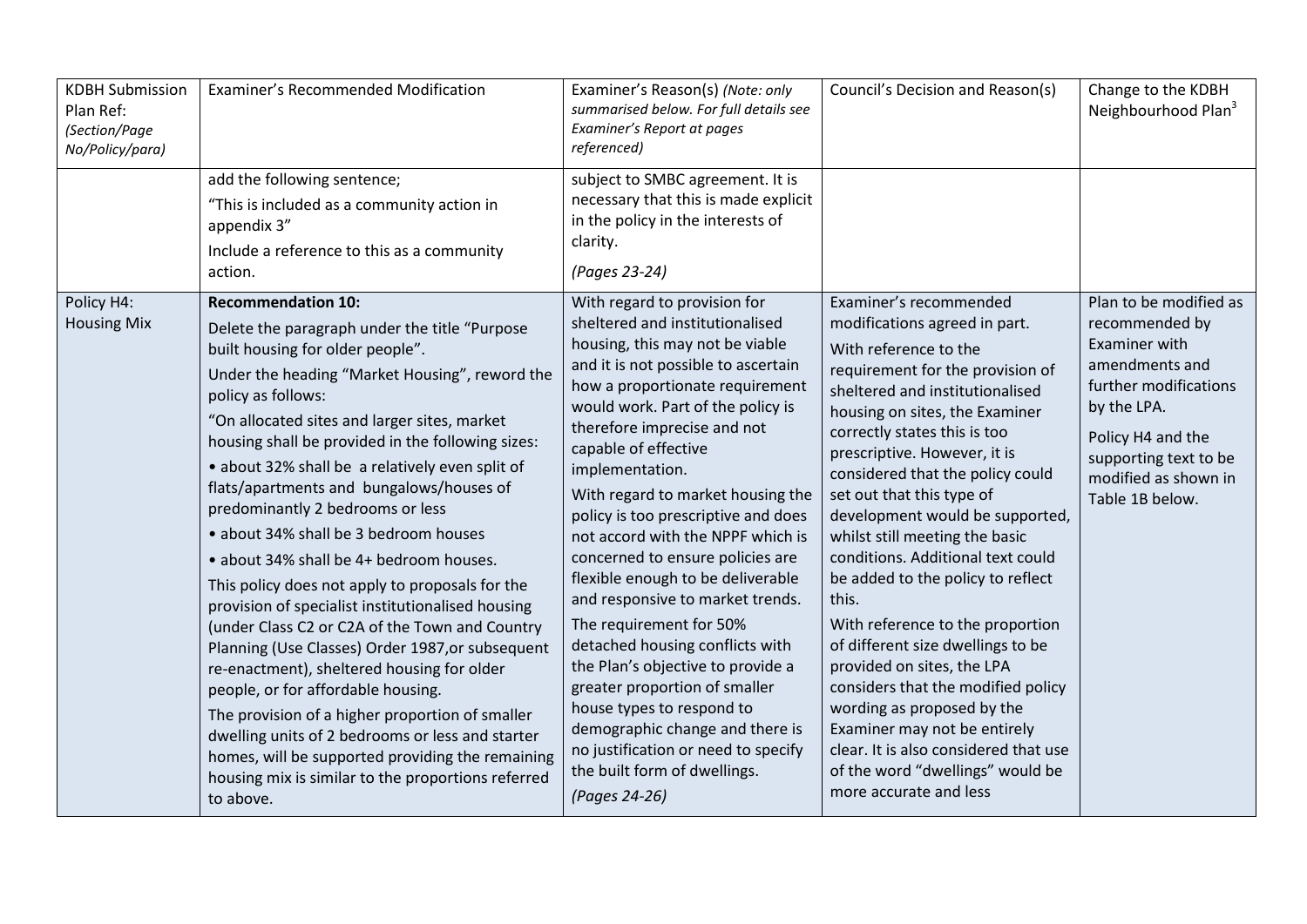| <b>KDBH Submission</b><br>Plan Ref:<br>(Section/Page<br>No/Policy/para) | Examiner's Recommended Modification                                                                                                                                                                                                                                                                                                                                                                                                                                                                                                                                                                                                                                                                                                                                                                                                                                                                                                                                                                                                                                                                                                                                                                                                                                                                                                                                                   | Examiner's Reason(s) (Note: only<br>summarised below. For full details see<br>Examiner's Report at pages<br>referenced) | Council's Decision and Reason(s)                                                                                                                                                                                                                                                                                                                                                                                                                                                                                                                                                                                                                                                                                                                                                                             | Change to the KDBH<br>Neighbourhood Plan <sup>3</sup> |
|-------------------------------------------------------------------------|---------------------------------------------------------------------------------------------------------------------------------------------------------------------------------------------------------------------------------------------------------------------------------------------------------------------------------------------------------------------------------------------------------------------------------------------------------------------------------------------------------------------------------------------------------------------------------------------------------------------------------------------------------------------------------------------------------------------------------------------------------------------------------------------------------------------------------------------------------------------------------------------------------------------------------------------------------------------------------------------------------------------------------------------------------------------------------------------------------------------------------------------------------------------------------------------------------------------------------------------------------------------------------------------------------------------------------------------------------------------------------------|-------------------------------------------------------------------------------------------------------------------------|--------------------------------------------------------------------------------------------------------------------------------------------------------------------------------------------------------------------------------------------------------------------------------------------------------------------------------------------------------------------------------------------------------------------------------------------------------------------------------------------------------------------------------------------------------------------------------------------------------------------------------------------------------------------------------------------------------------------------------------------------------------------------------------------------------------|-------------------------------------------------------|
|                                                                         | The housing mix shall be in accordance with the<br>latest Strategic Housing Market Assessment or<br>equivalent Housing Needs Survey, approved by<br>Solihull Metropolitan Borough Council.<br>The determination of housing mix shall take into<br>account any relevant adopted strategic policies in<br>the Local Plan or supplementary planning<br>documents.<br>Housing mix on sites not allocated or less than 20<br>dwellings shall be considered in relation to Local<br>Plan policies."<br>Delete the first four paragraphs of supporting<br>text in section 8.5. and replace with the<br>following;<br>"This policy applies to allocated sites and larger<br>sites of more than 20 units. It does not apply to<br>schemes or parts of schemes, which are for<br>institutionalised housing, sheltered, or affordable<br>housing.<br>The KDBH "Housing Needs Assessment"<br>demonstrates a need for additional specialist<br>housing to meet the needs of older people and<br>starter homes for those seeking entry to the<br>property market. The Plan's objectives and<br>policies seek to meet this need as far as possible<br>within the Plan's jurisdiction.<br>In accordance with national planning guidance in<br>the NPPF and local strategic housing policies in<br>the adopted Local Plan it is the intention to meet<br>the objectively assessed housing needs of all |                                                                                                                         | prescriptive than "houses".<br>There are some instances where<br>the LPA, in discussion with the<br>Neighbourhood Forum, consider<br>that amended / alternative<br>wording can achieve the<br>Examiner's intended outcome and<br>still meet the basic conditions.<br>Whilst officers agree with the<br>Examiners reasons for the<br>modification, it is considered that<br>some of the recommended<br>wording is not entirely clear and<br>could be seen as ambiguous. It<br>would not therefore meet the<br>basic conditions.<br>Amended and additional wording<br>is therefore proposed that would<br>ensure that the policy meets the<br>basic conditions, whilst addressing<br>the Examiner's issues with the<br>policy.<br>The LPA considers that the<br>modified wording meets the basic<br>condition. |                                                       |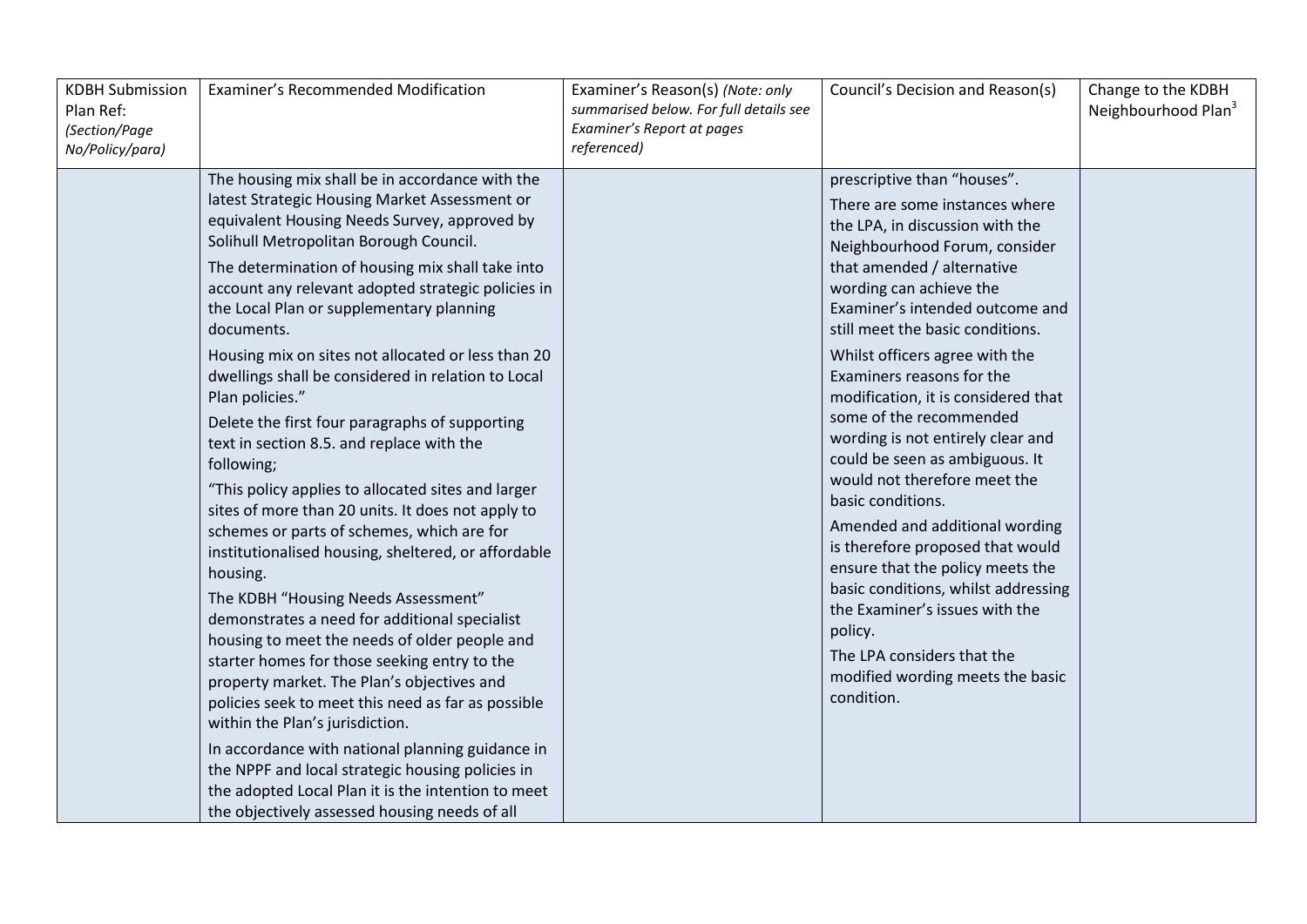| <b>KDBH Submission</b><br>Plan Ref:<br>(Section/Page<br>No/Policy/para) | <b>Examiner's Recommended Modification</b>                                                                                                                                                                                                                                | Examiner's Reason(s) (Note: only<br>summarised below. For full details see<br>Examiner's Report at pages<br>referenced)                                                                                                                                            | Council's Decision and Reason(s)                                                                               | Change to the KDBH<br>Neighbourhood Plan <sup>3</sup>     |
|-------------------------------------------------------------------------|---------------------------------------------------------------------------------------------------------------------------------------------------------------------------------------------------------------------------------------------------------------------------|--------------------------------------------------------------------------------------------------------------------------------------------------------------------------------------------------------------------------------------------------------------------|----------------------------------------------------------------------------------------------------------------|-----------------------------------------------------------|
|                                                                         | sectors of the community.<br>This policy provides a local dimension but should<br>be read with close reference to policies in the<br>NPPF and the Local Plan relating to housing mix."<br>Retain the existing final three paragraphs of<br>supporting text in section 8.5 |                                                                                                                                                                                                                                                                    |                                                                                                                |                                                           |
| Policy H5:<br>Apartments                                                | Recommendation 11 $(A)^4$ :<br>Delete policy H5; Apartments and supporting<br>text.                                                                                                                                                                                       | The policy wording is imprecise,<br>confusing and potentially contrary<br>to the adopted Local Plan as it<br>does not explicitly state what the<br>situation is regarding apartments<br>elsewhere.<br>(Page 28)                                                    | Examiner's comments noted and<br>recommended modifications<br>agreed in order to meet the basic<br>conditions. | Plan to be modified as<br>recommended by the<br>Examiner. |
| Policy H6:<br><b>Windfall Housing</b>                                   | Recommendation 11 (B):<br>Delete Policy H6: Windfall Housing and the<br>supporting text.                                                                                                                                                                                  | The policy provides very general<br>criteria. This is generality is<br>confusing as it does not include<br>some criteria referred to in<br>national guidance and Local Plan<br>policies, which govern the<br>consideration of housing<br>development.<br>(Page 28) | Examiner's comments noted and<br>recommended modifications<br>agreed in order to meet the basic<br>conditions. | Plan to be modified as<br>recommended by the<br>Examiner. |
| Policy H7:<br><b>Extensions and</b><br>Alterations                      | <b>Recommendation 12:</b><br>Relocate the policy in the Design section.<br>Alter the title to "Residential Extensions and                                                                                                                                                 | For ease of reference the policy<br>would be more appropriately<br>located in the section on Design.                                                                                                                                                               | Examiner's comments noted and<br>recommended modifications<br>agreed in order to meet the basic                | Plan to be modified as<br>recommended by the<br>Examiner. |

<sup>————————————————————&</sup>lt;br><sup>4</sup> The Examiner's report includes 2 Recommendation 11s. This is an error. For the purposes of this Decision Statement Table, Recommendation 11 has therefore been split into Recommendation 11A and 11B. This avoids the need to renumber all subsequent recommendations.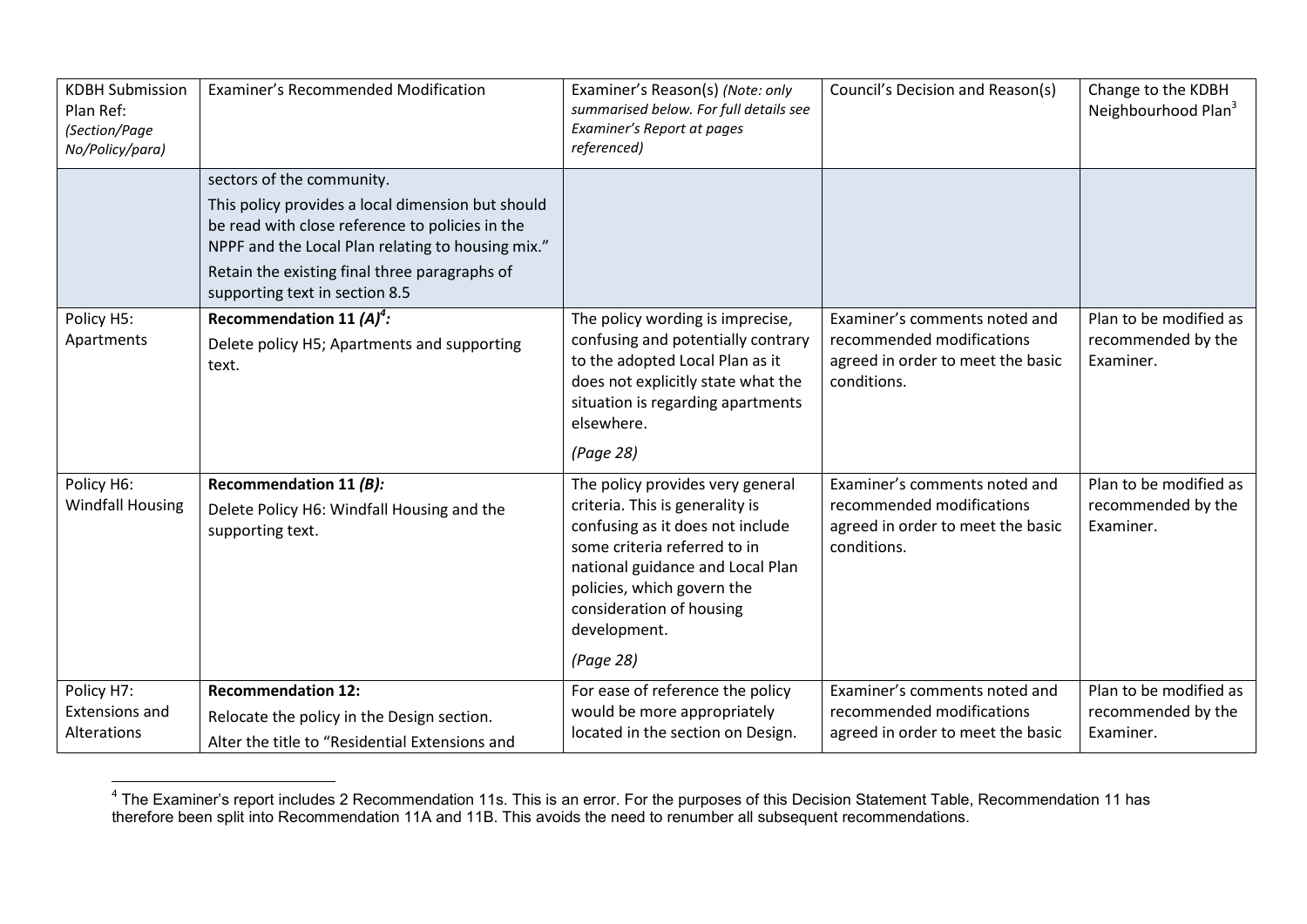| <b>KDBH Submission</b><br>Plan Ref:<br>(Section/Page<br>No/Policy/para) | Examiner's Recommended Modification                                                                                                                                                                                                                                                                                                                                                                                                                                                                                                                                                                                                                                                                                                                                                                                                                                    | Examiner's Reason(s) (Note: only<br>summarised below. For full details see<br>Examiner's Report at pages<br>referenced)                                                                                                                                                                                                 | Council's Decision and Reason(s)                                                                               | Change to the KDBH<br>Neighbourhood Plan <sup>3</sup>     |
|-------------------------------------------------------------------------|------------------------------------------------------------------------------------------------------------------------------------------------------------------------------------------------------------------------------------------------------------------------------------------------------------------------------------------------------------------------------------------------------------------------------------------------------------------------------------------------------------------------------------------------------------------------------------------------------------------------------------------------------------------------------------------------------------------------------------------------------------------------------------------------------------------------------------------------------------------------|-------------------------------------------------------------------------------------------------------------------------------------------------------------------------------------------------------------------------------------------------------------------------------------------------------------------------|----------------------------------------------------------------------------------------------------------------|-----------------------------------------------------------|
|                                                                         | Alterations and development within the<br>curtilage".<br>In the policy after "respect the" include "the<br>dwelling and".                                                                                                                                                                                                                                                                                                                                                                                                                                                                                                                                                                                                                                                                                                                                              | Reference to residential needs to<br>be made explicit and the policy<br>should refer to the need for<br>extensions to complement the<br>host dwelling.<br>(Pages 28-29)                                                                                                                                                 | conditions.                                                                                                    |                                                           |
| Policy D1:<br>Character and<br>Appearance                               | <b>Recommendation 13:</b><br>Alter the final sentence in the opening paragraph<br>in the policy as follows: "In KDBH the following<br>are some of the criteria which will be used, when<br>relevant, to assess the acceptability of the design<br>of development:"<br>Insert a new second paragraph into the<br>supporting text as follows:<br>"There are design policies in the Local Plan which<br>will also be applicable in assessing any<br>development."<br>Delete the first paragraph in the supporting text<br>on page 43 and include the following as the first<br>paragraph after the bullet points in the policy as<br>follows;<br>"The recommendations and findings of the<br>"Heritage and Character Assessment" 2017 and<br>the "Masterplanning Design and Design Coding<br>Study" 2017 will be taken into account in the<br>assessment of development." | Some parts of the policy are too<br>prescriptive and do not allow for<br>flexibility as required by the NPPF.<br>There should be reference to the<br>design policies in the Local Plan<br>and the local evidence base would<br>have greater status and add clarity<br>if they were included in the policy.<br>(Page 29) | Examiner's comments noted and<br>recommended modifications<br>agreed in order to meet the basic<br>conditions. | Plan to be modified as<br>recommended by the<br>Examiner. |
| Policy D2: Design<br>in Conservation<br>Areas                           | <b>Recommendation 14:</b><br>Delete the first sentence of the policy.<br>In the second bullet point insert at the end of the                                                                                                                                                                                                                                                                                                                                                                                                                                                                                                                                                                                                                                                                                                                                           | Some of the policy wording is<br>ambiguous and elements of the<br>policy are too prescriptive.                                                                                                                                                                                                                          | Examiner's comments noted and<br>recommended modifications<br>agreed in order to meet the basic                | Plan to be modified as<br>recommended by the<br>Examiner. |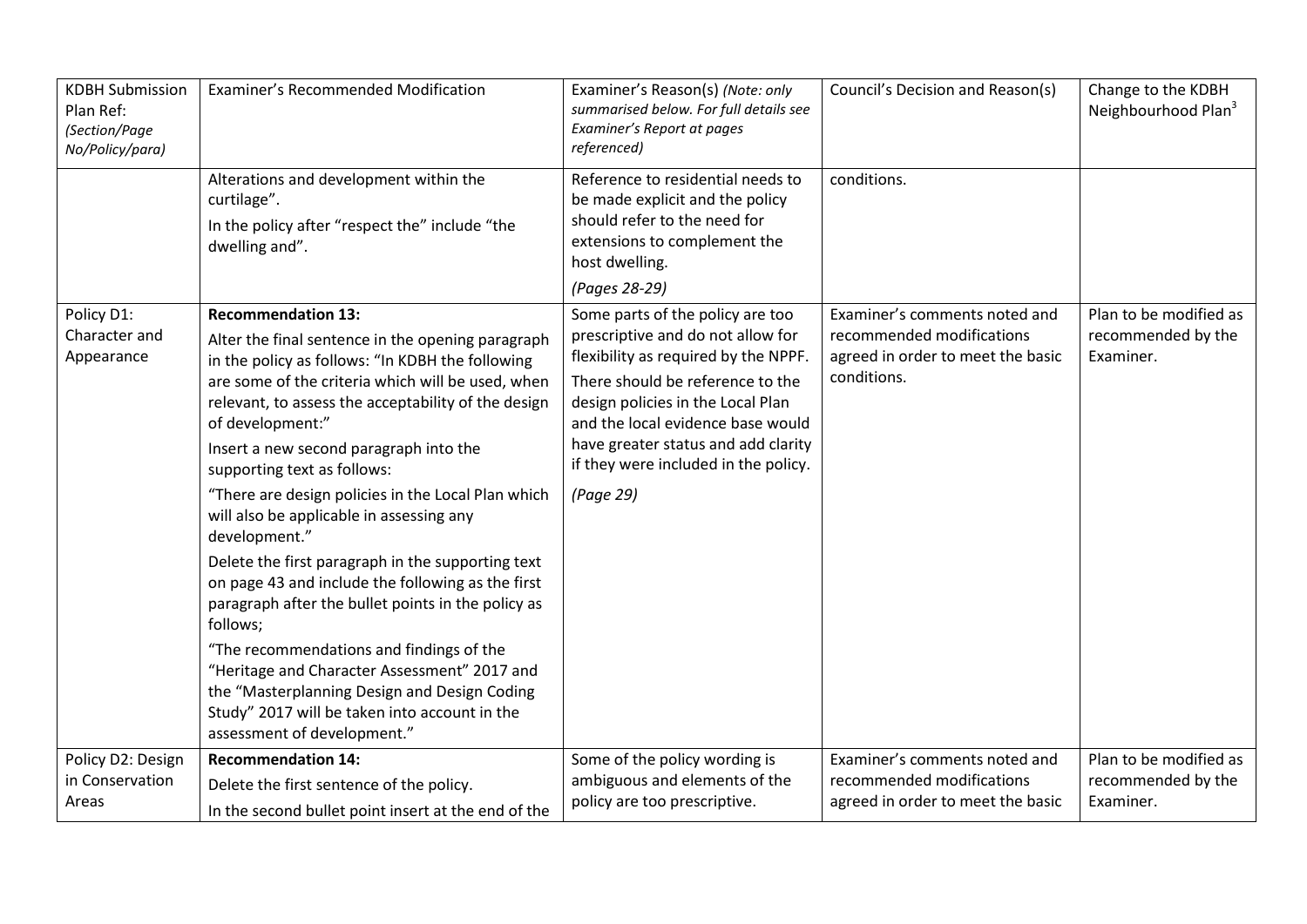| <b>KDBH Submission</b><br>Plan Ref:<br>(Section/Page<br>No/Policy/para) | Examiner's Recommended Modification                                                                                                                                                                                                                                                                                                                                                                                                                                        | Examiner's Reason(s) (Note: only<br>summarised below. For full details see<br>Examiner's Report at pages<br>referenced) | Council's Decision and Reason(s) | Change to the KDBH<br>Neighbourhood Plan <sup>3</sup> |
|-------------------------------------------------------------------------|----------------------------------------------------------------------------------------------------------------------------------------------------------------------------------------------------------------------------------------------------------------------------------------------------------------------------------------------------------------------------------------------------------------------------------------------------------------------------|-------------------------------------------------------------------------------------------------------------------------|----------------------------------|-------------------------------------------------------|
|                                                                         | sentence the following; "as summarised in<br>Appendix 6".<br>In the fourth bullet point delete the sentence<br>"There shall be no backlighting of shop signs" and<br>replace with "Signage shall not be backlit unless it<br>can be demonstrated that there is no significant<br>impact on visual amenities."<br>Reword the penultimate bullet point in the<br>policy, as follows: " Important vistas of listed and<br>local listed buildings, as identified in Appendix 3 | (Page 30)                                                                                                               | conditions.                      |                                                       |
|                                                                         | of the Knowle Conservation Appraisal 2007 shall<br>be maintained".                                                                                                                                                                                                                                                                                                                                                                                                         |                                                                                                                         |                                  |                                                       |
|                                                                         | Reword the last sentence of the policy as follows;<br>"In the Granville Road Conservation area the<br>design of buildings and extensions shall respect<br>the Victorian character of the existing buildings<br>and their green setting."                                                                                                                                                                                                                                   |                                                                                                                         |                                  |                                                       |
|                                                                         | In the second paragraph of supporting text in<br>section 9.3 in the first sentence delete 'Station<br>Road" and add "Dorridge (Station Approach)".                                                                                                                                                                                                                                                                                                                         |                                                                                                                         |                                  |                                                       |
|                                                                         | In the last sentence of the final paragraph of<br>supporting text on page 43 insert after<br>"permission", "or advertisement consent".                                                                                                                                                                                                                                                                                                                                     |                                                                                                                         |                                  |                                                       |
|                                                                         | In the supporting text penultimate paragraph, at<br>the end of the third bullet point insert "see<br>Appendix 6".                                                                                                                                                                                                                                                                                                                                                          |                                                                                                                         |                                  |                                                       |
|                                                                         | Make the following alterations to Appendix 6:                                                                                                                                                                                                                                                                                                                                                                                                                              |                                                                                                                         |                                  |                                                       |
|                                                                         | "In the second bullet point delete. "Such<br>applications will be refused." In the third bullet                                                                                                                                                                                                                                                                                                                                                                            |                                                                                                                         |                                  |                                                       |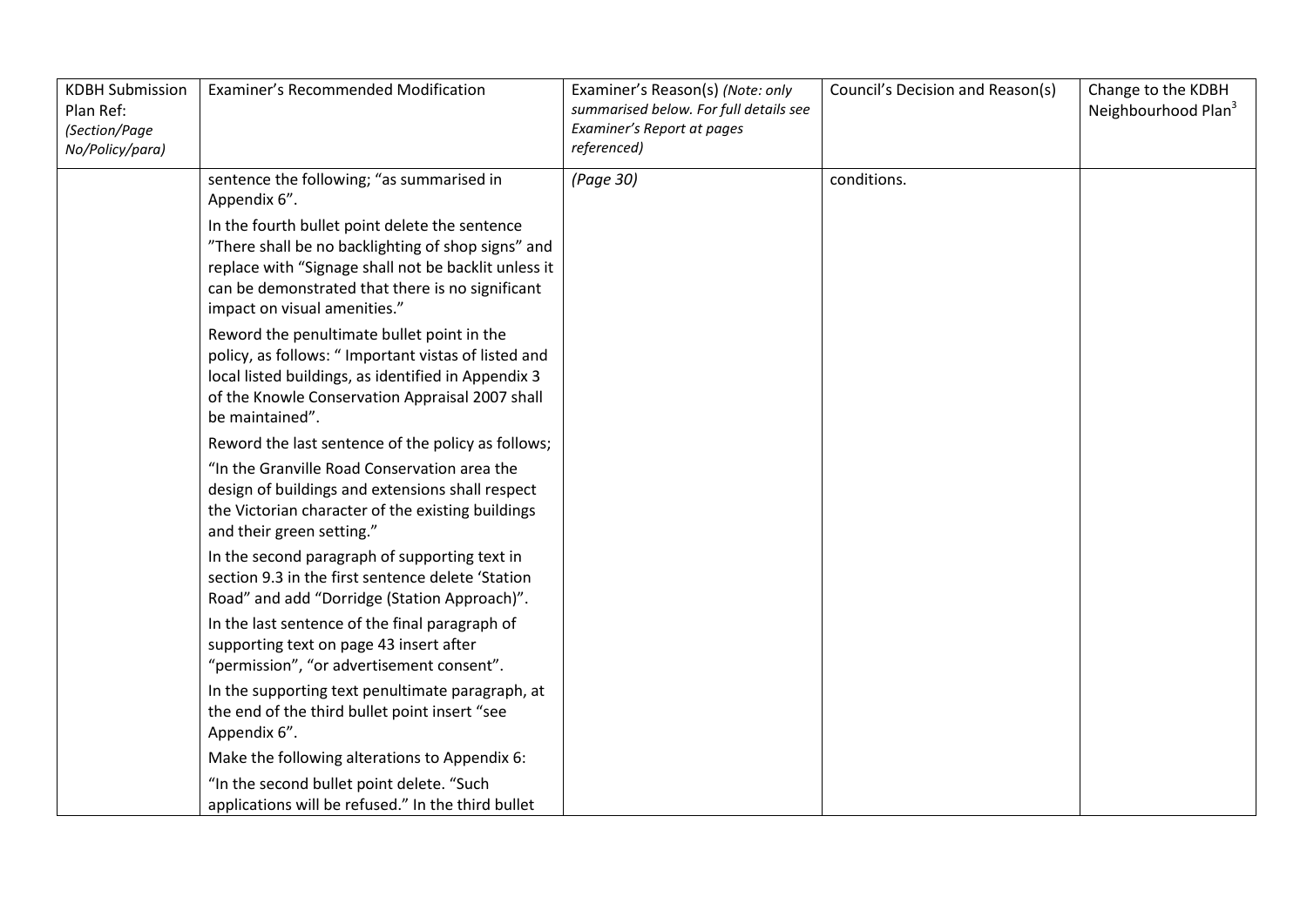| <b>KDBH Submission</b><br>Plan Ref:<br>(Section/Page<br>No/Policy/para) | Examiner's Recommended Modification                                                                                                                                                                                                                                                                                                                                                                                                                                                                                                                                                                                | Examiner's Reason(s) (Note: only<br>summarised below. For full details see<br>Examiner's Report at pages<br>referenced)                                                                                                                                                                                                                                                                                                                         | Council's Decision and Reason(s)                                                                               | Change to the KDBH<br>Neighbourhood Plan <sup>3</sup>     |
|-------------------------------------------------------------------------|--------------------------------------------------------------------------------------------------------------------------------------------------------------------------------------------------------------------------------------------------------------------------------------------------------------------------------------------------------------------------------------------------------------------------------------------------------------------------------------------------------------------------------------------------------------------------------------------------------------------|-------------------------------------------------------------------------------------------------------------------------------------------------------------------------------------------------------------------------------------------------------------------------------------------------------------------------------------------------------------------------------------------------------------------------------------------------|----------------------------------------------------------------------------------------------------------------|-----------------------------------------------------------|
|                                                                         | point after 'Free standing, insert "fixed".<br>In the fifth bullet point after "conservation area"<br>insert "or their" settings.<br>Alter the sixth bullet point as follows:<br>"Small non-illuminated hanging signs, preferably<br>of wood are the preferred form of signage in                                                                                                                                                                                                                                                                                                                                  |                                                                                                                                                                                                                                                                                                                                                                                                                                                 |                                                                                                                |                                                           |
| Policy T1: Parking<br>for Residents                                     | conservation areas".<br><b>Recommendation 15:</b><br>In section 10.1 "Traffic and Transport - Policy<br>Goal" alter the second sentence in the last<br>paragraph as follows;<br>"The Plan is concerned with land use matters and<br>development proposals and cannot require the<br>Highway Authority to carry out schemes to<br>improve the highway infrastructure. However the<br>Neighbourhood Forum has identified a<br>community action in appendix 3 and will work<br>with such stakeholders to help meet the Plan's<br>target outcomes."<br>Delete Policy T1: Parking for Residents and<br>supporting text. | The Plan should clarify that it<br>cannot contain policies to require<br>the Highway Authority to improve<br>highway infrastructure.<br>The requirements of the policy are<br>too prescriptive and more onerous<br>than required by SMBC. There is<br>no evidence advanced to seek to<br>justify more stringent policies in<br>the plan area.<br>The policy is also vague in relation<br>to visitor parking lacks flexibility.<br>(Pages 31-32) | Examiner's comments noted and<br>recommended modifications<br>agreed in order to meet the basic<br>conditions. | Plan to be modified as<br>recommended by the<br>Examiner. |
| Policy T2: Parking<br>for Non-<br>Residential<br>Premises               | <b>Recommendation 16:</b><br>Delete policy T2: Parking for Non-residential<br>Premises<br>Insert the following supporting text as a new<br>section 10.2<br>"10.2 Parking Policy<br>The Council has produced guidelines in a                                                                                                                                                                                                                                                                                                                                                                                        | The policy is vague and there is no<br>reference to local policy.<br>Reference to avoiding<br>"worsening" of parking conditions<br>on St John's Close is not clear and<br>unsupported by evidence.<br>(Page 32)                                                                                                                                                                                                                                 | Examiner's comments noted and<br>recommended modifications<br>agreed in order to meet the basic<br>conditions. | Plan to be modified as<br>recommended by the<br>Examiner. |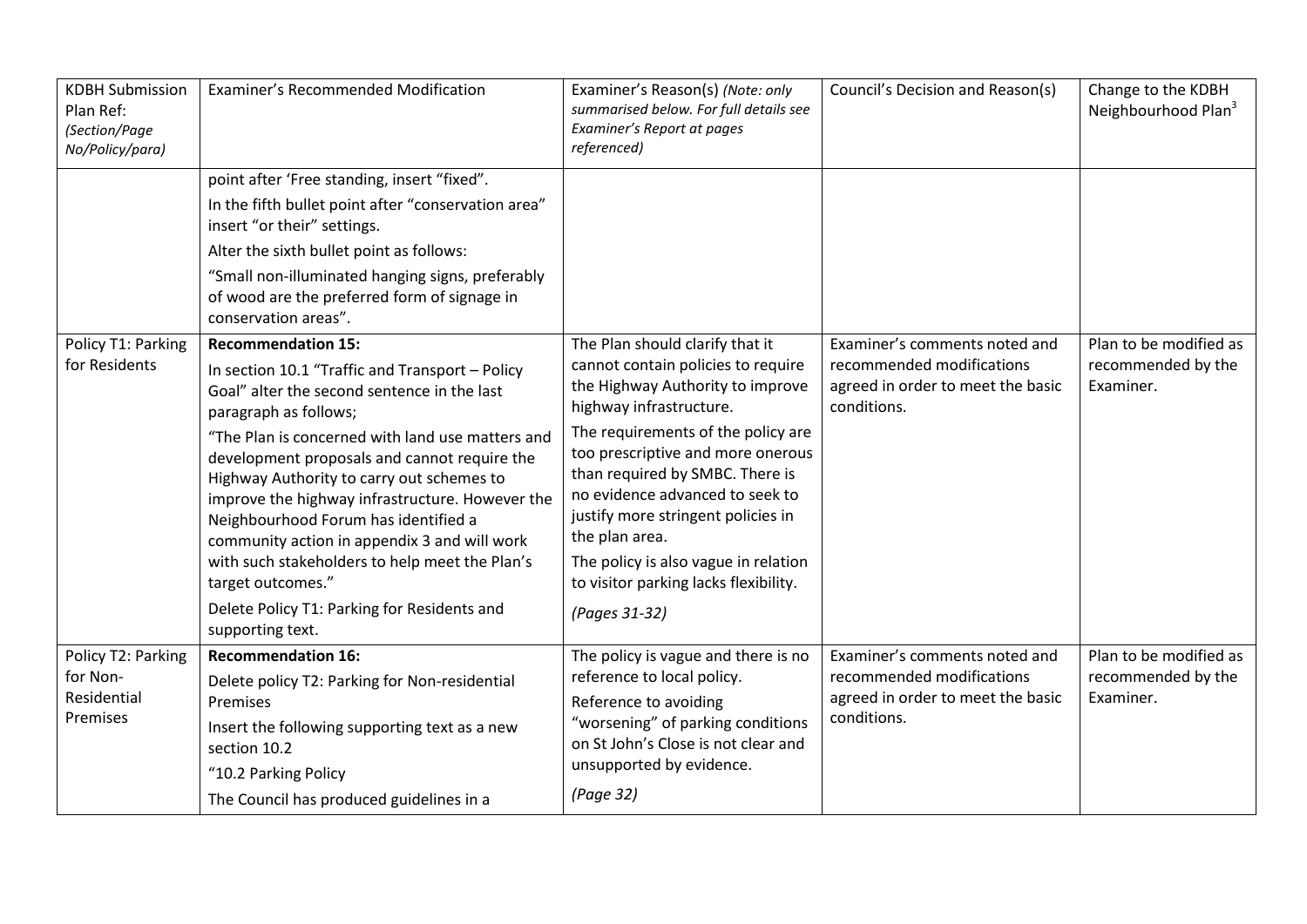| <b>KDBH Submission</b><br>Plan Ref:<br>(Section/Page<br>No/Policy/para) | Examiner's Recommended Modification                                                                                                                                                                                                                                                                                                                                                                                                                                                                                                                                                                                                                                                                                                                                          | Examiner's Reason(s) (Note: only<br>summarised below. For full details see<br>Examiner's Report at pages<br>referenced)                                                                                                                                                                                                | Council's Decision and Reason(s)                                                                                                                                                                                                                                                                                                                                                                                                                                            | Change to the KDBH<br>Neighbourhood Plan <sup>3</sup>                                                                                                                                                                                                                                                                       |
|-------------------------------------------------------------------------|------------------------------------------------------------------------------------------------------------------------------------------------------------------------------------------------------------------------------------------------------------------------------------------------------------------------------------------------------------------------------------------------------------------------------------------------------------------------------------------------------------------------------------------------------------------------------------------------------------------------------------------------------------------------------------------------------------------------------------------------------------------------------|------------------------------------------------------------------------------------------------------------------------------------------------------------------------------------------------------------------------------------------------------------------------------------------------------------------------|-----------------------------------------------------------------------------------------------------------------------------------------------------------------------------------------------------------------------------------------------------------------------------------------------------------------------------------------------------------------------------------------------------------------------------------------------------------------------------|-----------------------------------------------------------------------------------------------------------------------------------------------------------------------------------------------------------------------------------------------------------------------------------------------------------------------------|
|                                                                         | supplementary planning document "Vehicle<br>Parking Standards and Green Travel Plans" 2006.<br>These embody national guidelines in the NPPF,<br>which seek a flexible approach to parking<br>provision to promote sustainable transport.<br>Parking requirements respond to a number of<br>factors including accessibility to public transport<br>and services, levels of car ownership anticipated<br>in association with a development and the type,<br>mix and uses in a development.<br>There are areas in the Plan coverage where there<br>is particular parking stress and congestion. In<br>some case developers will need to demonstrate<br>with the benefit of travel plans showing how<br>parking can be accommodated on site and<br>measures to reduce car usage. |                                                                                                                                                                                                                                                                                                                        |                                                                                                                                                                                                                                                                                                                                                                                                                                                                             |                                                                                                                                                                                                                                                                                                                             |
| Policy T3: Parking<br>at Village Centres<br>and for Rail Users          | <b>Recommendation 17:</b><br>At the end of the first paragraph of the Policy T3,<br>insert the following; "subject to conformity with<br>other adopted national and local policies<br>Delete the second paragraph of the policy and<br>replace with the following: "The provision of<br>electric charging facilities is encouraged"                                                                                                                                                                                                                                                                                                                                                                                                                                          | Given the support for off-street<br>parking there is a need to<br>introduce a general qualification<br>requiring compliance with other<br>Plan policies.<br>The threshold point for electric<br>charging facilities is high and not<br>evidenced. It is not therefore<br>possible to include a threshold.<br>(Page 33) | Examiner's recommended<br>modifications agreed in part.<br>The Council does not disagree<br>with the Examiner's reasons;<br>however, it is considered that an<br>alternative modification regarding<br>electric vehicle charging provision<br>can be made.<br>Whilst it is not possible to include<br>a threshold for electric vehicle<br>charging provision, amendments<br>to the policy can be made to<br>secure at least some provision.<br>This would contribute to the | Plan to be modified as<br>recommended by the<br>Examiner.<br>The only exception to<br>this is the text of the<br>second paragraph of<br>the policy. The LPA has<br>amended this to read<br>as follows:<br>"In new areas of<br>parking in these<br>locations, provision for<br>the charging of electric<br>vehicles shall be |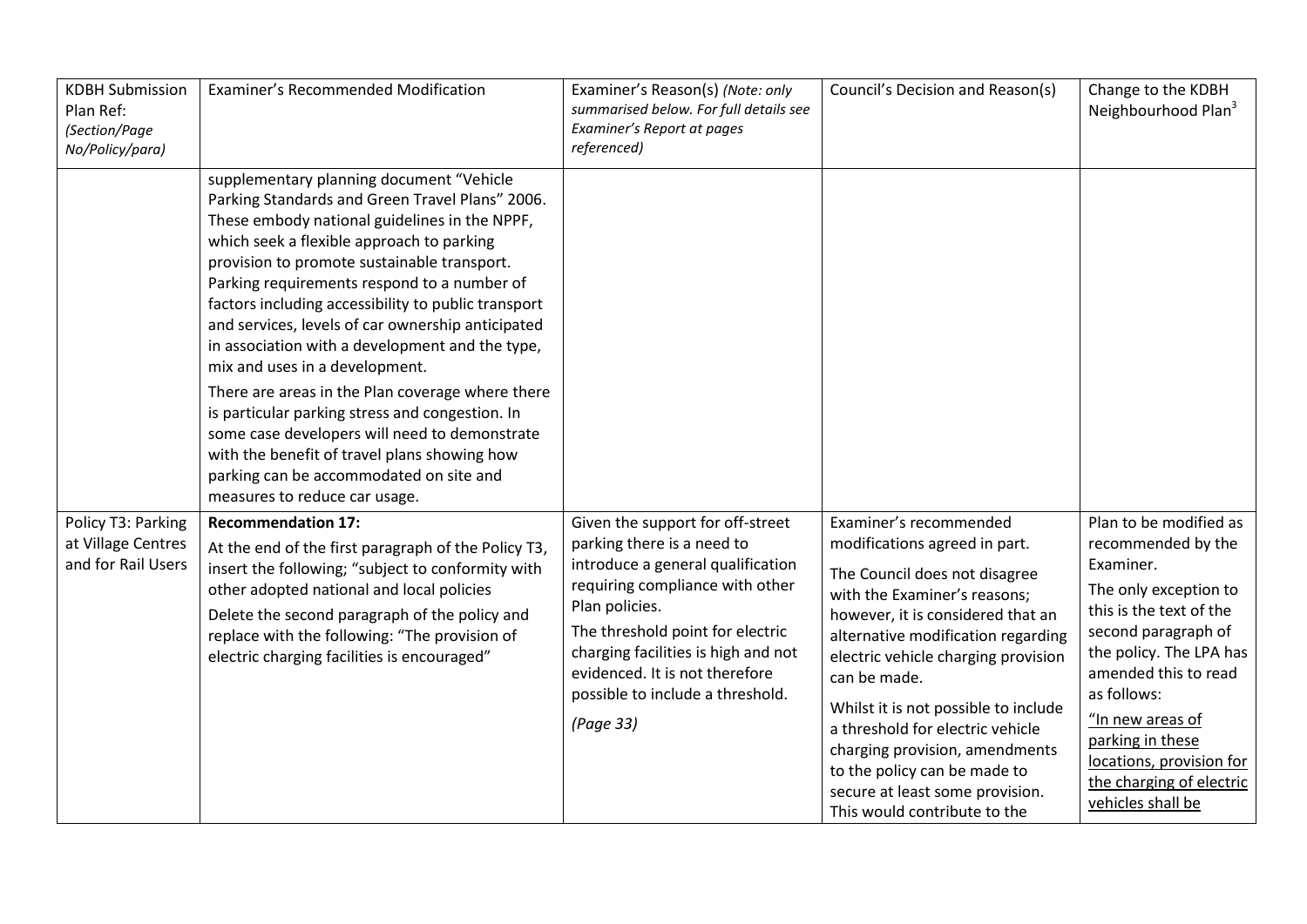| <b>KDBH Submission</b><br>Plan Ref:<br>(Section/Page<br>No/Policy/para)          | Examiner's Recommended Modification                                                                                                                                                                                                                                                                                                                                                                                                                                                                                                                                                                                                                                                                                                                                                                                                                                                                              | Examiner's Reason(s) (Note: only<br>summarised below. For full details see<br>Examiner's Report at pages<br>referenced)                                                                                                                                                             | Council's Decision and Reason(s)                                                                                                                                                                                                                                       | Change to the KDBH<br>Neighbourhood Plan <sup>3</sup>     |
|----------------------------------------------------------------------------------|------------------------------------------------------------------------------------------------------------------------------------------------------------------------------------------------------------------------------------------------------------------------------------------------------------------------------------------------------------------------------------------------------------------------------------------------------------------------------------------------------------------------------------------------------------------------------------------------------------------------------------------------------------------------------------------------------------------------------------------------------------------------------------------------------------------------------------------------------------------------------------------------------------------|-------------------------------------------------------------------------------------------------------------------------------------------------------------------------------------------------------------------------------------------------------------------------------------|------------------------------------------------------------------------------------------------------------------------------------------------------------------------------------------------------------------------------------------------------------------------|-----------------------------------------------------------|
|                                                                                  |                                                                                                                                                                                                                                                                                                                                                                                                                                                                                                                                                                                                                                                                                                                                                                                                                                                                                                                  |                                                                                                                                                                                                                                                                                     | achievement of sustainable<br>development and accord with<br>national planning policy regarding<br>the need to ensure adequate<br>provision of spaces for charging<br>plug-in and other ultra-low<br>emission vehicles. As such, the<br>basic conditions would be met. | made."                                                    |
| Policy T4:<br>Contributions to<br>Additional<br>Parking and Road<br>Improvements | <b>Recommendation 18:</b><br>Alter Policy T4 as follows:<br>"Development which generates a significant<br>impact on traffic movements shall make a<br>proportionate contribution to any identified<br>traffic infrastructure improvements and/or<br>additional parking capacity in any related<br>scheme. The contribution will be secured by a<br>planning obligation and/or as a requirement<br>under the Community Infrastructure Levy.<br>If part of the development is within a 750 metre<br>radius of the centres (defined below) of Knowle,<br>Dorridge or Bentley Heath, then any parking<br>provision can alternatively be made by allocating<br>proportionate off-street parking areas within that<br>part of the development site itself.<br>The provisions must be sufficient to ensure that<br>any existing conditions regarding traffic<br>congestion or parking capacity are not<br>exacerbated." | The policy wording is vague in<br>some instances and needs to be<br>more precise.<br>The policy should be specified to<br>relate to any development with<br>significant traffic generation.<br>Reference needs to be made to<br>the community infrastructure levy.<br>(Pages 33-34) | Examiner's comments noted and<br>recommended modifications<br>agreed in order to meet the basic<br>conditions.                                                                                                                                                         | Plan to be modified as<br>recommended by the<br>Examiner. |
| Policy T5:                                                                       | <b>Recommendation 19:</b>                                                                                                                                                                                                                                                                                                                                                                                                                                                                                                                                                                                                                                                                                                                                                                                                                                                                                        | The requirement for the                                                                                                                                                                                                                                                             | Examiner's comments noted and                                                                                                                                                                                                                                          | Plan to be modified as                                    |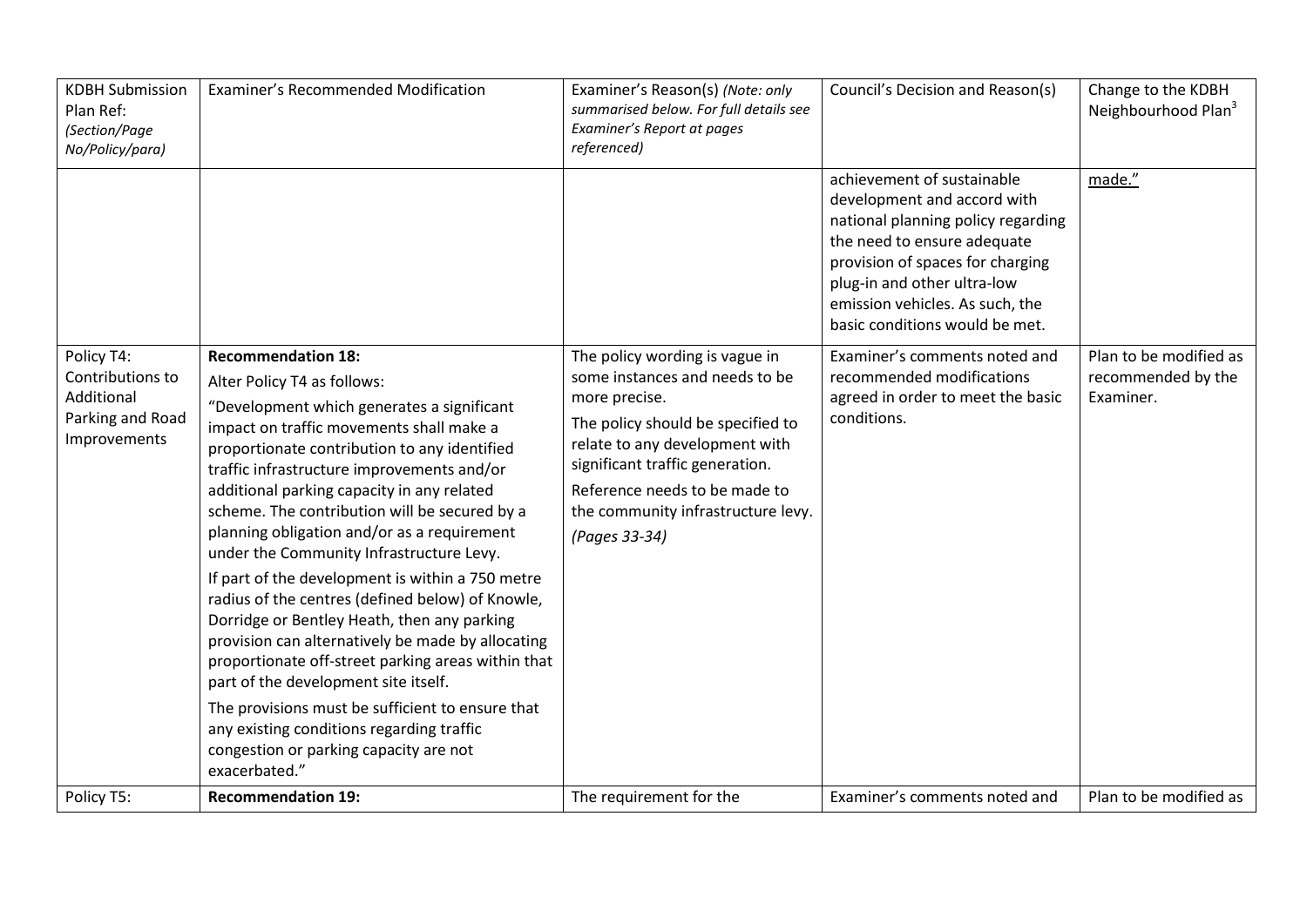| <b>KDBH Submission</b><br>Plan Ref:<br>(Section/Page<br>No/Policy/para)                    | Examiner's Recommended Modification                                                                                                                                                                                                                                                                                                                                                                                                                                                                                                                                                                                   | Examiner's Reason(s) (Note: only<br>summarised below. For full details see<br>Examiner's Report at pages<br>referenced)                                                                                                                                                                                                         | Council's Decision and Reason(s)                                                                                                            | Change to the KDBH<br>Neighbourhood Plan <sup>3</sup>                           |
|--------------------------------------------------------------------------------------------|-----------------------------------------------------------------------------------------------------------------------------------------------------------------------------------------------------------------------------------------------------------------------------------------------------------------------------------------------------------------------------------------------------------------------------------------------------------------------------------------------------------------------------------------------------------------------------------------------------------------------|---------------------------------------------------------------------------------------------------------------------------------------------------------------------------------------------------------------------------------------------------------------------------------------------------------------------------------|---------------------------------------------------------------------------------------------------------------------------------------------|---------------------------------------------------------------------------------|
| Transport<br>Assessment and<br><b>Travel Plans</b><br>Policy T6: Walking<br>Infrastructure | Turn Policy T5 into supporting text rather than a<br>policy.<br>Delete "Policy" from the title and remove the<br>green box around the policy text.<br>Alter the final paragraph in section 10.6 as<br>follows;<br>"The Local Plan Policy P8 on "Managing Demand<br>for Travel and Reducing Congestion" aims to<br>ensure that, following development, there would<br>be no material harm to the safe and free flow of<br>traffic, nor any significant affect upon the<br>availability of public parking space within the<br>village centres.<br><b>Recommendation 20:</b><br>Add the following sentence to the second | submission of transport<br>assessments and travel plans is a<br>requirement for SMBC and the<br>validation criteria for planning<br>applications.<br>These are matters of planning<br>process and unsuitable for<br>inclusion in a policy.<br>(Page 34)<br>As the policy is aimed at improving<br>accessibility and encouraging | recommended modifications<br>agreed in order to meet the basic<br>conditions.<br>Examiner's comments noted and<br>recommended modifications | recommended by the<br>Examiner.<br>Plan to be modified as<br>recommended by the |
|                                                                                            | paragraph of the policy.<br>"Development should link to existing public<br>footpaths whenever possible."                                                                                                                                                                                                                                                                                                                                                                                                                                                                                                              | sustainable travel, there should be<br>reference to the need for new<br>development to link with existing<br>footpaths.<br>(Page 35)                                                                                                                                                                                            | agreed in order to meet the basic<br>conditions.                                                                                            | Examiner.                                                                       |
| Policy T7: Cycling<br>Infrastructure                                                       | <b>Recommendation 21:</b><br>Insert a further sentence at the end of the final<br>paragraph in the policy as follows;<br>"Development should link to existing cycle paths<br>whenever possible."                                                                                                                                                                                                                                                                                                                                                                                                                      | As the policy is aimed at improving<br>accessibility and encouraging<br>sustainable travel, there should be<br>reference to the need for new<br>development to link with existing<br>cycleways.<br>(Page 35)                                                                                                                    | Examiner's comments noted and<br>recommended modifications<br>agreed in order to meet the basic<br>conditions.                              | Plan to be modified as<br>recommended by the<br>Examiner.                       |
| Policy T8: Road                                                                            | <b>Recommendation 22:</b>                                                                                                                                                                                                                                                                                                                                                                                                                                                                                                                                                                                             | The specified road improvements                                                                                                                                                                                                                                                                                                 | Examiners recommendation not                                                                                                                | Plan to be modified as                                                          |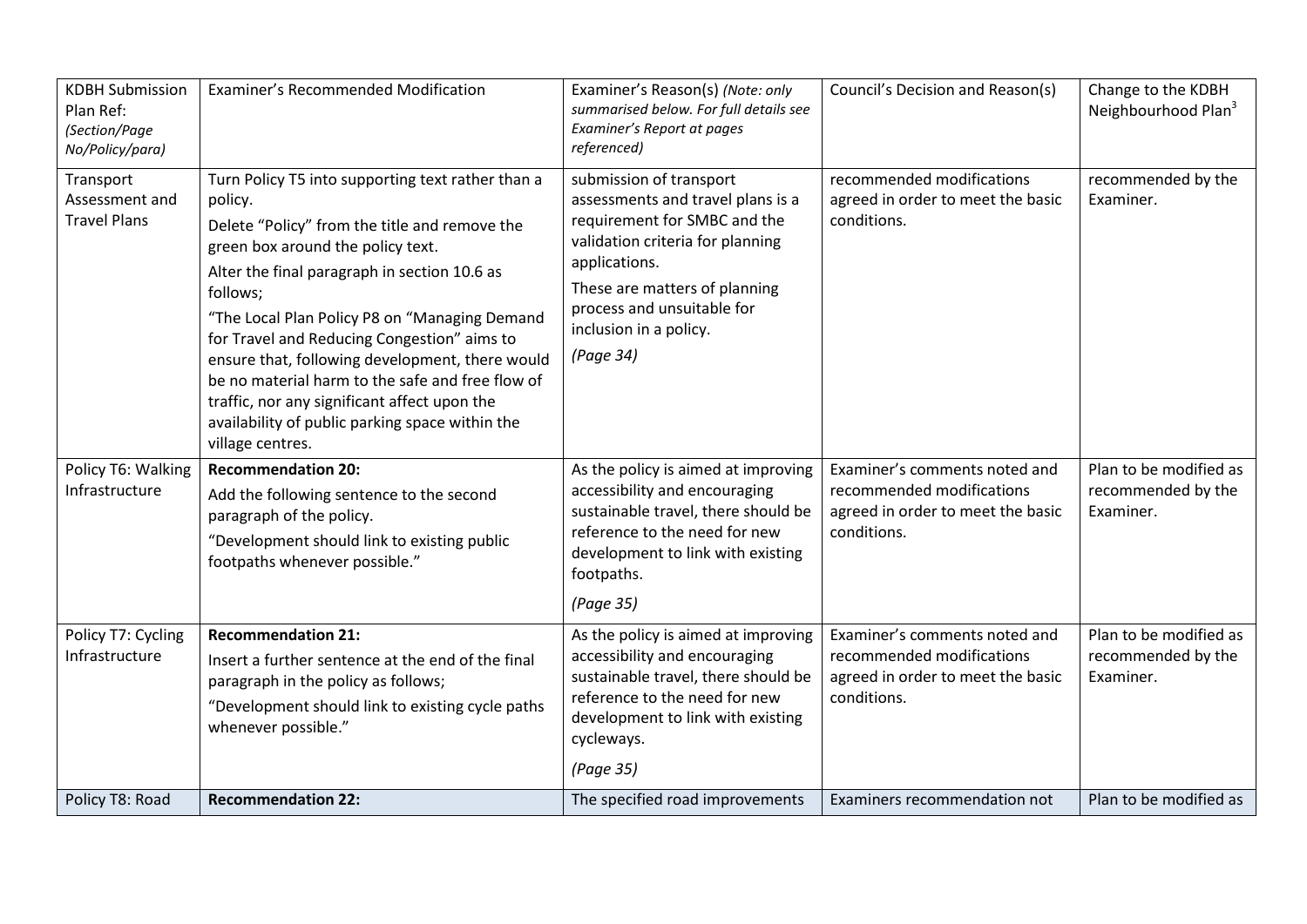| <b>KDBH Submission</b><br>Plan Ref:<br>(Section/Page<br>No/Policy/para) | Examiner's Recommended Modification                                                                                                                                                                                                                                                                                                                                                                                                                                                                                                                                      | Examiner's Reason(s) (Note: only<br>summarised below. For full details see<br>Examiner's Report at pages<br>referenced)                                                         | Council's Decision and Reason(s)                                                                                                                                                                                                                                                                                                                                                                                                                                                                                                                                                                                                                                                                                                                               | Change to the KDBH<br>Neighbourhood Plan <sup>3</sup>     |
|-------------------------------------------------------------------------|--------------------------------------------------------------------------------------------------------------------------------------------------------------------------------------------------------------------------------------------------------------------------------------------------------------------------------------------------------------------------------------------------------------------------------------------------------------------------------------------------------------------------------------------------------------------------|---------------------------------------------------------------------------------------------------------------------------------------------------------------------------------|----------------------------------------------------------------------------------------------------------------------------------------------------------------------------------------------------------------------------------------------------------------------------------------------------------------------------------------------------------------------------------------------------------------------------------------------------------------------------------------------------------------------------------------------------------------------------------------------------------------------------------------------------------------------------------------------------------------------------------------------------------------|-----------------------------------------------------------|
| Infrastructure                                                          | Delete Policy T8 and supporting text including the<br>photograph on page 50.<br>Include new title to section 10.9 as follows; "Road<br>Infrastructure" Include a new paragraph as<br>follows;<br>"The Neighbourhood Forum are concerned to<br>secure certain road improvements and will liaise<br>with the Highway Authority to secure the<br>improvements listed in the community actions in<br>Appendix 6. In appropriate cases of new<br>development planning obligations may be used<br>to secure these improvements."<br>Insert the relevant schemes in Appendix 3. | should not require planning<br>permission and this should be a<br>community action for the NF to<br>pursue with the Highway<br>Authority rather than a policy.<br>(Pages 35-36) | agreed.<br>Whilst the Council do not disagree<br>with the Examiner's reasons, it is<br>considered that rather than<br>deletion, amendments to the<br>policy can be made to ensure that<br>it falls within the scope of land-use<br>planning.<br>This would ensure that the spirit<br>of the policy is retained, the<br>Examiner's issues with the policy<br>are addressed and the basic<br>conditions are met.<br>The Council agree with the<br>Examiner that appropriate<br>measures to ensure the safety and<br>free flow of traffic is not<br>compromised by any<br>development, irrespective of its<br>location and or the road from<br>which access is taken. It is<br>incorrect to specify certain roads<br>where these requirements will be<br>applied. | shown in Table 1C<br>below.                               |
| Policy T9: Public<br>Transport<br>Infrastructure                        | <b>Recommendation 23:</b><br>Delete policy T9 and supporting text as a policy.<br>Reformat the text as a community action and<br>include as appendix 3.<br>Alter title to section 10.10 to "Public Transport                                                                                                                                                                                                                                                                                                                                                             | These works/schemes identified in<br>the policy are outside of planning<br>control and therefore unsuitable<br>as a policy.<br>(Page 36)                                        | Examiner's comments noted and<br>recommended modifications<br>agreed in order to meet the basic<br>conditions.                                                                                                                                                                                                                                                                                                                                                                                                                                                                                                                                                                                                                                                 | Plan to be modified as<br>recommended by the<br>Examiner. |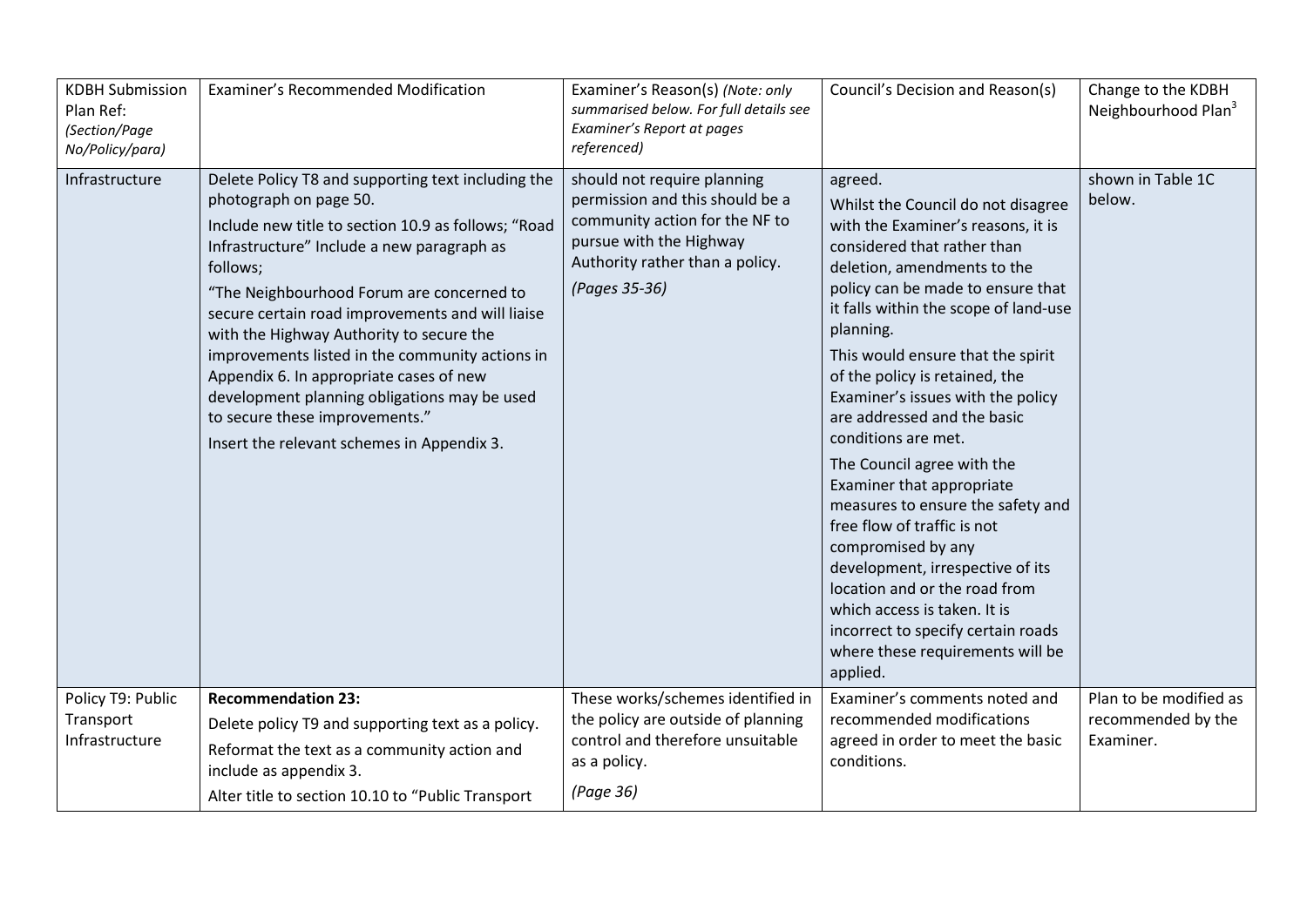| <b>KDBH Submission</b><br>Plan Ref:<br>(Section/Page<br>No/Policy/para) | Examiner's Recommended Modification                                                                                                                                                                                                                                                                                                                                                                                                                                                  | Examiner's Reason(s) (Note: only<br>summarised below. For full details see<br>Examiner's Report at pages<br>referenced)                                                                                                                                                                                                                                        | Council's Decision and Reason(s)                                                                                                                         | Change to the KDBH<br>Neighbourhood Plan <sup>3</sup>                      |
|-------------------------------------------------------------------------|--------------------------------------------------------------------------------------------------------------------------------------------------------------------------------------------------------------------------------------------------------------------------------------------------------------------------------------------------------------------------------------------------------------------------------------------------------------------------------------|----------------------------------------------------------------------------------------------------------------------------------------------------------------------------------------------------------------------------------------------------------------------------------------------------------------------------------------------------------------|----------------------------------------------------------------------------------------------------------------------------------------------------------|----------------------------------------------------------------------------|
|                                                                         | Initiative". Include the following opening<br>paragraph; "The Neighbourhood Forum intends<br>to liaise with the Highway Authority and other<br>agencies to promote public transport<br>infrastructure. In appropriate cases of new<br>development planning obligations may be used<br>to secure these improvements."                                                                                                                                                                 |                                                                                                                                                                                                                                                                                                                                                                |                                                                                                                                                          |                                                                            |
| Policy T10:<br>Infrastructure for<br><b>Cleaner Transport</b>           | <b>Recommendation 24:</b><br>Delete Policy T10 and supporting text as a policy.<br>Reformat as a community action to be included in<br>Appendix 3.                                                                                                                                                                                                                                                                                                                                   | The introduction of electric<br>charging facilities into existing car<br>parks cannot be achieved under<br>planning legislation.<br>(Page 36)                                                                                                                                                                                                                  | Examiner's comments noted and<br>recommended modifications<br>agreed in order to meet the basic<br>conditions.                                           | Plan to be modified as<br>recommended by the<br>Examiner.                  |
| Policy ECF1:<br><b>Formal Education</b><br>- Places for Local<br>Pupils | <b>Recommendation 25:</b><br>Delete the text in policy ECF1 and replace with<br>the following text;<br>"Proposals for development on sites allocated for<br>housing or large scale housing development of 20<br>or more dwellings should when a need is<br>identified contribute to provision of local schools<br>infrastructure to accommodate the increased<br>demand for places. This funding will be<br>dependent on a consideration of the overall<br>viability of the scheme." | The policy requires further<br>qualification regarding the scale of<br>housing that this applies to.<br>Some elements of the policy are<br>too vague and the policy must<br>recognise that the extent of the<br>contribution has to be considered<br>along with other planning<br>obligations and the viability of the<br>development as a whole.<br>(Page 37) | Examiner's comments noted and<br>recommended modifications<br>agreed in order to meet the basic<br>conditions.                                           | Plan to be modified as<br>recommended by the<br>Examiner.                  |
| Policy ECF2:<br><b>Formal Education</b><br>- Location of New<br>Schools | <b>Recommendation 26:</b><br>Alter the first paragraph of the policy as follows:<br>"Where the need for additional pupil capacity has<br>been demonstrated, provision of new or<br>expanded schools will be supported particularly if                                                                                                                                                                                                                                                | Whilst the policy establishes<br>acceptable criteria for proposals<br>for additional schools capacity, it<br>should be clear that the specified<br>criteria are not the only                                                                                                                                                                                   | Examiner's recommended<br>modification not agreed.<br>The Examiner's modified wording<br>effectively provides double<br>support for development. This is | Policy ECF2 to be<br>modified by the LPA as<br>shown in Table 1D<br>below. |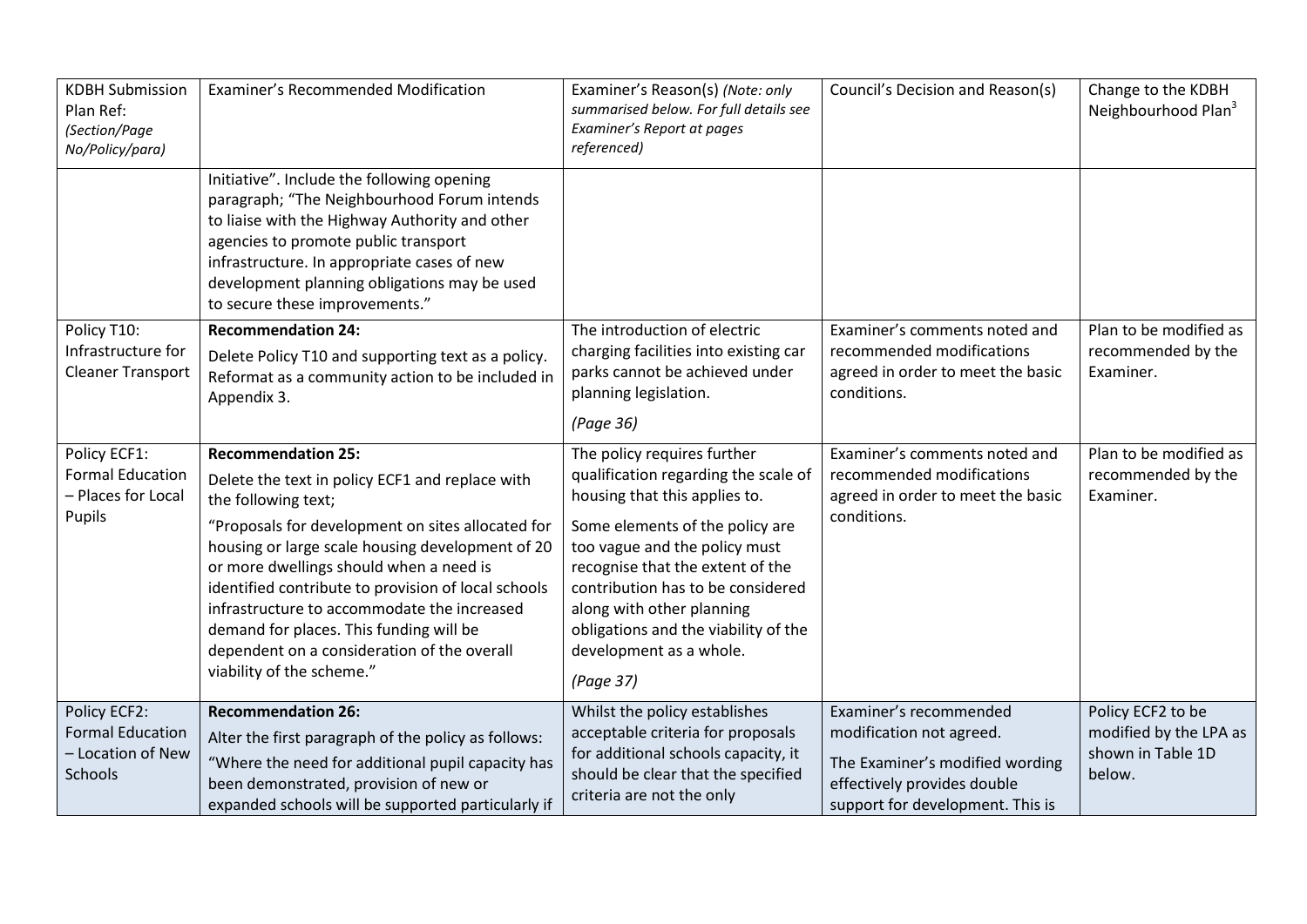| <b>KDBH Submission</b><br>Plan Ref:<br>(Section/Page<br>No/Policy/para) | Examiner's Recommended Modification      | Examiner's Reason(s) (Note: only<br>summarised below. For full details see<br>Examiner's Report at pages<br>referenced) | Council's Decision and Reason(s)                                                                                                                                                                                                                                                                          | Change to the KDBH<br>Neighbourhood Plan <sup>3</sup> |
|-------------------------------------------------------------------------|------------------------------------------|-------------------------------------------------------------------------------------------------------------------------|-----------------------------------------------------------------------------------------------------------------------------------------------------------------------------------------------------------------------------------------------------------------------------------------------------------|-------------------------------------------------------|
|                                                                         | there is compliance with the following:" | considerations.<br>(Page 37)                                                                                            | considered to be ambiguous and<br>would not provide certainty for a<br>decision maker, nor would it meet<br>the basic conditions in terms of<br>promoting sustainable<br>development.                                                                                                                     |                                                       |
|                                                                         |                                          |                                                                                                                         | The reference in the original policy<br>text to buildings being "well<br>designed" is considered to be<br>confusing as it is unclear whether<br>this would replace general design<br>policies in the plan, or not. This<br>ambiguity would mean that the<br>policy fails to meet the basic<br>conditions. |                                                       |
|                                                                         |                                          |                                                                                                                         | The deletion of the design bullet<br>point would eliminate any<br>ambiguity in the policy regarding<br>the overarching status of the<br>general design policies and the<br>basic conditions would be met.                                                                                                 |                                                       |
|                                                                         |                                          |                                                                                                                         | By seeking to ensure that<br>development meets the<br>requirements of the bullet points<br>in the policy demonstrates<br>compliance with the NPPF in<br>terms of promoting sustainable<br>development. The policy would<br>therefore meet the basic                                                       |                                                       |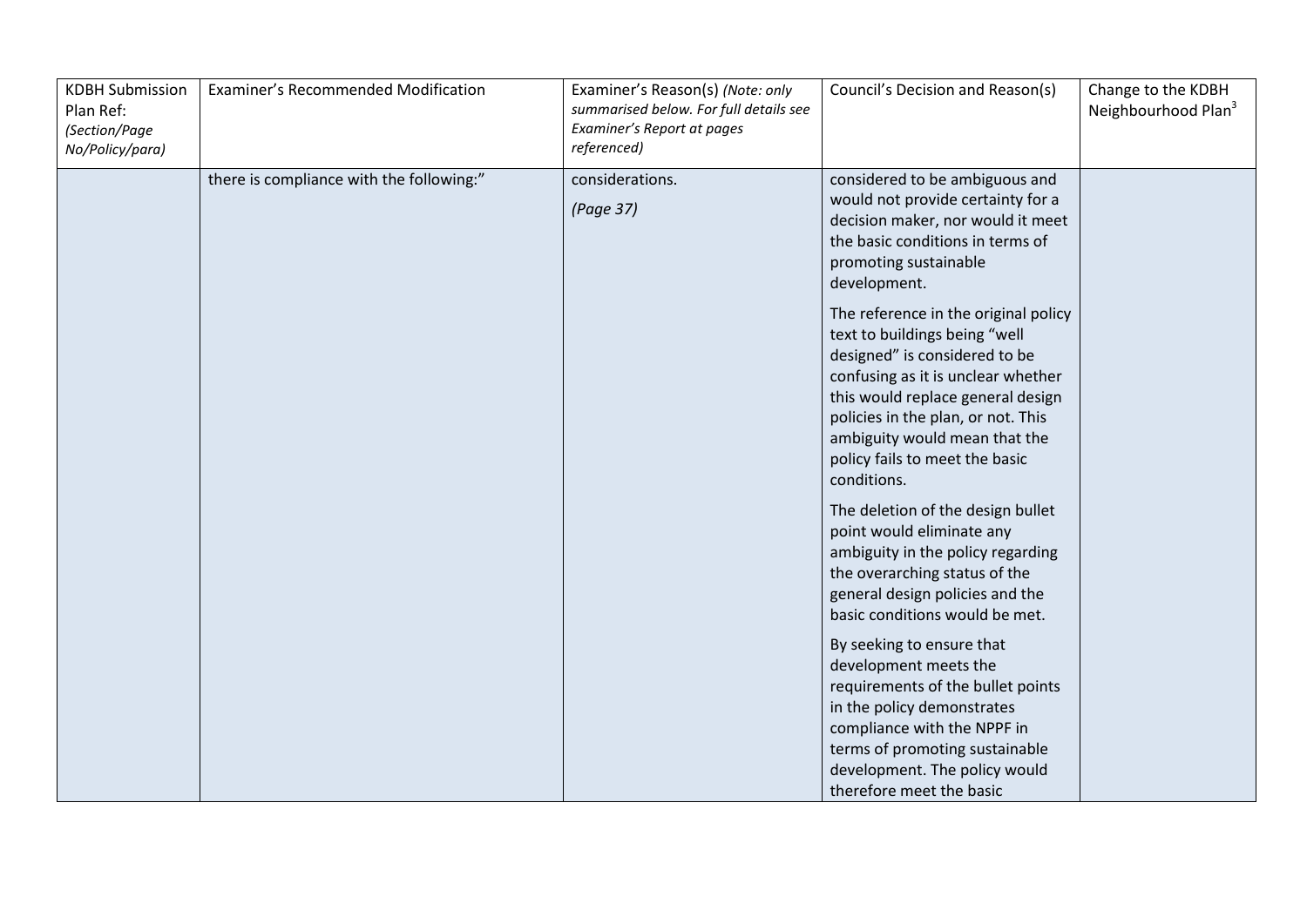| <b>KDBH Submission</b><br>Plan Ref:<br>(Section/Page<br>No/Policy/para)                        | Examiner's Recommended Modification                                                                                                                                                                                                                                                                                                                                                                                                                                                                                                                                                                                                                                                                                                        | Examiner's Reason(s) (Note: only<br>summarised below. For full details see<br>Examiner's Report at pages<br>referenced)                                                                                                                                                                                                                                                                                                                              | Council's Decision and Reason(s)                                                                                                                                                                                                                                  | Change to the KDBH<br>Neighbourhood Plan <sup>3</sup>                      |
|------------------------------------------------------------------------------------------------|--------------------------------------------------------------------------------------------------------------------------------------------------------------------------------------------------------------------------------------------------------------------------------------------------------------------------------------------------------------------------------------------------------------------------------------------------------------------------------------------------------------------------------------------------------------------------------------------------------------------------------------------------------------------------------------------------------------------------------------------|------------------------------------------------------------------------------------------------------------------------------------------------------------------------------------------------------------------------------------------------------------------------------------------------------------------------------------------------------------------------------------------------------------------------------------------------------|-------------------------------------------------------------------------------------------------------------------------------------------------------------------------------------------------------------------------------------------------------------------|----------------------------------------------------------------------------|
|                                                                                                |                                                                                                                                                                                                                                                                                                                                                                                                                                                                                                                                                                                                                                                                                                                                            |                                                                                                                                                                                                                                                                                                                                                                                                                                                      | conditions.<br>The inclusion of a catch-all bullet<br>point would deal with the<br>Examiner's issue with the policy.<br>Overall it is considered that the<br>basic conditions can still be met<br>with amended / additional or an<br>alternative form of wording. |                                                                            |
| Policy ECF4: New<br>Housing<br>Development-<br>Investment in<br>Community<br><b>Facilities</b> | <b>Recommendation 27:</b><br>Alter the first sentence in Policy ECF4 as follows:<br>"Proposals for new housing on allocated sites or<br>larger sites (20 or more dwellings) will be<br>assessed in relation to the need to enhance local<br>community facilities to meet the needs of new<br>residents."<br>Add the following sentence to the end of the first<br>paragraph of supporting text;<br>"The need for and level of contribution to<br>enhance facilities will be assessed in relation to<br>the NPPF advice on planning obligations, the<br>need to assess the overall viability of the<br>development and the extent of other planning<br>obligations, including any requirements under<br>the Community Infrastructure Levy." | The policy is acceptable but<br>further qualification is required<br>regarding the scale of housing that<br>this applies to.<br>The policy as worded is too<br>prescriptive and has to refer to<br>the criteria in the NPPF that apply<br>to planning obligations and the<br>need to consider the viability of<br>the development and the overall<br>planning obligation requirement,<br>including the Community<br>Infrastructure Levy<br>(Page 38) | Examiner's comments noted and<br>recommended modifications<br>agreed in order to meet the basic<br>conditions.                                                                                                                                                    | Plan to be modified as<br>recommended by the<br>Examiner.                  |
| Policy ECF5:<br>Recreation,<br>Leisure and Sport                                               | <b>Recommendation 28:</b><br>In policy ECF5 in the first sentence delete<br>"welcome" and replace with "support".<br>In the second bullet point delete "proportionate".                                                                                                                                                                                                                                                                                                                                                                                                                                                                                                                                                                    | The use of the term "welcome" in<br>the policy is not precise enough<br>and should be changed to<br>"support".                                                                                                                                                                                                                                                                                                                                       | Examiner's recommended<br>modifications agreed in part.<br>The Council agrees with some of<br>the Examiner's recommended                                                                                                                                          | Policy ECF5 to be<br>modified by the LPA as<br>shown in Table 1E<br>below. |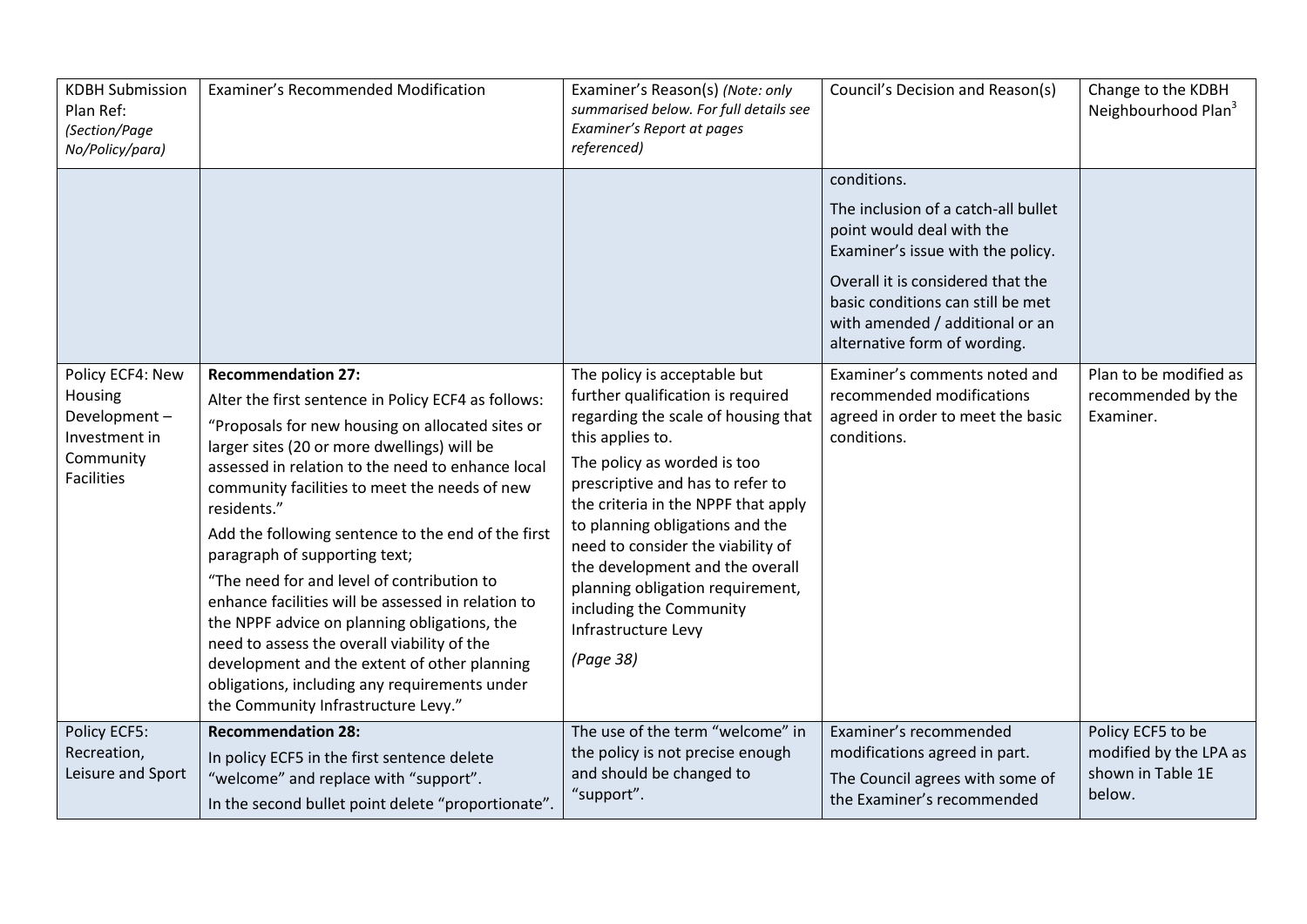| <b>KDBH Submission</b><br>Plan Ref:<br>(Section/Page<br>No/Policy/para) | Examiner's Recommended Modification                                                                                                                                                                                                                                                                                                 | Examiner's Reason(s) (Note: only<br>summarised below. For full details see<br>Examiner's Report at pages<br>referenced)                                                                                                                               | Council's Decision and Reason(s)                                                                                                                                                                                                                                                                                             | Change to the KDBH<br>Neighbourhood Plan <sup>3</sup>                                                                                                  |
|-------------------------------------------------------------------------|-------------------------------------------------------------------------------------------------------------------------------------------------------------------------------------------------------------------------------------------------------------------------------------------------------------------------------------|-------------------------------------------------------------------------------------------------------------------------------------------------------------------------------------------------------------------------------------------------------|------------------------------------------------------------------------------------------------------------------------------------------------------------------------------------------------------------------------------------------------------------------------------------------------------------------------------|--------------------------------------------------------------------------------------------------------------------------------------------------------|
|                                                                         | In the final bullet point in the policy reword as<br>follows;<br>"Satisfy other policies in this Plan and the Local<br>Plan".                                                                                                                                                                                                       | The term "proportionate" in the<br>second bullet point is difficult to<br>define in this context and should<br>be deleted.<br>The final bullet point is clumsily<br>worded and should make<br>reference to Local Plan policy as<br>well as this Plan. | modifications for this policy<br>including replacing the word<br>'welcome' with 'support'.<br>Agree with the Examiner that the<br>term 'proportionate' is difficult to<br>define and therefore leads to<br>uncertainty for the decision<br>maker.                                                                            |                                                                                                                                                        |
|                                                                         |                                                                                                                                                                                                                                                                                                                                     | (Page 39)                                                                                                                                                                                                                                             | However, as with Policy ECF2, the<br>Examiner's modified wording<br>effectively provides double<br>support for development. This is<br>considered to be ambiguous and<br>would not provide certainty for a<br>decision maker, nor would it meet<br>the basic conditions in terms of<br>promoting sustainable<br>development. |                                                                                                                                                        |
|                                                                         |                                                                                                                                                                                                                                                                                                                                     |                                                                                                                                                                                                                                                       | Overall it is considered that the<br>basic conditions can still be met<br>with amended / additional or an<br>alternative form of wording.                                                                                                                                                                                    |                                                                                                                                                        |
| Policy ECF6:<br>Community<br>Access and<br>Management                   | <b>Recommendation 29:</b><br>Alter the text of the policy ECF6 as follows;<br>"When development of sites allocated for<br>housing or of sites of 20 or more dwellings,<br>include proposals for new community facilities if<br>necessary the extent of public access to the<br>facilities shall be agreed as part of the terms of a | The requirement of the policy<br>cannot be contained within a Plan<br>policy as it is a matter for SMBC<br>and the validation of planning<br>applications.<br>(Page 39)                                                                               | Examiner's recommended<br>modifications agreed in part.<br>In the Examiner's proposed<br>amended text it is stated that:<br>"When development of sites<br>allocated for housing or of sites of<br>20 or more dwellings, include                                                                                              | Plan to be modified as<br>recommended by the<br>Examiner.<br>The only exception to<br>this is the first<br>sentence of the policy<br>which the LPA has |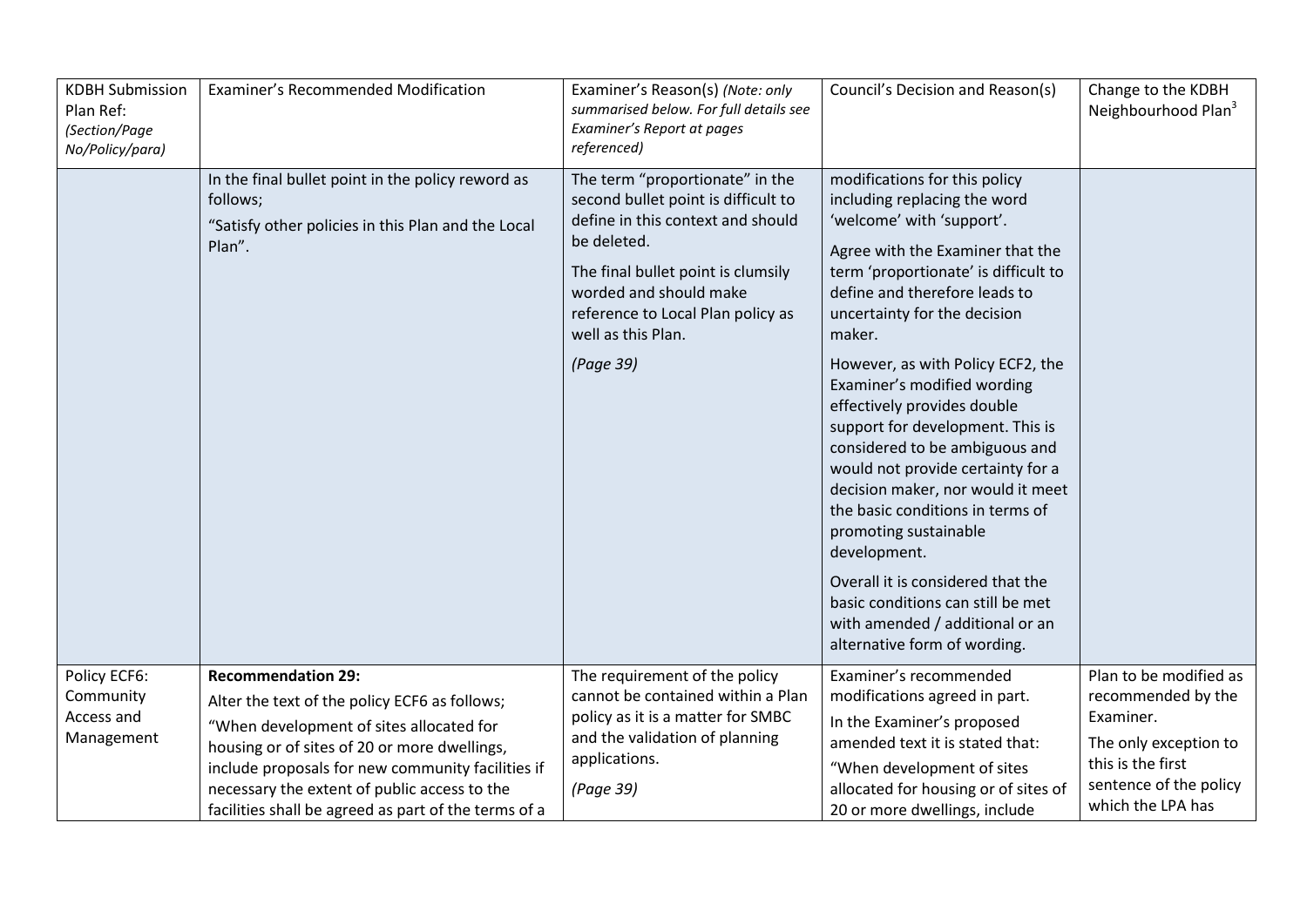| <b>KDBH Submission</b><br>Plan Ref:<br>(Section/Page<br>No/Policy/para) | Examiner's Recommended Modification                                                                                                                                                                                                                                                                                                                                                                                                                                                                                                                                                                                                                                                                         | Examiner's Reason(s) (Note: only<br>summarised below. For full details see<br>Examiner's Report at pages<br>referenced)                                                                                                                                                                                                                                                                                                                                                                                                                     | Council's Decision and Reason(s)                                                                                                                                                                                                                                                                                                                                                                                                                                                                                                                   | Change to the KDBH<br>Neighbourhood Plan <sup>3</sup>                                                                                                                                                                                                                                                                 |
|-------------------------------------------------------------------------|-------------------------------------------------------------------------------------------------------------------------------------------------------------------------------------------------------------------------------------------------------------------------------------------------------------------------------------------------------------------------------------------------------------------------------------------------------------------------------------------------------------------------------------------------------------------------------------------------------------------------------------------------------------------------------------------------------------|---------------------------------------------------------------------------------------------------------------------------------------------------------------------------------------------------------------------------------------------------------------------------------------------------------------------------------------------------------------------------------------------------------------------------------------------------------------------------------------------------------------------------------------------|----------------------------------------------------------------------------------------------------------------------------------------------------------------------------------------------------------------------------------------------------------------------------------------------------------------------------------------------------------------------------------------------------------------------------------------------------------------------------------------------------------------------------------------------------|-----------------------------------------------------------------------------------------------------------------------------------------------------------------------------------------------------------------------------------------------------------------------------------------------------------------------|
|                                                                         | planning permission. Applicants are encouraged<br>to submit a Community Access Statement setting<br>out arrangements for providing and maintaining<br>public access and details of future management<br>of the facility."                                                                                                                                                                                                                                                                                                                                                                                                                                                                                   |                                                                                                                                                                                                                                                                                                                                                                                                                                                                                                                                             | proposals for new community<br>facilities if necessary the extent of<br>public access to the facilities shall<br>be agreed as part of the terms of a<br>planning permission"<br>The Council consider the term "if<br>necessary" to be ambiguous and<br>unclear. This policy wording does<br>not therefore meet the basic<br>conditions.                                                                                                                                                                                                            | amended to read as<br>follows:<br>"When development<br>of sites allocated for<br>housing or of sites of<br>20 or more dwellings,<br>include proposals for<br>new community<br>facilities, the extent of<br>public access to the<br>facilities shall be<br>agreed as part of the<br>terms of a planning<br>permission" |
| Policy E1:<br>Retention of<br>Shops and<br><b>Services</b>              | <b>Recommendation 30:</b><br>Alter policy E1, as follows:<br>"In the centres defined on the maps below;<br>Proposals for shops within Class A1 of the Town<br>and Country Planning (Use Classes) Order 1987(or<br>subsequent re-enactment) (add footnote to "see<br>glossary" where Part A of the Use Classes Order is<br>explained) will be supported subject to their scale<br>and retail policy in the Local Plan and other<br>policies.<br>Proposals that result in the loss of shops (Class<br>A1) may be resisted subject to the criteria below.<br>Uses within Part A and in the case of Knowle also<br>Class B1(a), of The Town and Country Planning<br>(Use Classes) Order 1987 (or subsequent re- | With regard to Knowle, the policy<br>needs to refer to the scope for the<br>loss of A1 retail units in the event<br>it can be demonstrated with<br>evidence they are not viable.<br>The text of the policy relating to<br>Bentley Heath is confusing.<br>In Dorridge it is appropriate to<br>establish a percentage threshold<br>for the preferred Part A uses in<br>order to ensure a reasonable<br>balance of uses in the centre 75%<br>as a number of units is considered<br>a reasonable threshold.<br>Some parts of the policy are too | Examiners recommended<br>modifications agreed in part.<br>Whilst the Council would agree<br>with most of the Examiner's<br>recommended modifications to<br>the text, there is no justification<br>for why a percentage threshold of<br>75% is used for Part A uses in<br>Dorridge. This does not meet the<br>basic conditions and reference to<br>the 75% threshold should<br>therefore be deleted.<br>The inclusion of additional text is<br>also proposed in order that the<br>policy is clear and unambiguous<br>and that it can be interpreted | Plan to be modified as<br>recommended by<br><b>Examiner with</b><br>amendments and<br>further modifications<br>by the LPA.<br>Policy E1 and the<br>supporting text to be<br>modified as shown in<br>Table 1F below.                                                                                                   |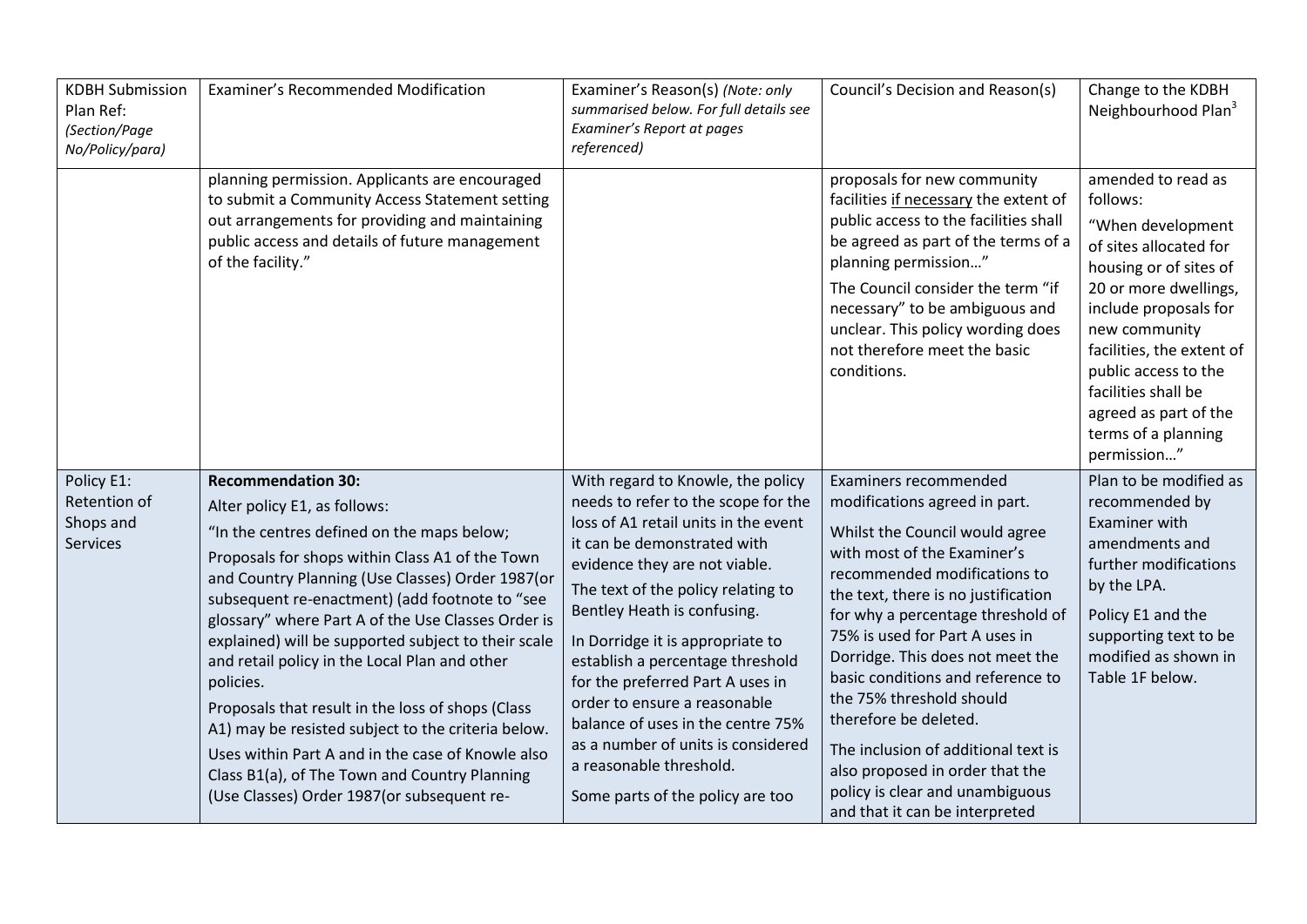| <b>KDBH Submission</b><br>Plan Ref:<br>(Section/Page<br>No/Policy/para) | Examiner's Recommended Modification                                                                                                                                                                                                                                                                                                                                                                                                                                                                                                                                                                                                                                                                                                                                                                                                                                                                                                                                                                                                                                                                                                                                                                                                                                                                                                                                                                                                          | Examiner's Reason(s) (Note: only<br>summarised below. For full details see<br>Examiner's Report at pages<br>referenced)                                                                                                                                                | Council's Decision and Reason(s)                                                                                                                    | Change to the KDBH<br>Neighbourhood Plan <sup>3</sup> |
|-------------------------------------------------------------------------|----------------------------------------------------------------------------------------------------------------------------------------------------------------------------------------------------------------------------------------------------------------------------------------------------------------------------------------------------------------------------------------------------------------------------------------------------------------------------------------------------------------------------------------------------------------------------------------------------------------------------------------------------------------------------------------------------------------------------------------------------------------------------------------------------------------------------------------------------------------------------------------------------------------------------------------------------------------------------------------------------------------------------------------------------------------------------------------------------------------------------------------------------------------------------------------------------------------------------------------------------------------------------------------------------------------------------------------------------------------------------------------------------------------------------------------------|------------------------------------------------------------------------------------------------------------------------------------------------------------------------------------------------------------------------------------------------------------------------|-----------------------------------------------------------------------------------------------------------------------------------------------------|-------------------------------------------------------|
|                                                                         | enactment), such as shops, financial and<br>professional services, restaurants, cafes,<br>takeaways and drinking establishments (full list<br>described in the Plan glossary) will be protected<br>and encouraged subject to the criteria below:<br>Dorridge:<br>Proposals resulting in the loss of existing ground<br>floor units from use as shops, financial and<br>professional services, and other uses within Part<br>A of the Schedule to the Town and Country<br>Planning Act (Use Classes) Order 1987, or<br>subsequent re-enactment) will be resisted if the<br>proportion of units in the centre in these uses<br>falls below 75%. However, if it can be<br>demonstrated with evidence that the proposed<br>alternative use will contribute to the day-time<br>viability and vitality of the centre or that a Part A<br>use is no longer viable the alternative use may be<br>acceptable subject to other policies.<br><b>Bentley Heath:</b><br>Proposals resulting in the loss of existing ground<br>floor shop units (Class A1) will be resisted unless<br>it can be demonstrated with evidence that the<br>use of the premises for that purpose is no longer<br>viable.<br>In such cases proposals for the change of use to<br>uses within Part A of the Schedule to the Town<br>and Country Planning (Use Classes) Order<br>1987, or subsequent re-enactment, or to a use<br>which would contribute to the day-time viability | prescriptive and others lack<br>sufficient precision.<br>Overall the policy should be<br>reformatted to achieve<br>consistency, clarity and take<br>adequate regard of national and<br>local planning guidance to<br>conform to the basic conditions.<br>(Pages 40-41) | positively and flexibly. This will<br>ensure that the basic conditions<br>are met, whilst also addressing the<br>Examiner's issues with the policy. |                                                       |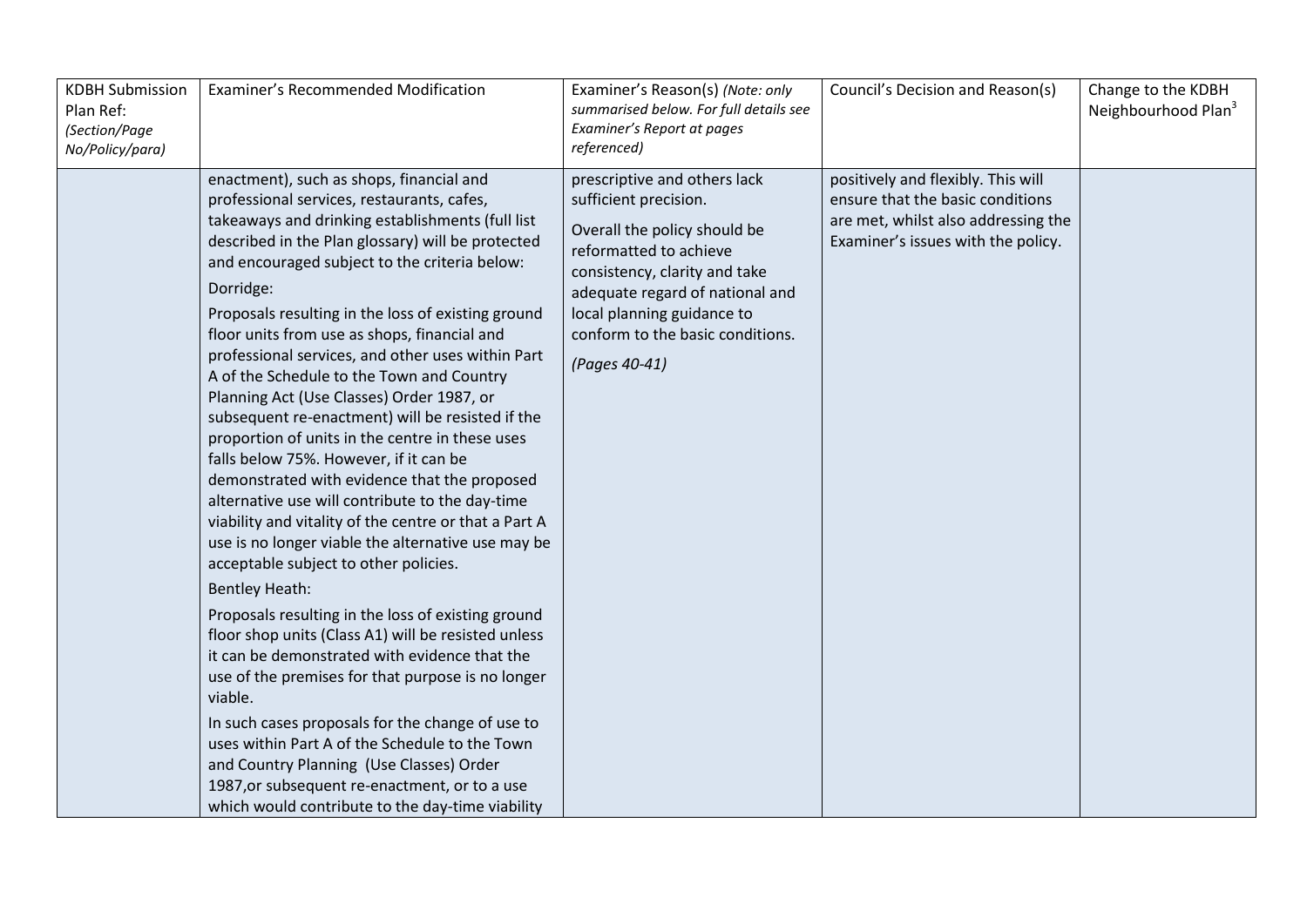| <b>KDBH Submission</b><br>Plan Ref:<br>(Section/Page<br>No/Policy/para) | Examiner's Recommended Modification                                                                                                                                                                                                                                                                                                                                                                                                                                                                                                                                                                                                                                                                                                                                                                                                                                                                                                                                                                                                                                                                                                                                                                                                                                                                                                                                                                                 | Examiner's Reason(s) (Note: only<br>summarised below. For full details see<br>Examiner's Report at pages<br>referenced) | Council's Decision and Reason(s) | Change to the KDBH<br>Neighbourhood Plan <sup>3</sup> |
|-------------------------------------------------------------------------|---------------------------------------------------------------------------------------------------------------------------------------------------------------------------------------------------------------------------------------------------------------------------------------------------------------------------------------------------------------------------------------------------------------------------------------------------------------------------------------------------------------------------------------------------------------------------------------------------------------------------------------------------------------------------------------------------------------------------------------------------------------------------------------------------------------------------------------------------------------------------------------------------------------------------------------------------------------------------------------------------------------------------------------------------------------------------------------------------------------------------------------------------------------------------------------------------------------------------------------------------------------------------------------------------------------------------------------------------------------------------------------------------------------------|-------------------------------------------------------------------------------------------------------------------------|----------------------------------|-------------------------------------------------------|
|                                                                         | and vitality of the centre, will be supported<br>subject to other policies. In the event it can be<br>proven with evidence that none of the above-<br>specified uses are economically or functionally<br>viable then alternative uses may be acceptable<br>subject to other policies.<br>Knowle<br>Within primary retail frontages, proposals that<br>would result in the loss of ground floor shop units<br>(within Use Class A1) will be resisted unless it can<br>be demonstrated with evidence that such use is<br>not viable or the alternative use will contribute to<br>the day-time viability and vitality of the centre.<br>In secondary frontages a mix of shops, financial<br>and professional services, restaurants and cafes,<br>drinking establishments, hot food takeaways and<br>offices (within use Classes A1-A5 and B1(a) will be<br>supported subject to other policies.<br>In all centres, the use of upper floors above<br>ground floor commercial units for residential or<br>office uses will be supported, subject to other<br>policies"<br>Include the Plans of Dorridge and Bentley Heath<br>centres as forwarded to the examiner on the<br>15/8/18 by SMBC. Delete the maps on page 78.<br>Enter Part A and Class B1(a) of the Schedule to<br>the Town and Country Planning Act (Use Classes)<br>Order 1987 in the Glossary in the Plan.<br>Insert these new paragraphs after the first |                                                                                                                         |                                  |                                                       |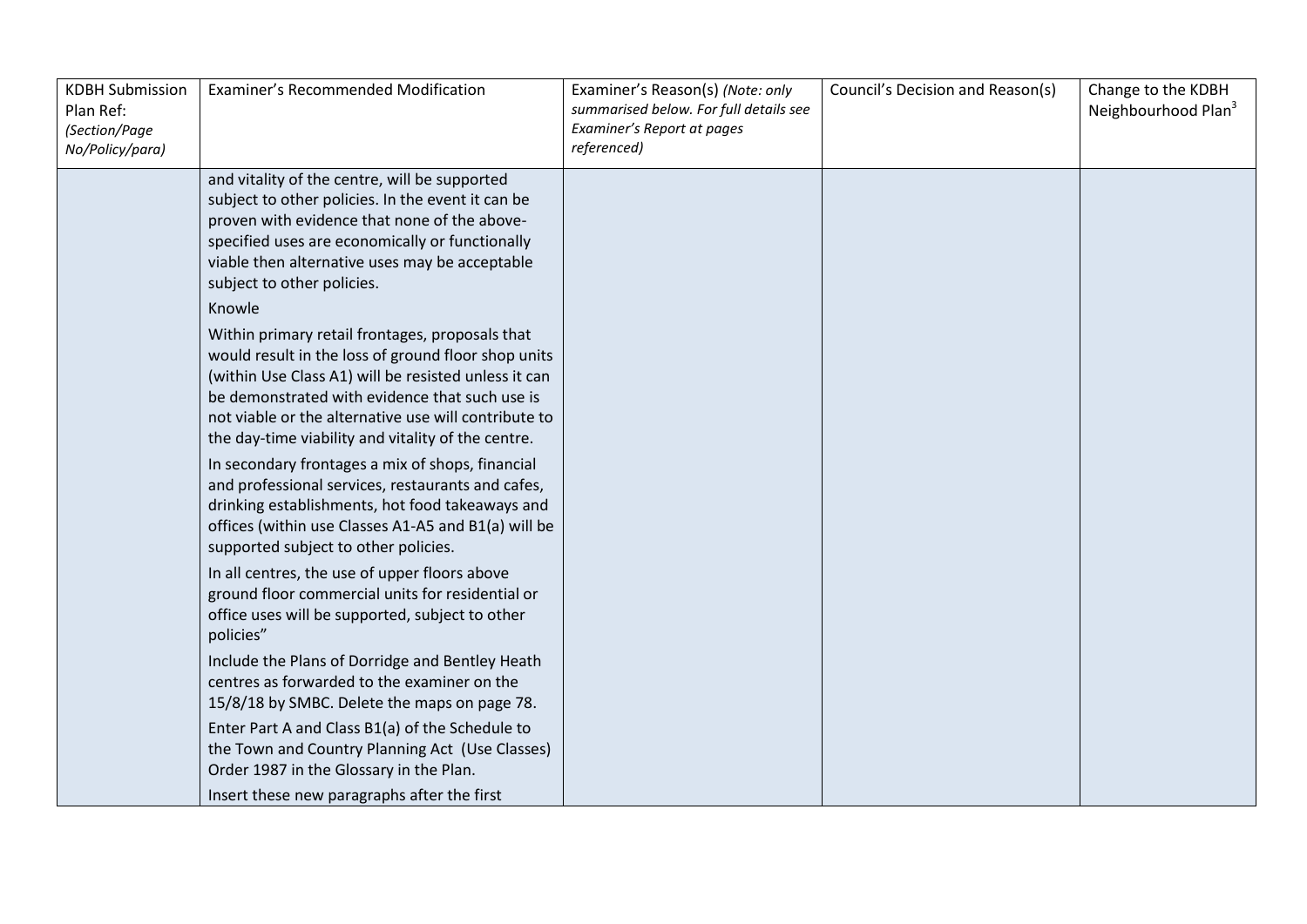| <b>KDBH Submission</b><br>Plan Ref:<br>(Section/Page<br>No/Policy/para) | Examiner's Recommended Modification                                                                                                                                                                                                                                                                                                                                                                                                                                                                                                                                                                                                                                                                                                                                                                                                                                                                                                                                                                                                                                                                                                                                                                                                                                                                                                                                                                                                                                                                                                                         | Examiner's Reason(s) (Note: only<br>summarised below. For full details see<br>Examiner's Report at pages<br>referenced) | Council's Decision and Reason(s) | Change to the KDBH<br>Neighbourhood Plan <sup>3</sup> |
|-------------------------------------------------------------------------|-------------------------------------------------------------------------------------------------------------------------------------------------------------------------------------------------------------------------------------------------------------------------------------------------------------------------------------------------------------------------------------------------------------------------------------------------------------------------------------------------------------------------------------------------------------------------------------------------------------------------------------------------------------------------------------------------------------------------------------------------------------------------------------------------------------------------------------------------------------------------------------------------------------------------------------------------------------------------------------------------------------------------------------------------------------------------------------------------------------------------------------------------------------------------------------------------------------------------------------------------------------------------------------------------------------------------------------------------------------------------------------------------------------------------------------------------------------------------------------------------------------------------------------------------------------|-------------------------------------------------------------------------------------------------------------------------|----------------------------------|-------------------------------------------------------|
|                                                                         | paragraph in the supporting text in section 12.2<br>as follows;<br>"The policy seeks to maintain and improve local<br>shopping facilities and services, including local<br>offices, to safeguard their vitality and viability<br>and provide a comprehensive range of shops and<br>services for use by residents. The policy operates<br>in the context of Local plan policies that<br>determine the smaller scale of shops and services<br>suitable for the centres in the Plan area. It is<br>intended to retain uses in the centres that<br>support their viability and vitality. However, the<br>policies will operate when necessary with a need<br>to consider the economic and functional viability<br>of the uses that are being lost to determine<br>whether there is justification for their removal.<br>This will require submission of evidence that a<br>use is not economically viable or for which in<br>functional terms there is insufficient demand. In<br>some case it will be necessary to demonstrate via<br>a report from a chartered surveyor that the<br>property has been marketed on reasonable terms<br>for a minimum period of 6 months and there has<br>been no written offers of purchase for the<br>existing use.<br>In some case where a retail use cannot be<br>supported an alternative use may be acceptable<br>which encourages footfall mainly in the day-time<br>and contributes to the vitality and viability of the<br>centre. Such uses are acceptable in principle but<br>also need to conform to other policies, |                                                                                                                         |                                  |                                                       |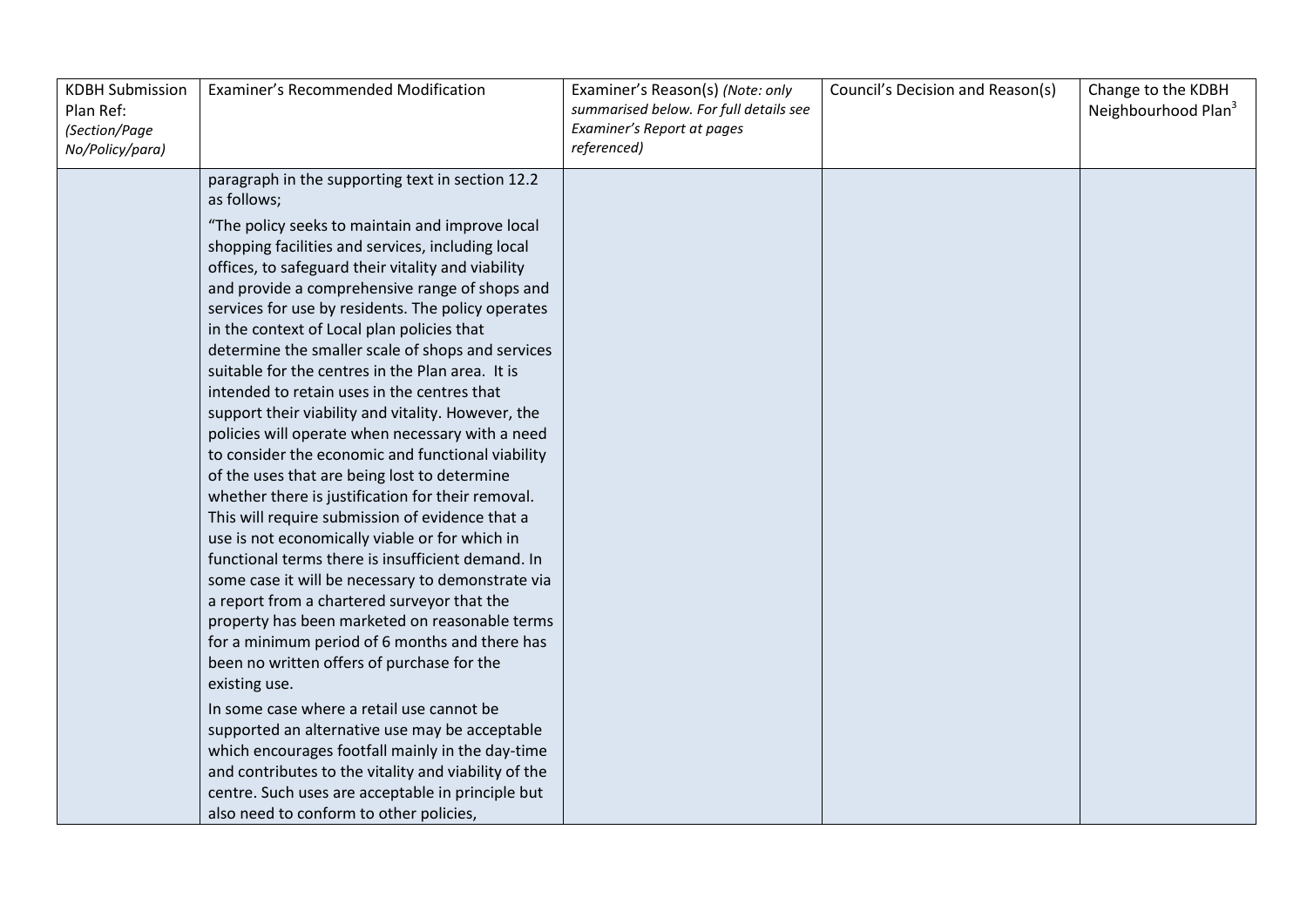| <b>KDBH Submission</b><br>Plan Ref:<br>(Section/Page<br>No/Policy/para) | Examiner's Recommended Modification                                                                                                                                                                                                                                                                                                                                                                                                                                                                                                                                                 | Examiner's Reason(s) (Note: only<br>summarised below. For full details see<br>Examiner's Report at pages<br>referenced)                                                                                                                                                                                                                                                                                                       | Council's Decision and Reason(s)                                                                               | Change to the KDBH<br>Neighbourhood Plan <sup>3</sup>     |
|-------------------------------------------------------------------------|-------------------------------------------------------------------------------------------------------------------------------------------------------------------------------------------------------------------------------------------------------------------------------------------------------------------------------------------------------------------------------------------------------------------------------------------------------------------------------------------------------------------------------------------------------------------------------------|-------------------------------------------------------------------------------------------------------------------------------------------------------------------------------------------------------------------------------------------------------------------------------------------------------------------------------------------------------------------------------------------------------------------------------|----------------------------------------------------------------------------------------------------------------|-----------------------------------------------------------|
|                                                                         | particularly E2 below "New Development in<br>Village Centres".<br>Delete the first sentence in the final paragraph on<br>page 59 and retain the remainder of this<br>paragraph.<br>In the third paragraph on page 60 regarding<br>Knowle add the following extra sentence;<br>"It is important to protect the primary frontages<br>in the centre. In some cases, in the primary<br>frontages, uses that are not within A1 use may be<br>acceptable if it can be demonstrated they will<br>encourage footfall during the day-time and are<br>acceptable in terms of other policies." |                                                                                                                                                                                                                                                                                                                                                                                                                               |                                                                                                                |                                                           |
| Policy E2: New<br>Development in<br><b>Village Centres</b>              | <b>Recommendation 31:</b><br>In policy E2 in the opening sentence delete<br>"granted" and replace with "supported".<br>In the second bullet point after "character" insert<br>"and appearance".<br>Add a further bullet point as follows;<br>"compliance with policies in national guidance<br>and the Local Plan".                                                                                                                                                                                                                                                                 | As the policy is establishing the<br>criteria which will make the<br>development acceptable it is<br>necessary to have a catchall<br>reference to Local Plan policies.<br>In addition the "appearance" of<br>conservation areas should be<br>referred to as well as their<br>character in order to fulfil the<br>statutory obligations in the<br>Planning (Listed Buildings and<br>Conservation Areas) Act 1990.<br>(Page 44) | Examiner's comments noted and<br>recommended modifications<br>agreed in order to meet the basic<br>conditions. | Plan to be modified as<br>recommended by the<br>Examiner. |
| Policy E3:<br><b>Business Centre</b>                                    | <b>Recommendation 32:</b><br>In policy E3 add an extra bullet point as follows:<br>"it complies with national guidance and Local                                                                                                                                                                                                                                                                                                                                                                                                                                                    | As the policy is establishing the<br>criteria which will make the<br>development acceptable it is                                                                                                                                                                                                                                                                                                                             | Examiner's comments noted and<br>recommended modifications<br>agreed in order to meet the basic                | Plan to be modified as<br>recommended by the<br>Examiner. |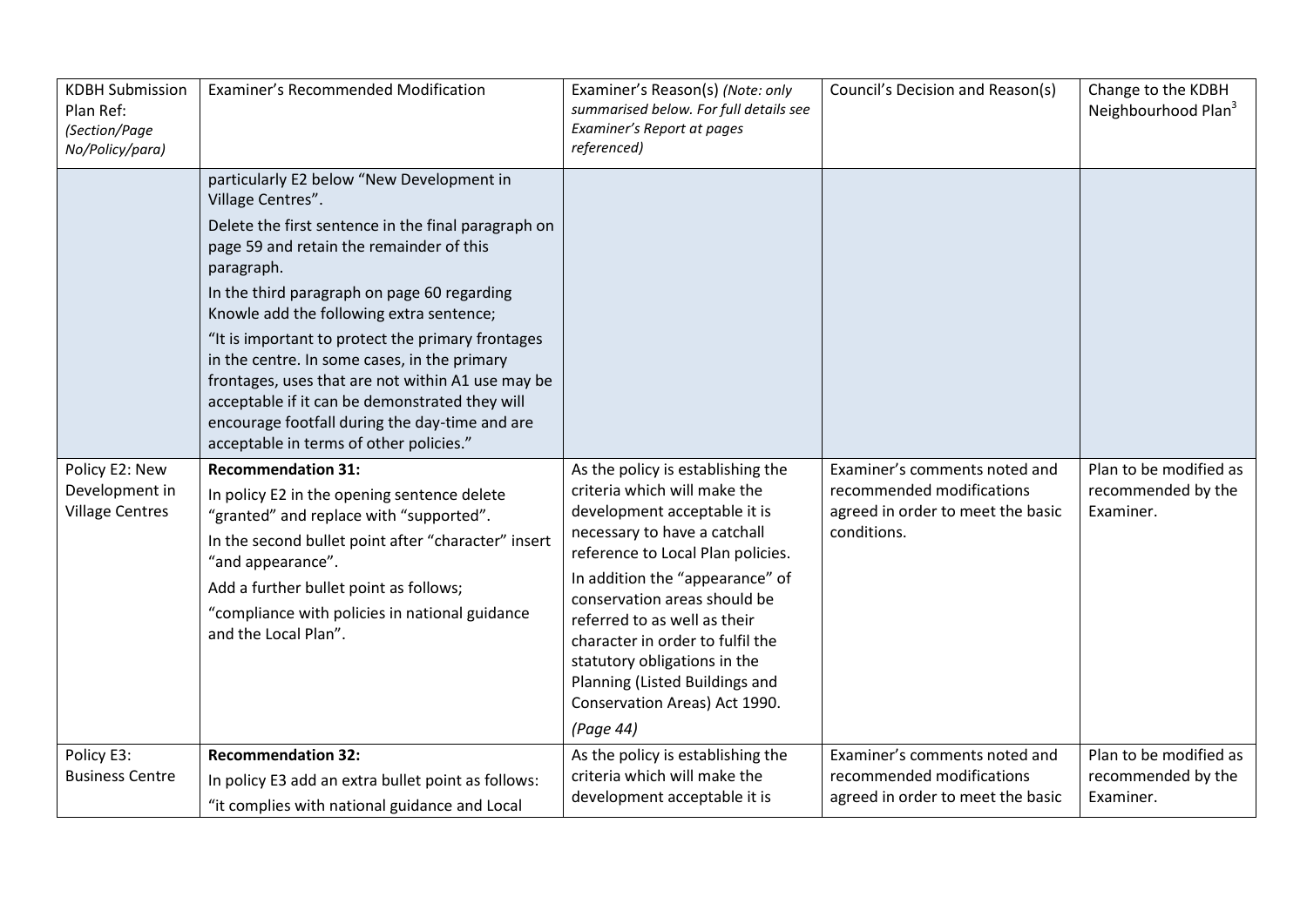| <b>KDBH Submission</b><br>Plan Ref:<br>(Section/Page<br>No/Policy/para) | Examiner's Recommended Modification                                                                                               | Examiner's Reason(s) (Note: only<br>summarised below. For full details see<br>Examiner's Report at pages<br>referenced)                                                                                                                                                                                                                                                                                                                                                                                                                          | Council's Decision and Reason(s) | Change to the KDBH<br>Neighbourhood Plan <sup>3</sup> |
|-------------------------------------------------------------------------|-----------------------------------------------------------------------------------------------------------------------------------|--------------------------------------------------------------------------------------------------------------------------------------------------------------------------------------------------------------------------------------------------------------------------------------------------------------------------------------------------------------------------------------------------------------------------------------------------------------------------------------------------------------------------------------------------|----------------------------------|-------------------------------------------------------|
|                                                                         | Plan policies".<br>Alter the second bullet point as follows:<br>"retail uses are precluded unless the site is within<br>a centre" | necessary to have a catch-all<br>reference to Local Plan policies.<br>The preclusion of retail uses is<br>inconsistent with the policy E1<br>with the statement that village<br>centres are the preferred location.<br>The preclusion of retail uses<br>should be omitted in reference to<br>village centres to conform to other<br>Plan policies, national guidance<br>and the Local Plan.<br>There is a need to preclude retail<br>uses outside of centres to be<br>consistent with national guidance<br>and Local Plan policies.<br>(Page 44) | conditions.                      |                                                       |

Revised Policy wording where it is significantly different to the Examiner's recommendation is shown in Tables 1B – 1F below. (Note that minor changes / additions are indicated in Table 1A above)

#### Table 1B – Policy H4: Housing Mix

| <b>Policy H4: Housing Mix (Recommendation 10)</b>    |                                                       |                                                               |  |  |
|------------------------------------------------------|-------------------------------------------------------|---------------------------------------------------------------|--|--|
| Original Submission Draft Neighbourhood Plan<br>Text | Text as per Examiner's Recommended<br>Modification 10 | Final Text <sup>3</sup> (for reasons given in Table 1A above) |  |  |
| Purpose built housing for older people:              | <b>Purpose built housing for older people:</b>        | <b>Purpose built housing for older people:</b>                |  |  |

 5 Text in green denotes where the Examiner's recommended modifications are being been retained. Text underlined is additional / amended text to be inserted. Strike through text is text to be deleted.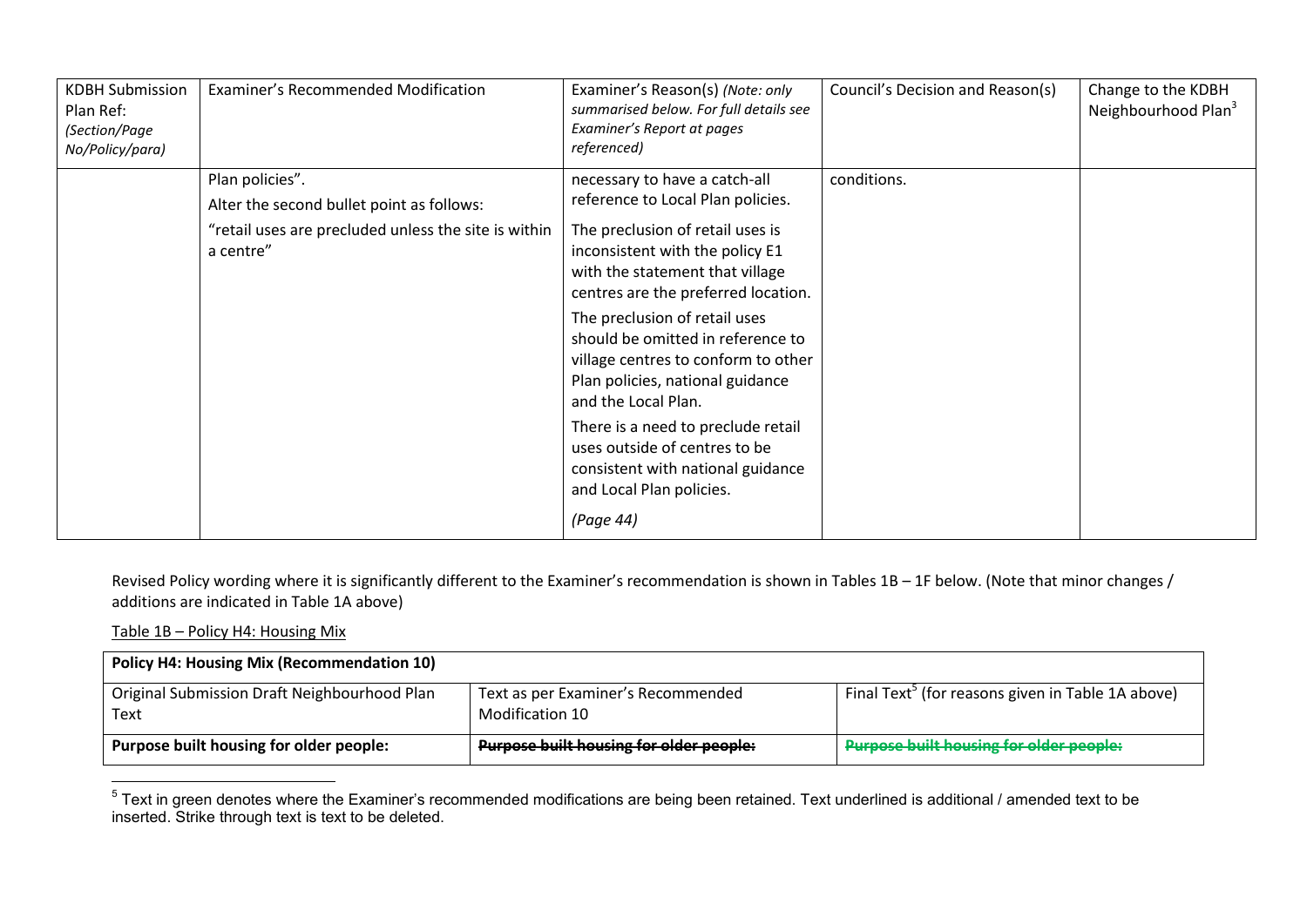Market housing on allocated and larger sites shall make a proportionate contribution to the need for purpose built housing for older people. The total contribution sought across all allocated sites is 60 sheltered housing units and 2 dementia homes. An exception may be made where there is a clear demonstration of other ways in which the requisite provision in the Area will be met.

### **Market housing**

On those parts of allocated sites and larger sites not to be developed for the provision of specialist housing for older people, or for affordable housing, market housing shall be provided in the following sizes:

- about 15% shall be flats and apartments, predominantly 2 bedrooms
- about 7% shall be bungalows, predominantly 2 bedrooms
- $\bullet$  about 10% shall be 2 bedroom houses
- about 34%shall be 3 bedroomhouses
- about 34% shall be 4+ bedroom houses.

There is no size requirement for purposebuilt/specialist accommodation for the elderly.

In addition, market housing on allocated and larger sites shall be provided in the following approximate proportions: 50% detached housing; 20% semi-detached housing; 8% terraced housing; 15% flats/apartments; and 7% bungalows.

The provision of a higher proportion of flats/apartments and bungalows, suitable for sale Market housing on allocated and larger sites shall make a proportionate contribution to the need for purpose built housing for older people. The total contribution sought across all allocated sites is 60 sheltered housing units and 2 dementia homes. An exception may be made where there is a clear demonstration of other ways in which the requisite provision in the Area will be met.

#### **Market housing**

On allocated sites and larger sites, market housing shall be provided in the following sizes:

- about 32% shall be a relatively even split of flats/apartments and bungalows/houses of predominantly 2 bedrooms or less
- about 34% shall be 3 bedroom houses
- about 34% shall be 4+ bedroom houses.

This policy does not apply to proposals for the provision of specialist institutionalised housing (under Class C2 or C2A of the Town and Country Planning (Use Classes) Order 1987,or subsequent re-enactment), sheltered housing for older people, or for affordable housing.

The provision of a higher proportion of smaller dwelling units of 2 bedrooms or less and starter homes, will be supported providing the remaining housing mix is similar to the proportions referred to above.

The housing mix shall be in accordance with the latest Strategic Housing Market Assessment or equivalent Housing Needs Survey, approved by Solihull Metropolitan Borough Council.

Market housing on allocated and larger sites shall make a proportionate contribution to the need for purpose built housing for older people. The total contribution sought across all allocated sites is 60 sheltered housing units and 2 dementia homes. An exception may be made where there is a clear demonstration of other ways in which the requisite provision in the Area will be met.

### **Market Housing:**

On allocated sites and larger sites, market housing shall be provided in the following sizes:

- about 32% shall be a relatively even split of flats/apartments and bungalows/houses of predominantly 2 bedrooms or less
- about 34% shall be 3 bedroom dwellings
- about 34% shall be 4+ bedroom dwellings

The provision of a different housing mix, including a higher proportion of smaller dwelling units of 2 bedrooms or less, will be supported where justified by the evidence of the latest Strategic Housing Market Assessment, an equivalent Housing Needs Survey approved by Solihull Metropolitan Borough Council or other evidence considered by the Council to be robust for the purposes of this policy. In such circumstance, dwellings with 3 or 4+ bedrooms shall be provided in broadly equal numbers. Determination of housing mix shall also take into account any relevant adopted strategic policies in the Local Plan or supplementary planning documents.

The provision of specialist institutionalised housing (under Class C2 or C2A of the Town and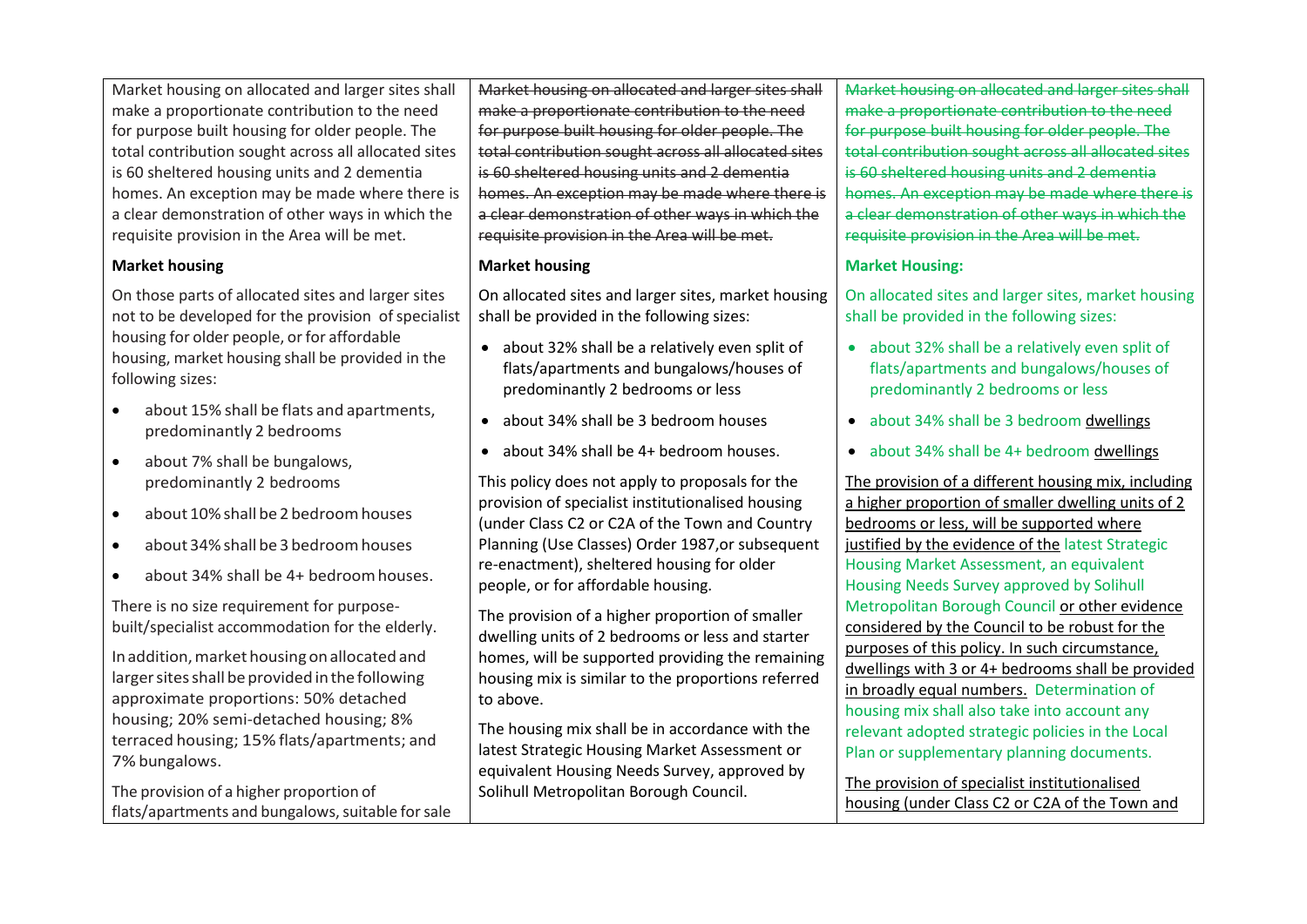| as starter homes or for downsizing by older                          | The determination of housing mix shall take into      | Country Planning (Use Classes) Order 1987 or any                     |
|----------------------------------------------------------------------|-------------------------------------------------------|----------------------------------------------------------------------|
| people, will be supported where the homes are in                     | account any relevant adopted strategic policies in    | statutory instrument revoking and re-enacting                        |
| keeping with local designs and streetscapes.                         | the Local Plan or supplementary planning              | that Order with or without modification),                            |
| All schemes should pay particular regard to the                      | documents.                                            | sheltered housing for older people or affordable                     |
| character and appearance of that part of the                         | Housing mix on sites not allocated or less than 20    | housing will be supported where it meets an                          |
| Neighbourhood in which they would be located.                        | dwellings shall be considered in relation to Local    | evidenced need and complies with relevant Plan                       |
| There may be scope for flexibility where strong                      | Plan policies."                                       | and Local Plan policies. The dwelling size                           |
| evidence is provided relevant to individual site                     |                                                       | percentages set out above would not apply to                         |
| characteristics - for example, to include a higher                   | <b>Supporting Text:</b>                               | housing in these categories.                                         |
|                                                                      |                                                       |                                                                      |
| proportion of smaller dwellings on sites that are                    | This Policy applies to all new housing                | Housing mix on sites not allocated or less than 20                   |
| close to village centres or in other highly<br>accessible locations. | development, but is most relevant to allocated        | dwellings shall be considered in relation to Local<br>Plan policies. |
|                                                                      | and larger sites, as the mix of housing on windfall   |                                                                      |
| The size of housing on windfall sites of less than                   | sites under 20 units in size will be determined on    | Supporting text:                                                     |
| 20 units will be determined according to the                         | their individual site merits. In line with Policy H2, | This policy applies to allocated sites and larger                    |
| nature and characteristics of the site and its                       | this Policy defines larger sites as accommodating     | sites of more than 20 units. It does not apply to                    |
| location.                                                            | 20 or more dwellings.                                 | schemes or parts of schemes, which are for                           |
| <b>Supporting Text:</b>                                              | The KDBH Housing Needs Assessment                     | institutionalised housing, sheltered or affordable                   |
|                                                                      | demonstrates a need for additional specialist         | housing.                                                             |
| This Policy applies to all new housing                               | housing to meet the needs of older people.            |                                                                      |
| development, but is most relevant to allocated                       | Windfall sites may provide some limited               | The KDBH "Housing Needs Assessment"                                  |
| and larger sites, as the mix of housing on windfall                  | opportunities to help meet this need. However,        | demonstrates a need for the delivery of a higher                     |
| sites under 20 units in size will be determined on                   | the main contribution will have to come from          | proportion of smaller dwellings suitable for                         |
| their individual site merits. In line with Policy H2,                | allocated and larger sites.                           | downsizing among the elderly and for young                           |
| this Policy defines larger sites as accommodating                    |                                                       | families. It also identifies a need for additional                   |
| 20 or more dwellings.                                                | The need for sheltered housing and dementia           | specialist housing to meet the needs of older                        |
|                                                                      | homes is intended to apply to allocated and larger    | people (such as additional affordable, market                        |
| The KDBH Housing Needs Assessment                                    | sites. If land at Wychwood Roundabout or the St       | sheltered and extra care housing units) and                          |
| demonstrates a need for additional specialist                        | George and St Teresa RC Primary School site were      | starter homes for those seeking entry to the                         |
| housing to meet the needs of older people.                           | to be developed or redeveloped, these sites (and      | property market. The Plan's objectives and                           |
| Windfall sites may provide some limited                              | the school site in particular) could be suitable for  | policies seek to meet this need as far as possible                   |
| opportunities to help meet this need. However,                       | older people's accommodation should the               | within the Plan's jurisdiction.                                      |
| the main contribution will have to come from                         | developers choose to promote such a use.              | In accordance with national planning guidance in                     |
| allocated and larger sites.                                          | In view of the extent of specialist provision for the | the NPPF, strategic housing policies in the                          |
|                                                                      |                                                       |                                                                      |

In view of the extent of specialist provision for the elderly in the Area built since 2011, and the

The need for sheltered housing and dementia

adopted Local Plan and the local area evidence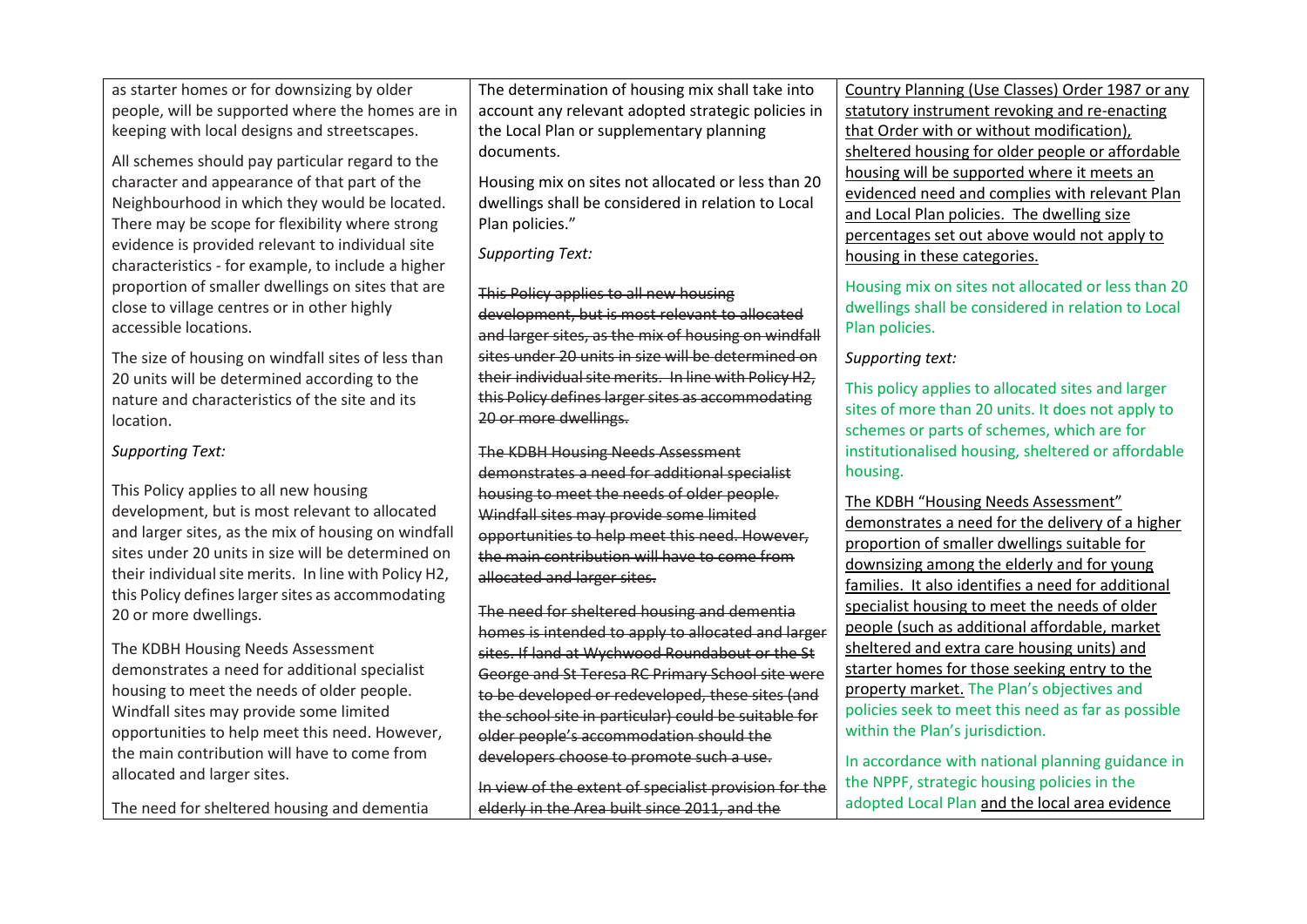homes is intended to apply to allocated and larger sites. If land at Wychwood Roundabout or the St George and St Teresa RC Primary School site were to be developed or redeveloped, these sites (and the school site in particular) could be suitable for older people's accommodation should the developers choose to promote such a use.

In view of the extent of specialist provision for the elderly in the Area built since 2011, and the limited amount of land available, the extent of new provision is limited to that sought in this Policy (the areas of greatest need). Provision shall be made in proportion to the size of the site compared with the total area of all the allocated and larger sites. Those sites or parts of sites close to village amenities are likely to be more suitable for such provision.

Residents in KDBH are keen to see that new housing is in keeping with established housing design and streetscapes. One important element of thisisreflecting the mix of housing that exists at present, with modest adjustments to cater for demographic change. This Policy identifies the mix of new property considered to be most suitable for Knowle, Dorridge and Bentley Heath, as evidenced in the Residents' Survey. The proportions and sizes set out in the Policy also have regard to the results of the 2011 Census and to SMBC's Strategic Housing Market Assessment.

Residents support the provision of more two and three bedroom homes (as apartments, bungalows or smaller houses), but are not supportive of one bedroom units, unless these are part of purpose built accommodation for the elderly. This is

limited amount of land available, the extent of new provision is limited to that sought in this Policy (the areas of greatest need). Provision shall be made in proportion to the size of the site compared with the total area of all the allocated and larger sites. Those sites or parts of sites close to village amenities are likely to be more suitable for such provision.

This policy applies to allocated sites and larger sites of more than 20 units. It does not apply to schemes or parts of schemes, which are for institutionalised housing, sheltered, or affordable housing.

The KDBH "Housing Needs Assessment" demonstrates a need for additional specialist housing to meet the needs of older people and starter homes for those seeking entry to the property market. The Plan's objectives and policies seek to meet this need as far as possible within the Plan's jurisdiction.

In accordance with national planning guidance in the NPPF and local strategic housing policies in the adopted Local Plan it is the intention to meet the objectively assessed housing needs of all sectors of the community.

This policy provides a local dimension but should be read with close reference to policies in the NPPF and the Local Plan relating to housing mix.

Residents in KDBH are keen to see that new housing is in keeping with established housing design and streetscapes. One important element of this is reflecting the mix of housing that exists at present, with modest adjustments to cater for

base, it is the intention to meet the objectively assessed housing needs of all sectors of the community.

This policy provides a local dimension but should be read with close reference to policies in the NPPF and the Local Plan relating to housing mix.

Residents in KDBH are keen to see that new housing is in keeping with established housing design and streetscapes. One important element of this is reflecting the mix of housing that exists at present with modest adjustments to cater for demographic change. This Policy identifies the mix of new property considered to be most suitable for Knowle, Dorridge and Bentley Heath as evidenced in the Residents' Survey. The proportions and sizes set out in the Policy also have regard to the results of the 2011 Census and to SMBC's Strategic Housing Market Assessment.

Residents support the provision of more two- and three-bedroom homes (as apartments, bungalows or smaller houses) but are not supportive of one bedroom units, unless these are part of purposebuilt accommodation for the elderly. This is consistent with the expressed desire for the size of homes to be suitable for the needs of downsizers and for young families where a minimum of two bedrooms is regarded as necessary.

The housing mix for sites not allocated or less than 20 dwellings will have regard to Local Plan policies which include the need to take account of factors such as site size, existing mix, accessibility to services, economics of provision and the needs to secure a range of house types. There may be some windfall sites which by their nature and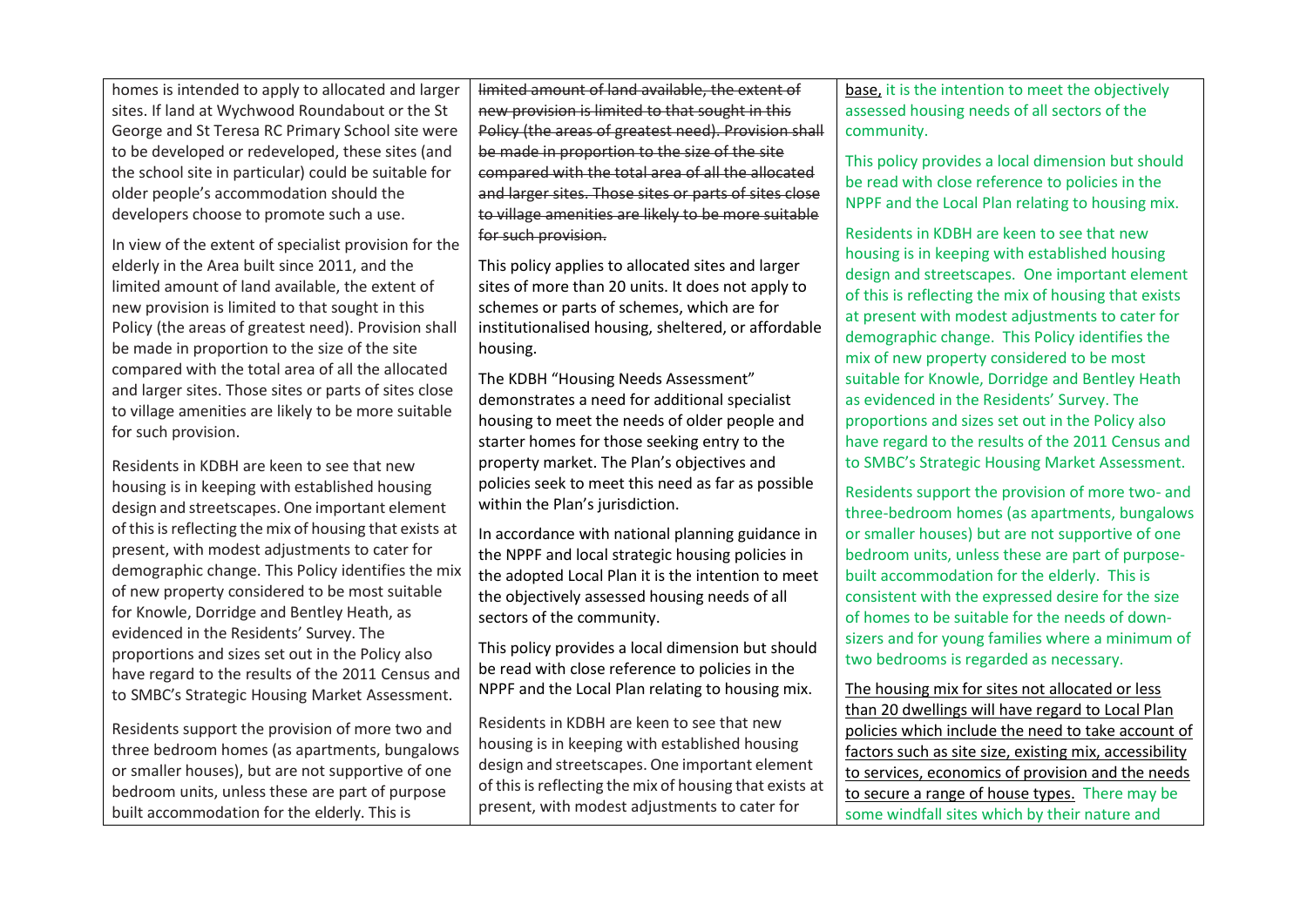| demographic change. This Policy identifies the mix                                                                                                                                                                                                                                                                                                                                                                                                                                                                                                                                                                                                                                                                                                                                                                                                                                      | location suggest a particular form of            |
|-----------------------------------------------------------------------------------------------------------------------------------------------------------------------------------------------------------------------------------------------------------------------------------------------------------------------------------------------------------------------------------------------------------------------------------------------------------------------------------------------------------------------------------------------------------------------------------------------------------------------------------------------------------------------------------------------------------------------------------------------------------------------------------------------------------------------------------------------------------------------------------------|--------------------------------------------------|
| of new property considered to be most suitable                                                                                                                                                                                                                                                                                                                                                                                                                                                                                                                                                                                                                                                                                                                                                                                                                                          | development, for example one- and two-bedroom    |
| for Knowle, Dorridge and Bentley Heath, as                                                                                                                                                                                                                                                                                                                                                                                                                                                                                                                                                                                                                                                                                                                                                                                                                                              | apartments. This Policy makes provision for such |
| evidenced in the Residents' Survey. The                                                                                                                                                                                                                                                                                                                                                                                                                                                                                                                                                                                                                                                                                                                                                                                                                                                 | developments where the character of the area is  |
| proportions and sizes set out in the Policy also<br>have regard to the results of the 2011 Census and<br>to SMBC's Strategic Housing Market Assessment.<br>Residents support the provision of more two and<br>three bedroom homes (as apartments, bungalows<br>or smaller houses), but are not supportive of one<br>bedroom units, unless these are part of purpose<br>built accommodation for the elderly. This is<br>consistent with the expressed desire for the size<br>of homes to be suitable for the needs of down-<br>sizers and for young families, where a minimum of<br>two bedrooms is regarded as necessary.<br>There may be some windfall sites which by their<br>nature and location suggest a particular form of<br>development, for example one and two bedroom<br>apartments. This Policy makes provision for such<br>developments where the character of the area is | not compromised.                                 |
|                                                                                                                                                                                                                                                                                                                                                                                                                                                                                                                                                                                                                                                                                                                                                                                                                                                                                         | not compromised.                                 |

### Table 1C – Policy T8 – Road Infrastructure

| Policy T8 - Road Infrastructure (Recommendation 22)  |                                                              |                                                               |  |
|------------------------------------------------------|--------------------------------------------------------------|---------------------------------------------------------------|--|
| Original Submission Draft Neighbourhood Plan<br>Text | Text as per Examiner's Recommended<br><b>Modification 22</b> | Final Text <sup>6</sup> (for reasons given in Table 1A above) |  |
| Policy T8                                            | Delete Policy T8 and supporting text.                        | Policy                                                        |  |
| Proposals to improve the following                   |                                                              | The impact of development on highway safety                   |  |

 6 Text in green denotes where the examiner's recommended modifications are being been retained. Text underlined is additional / amended text to be inserted. Strike through text is text to be deleted.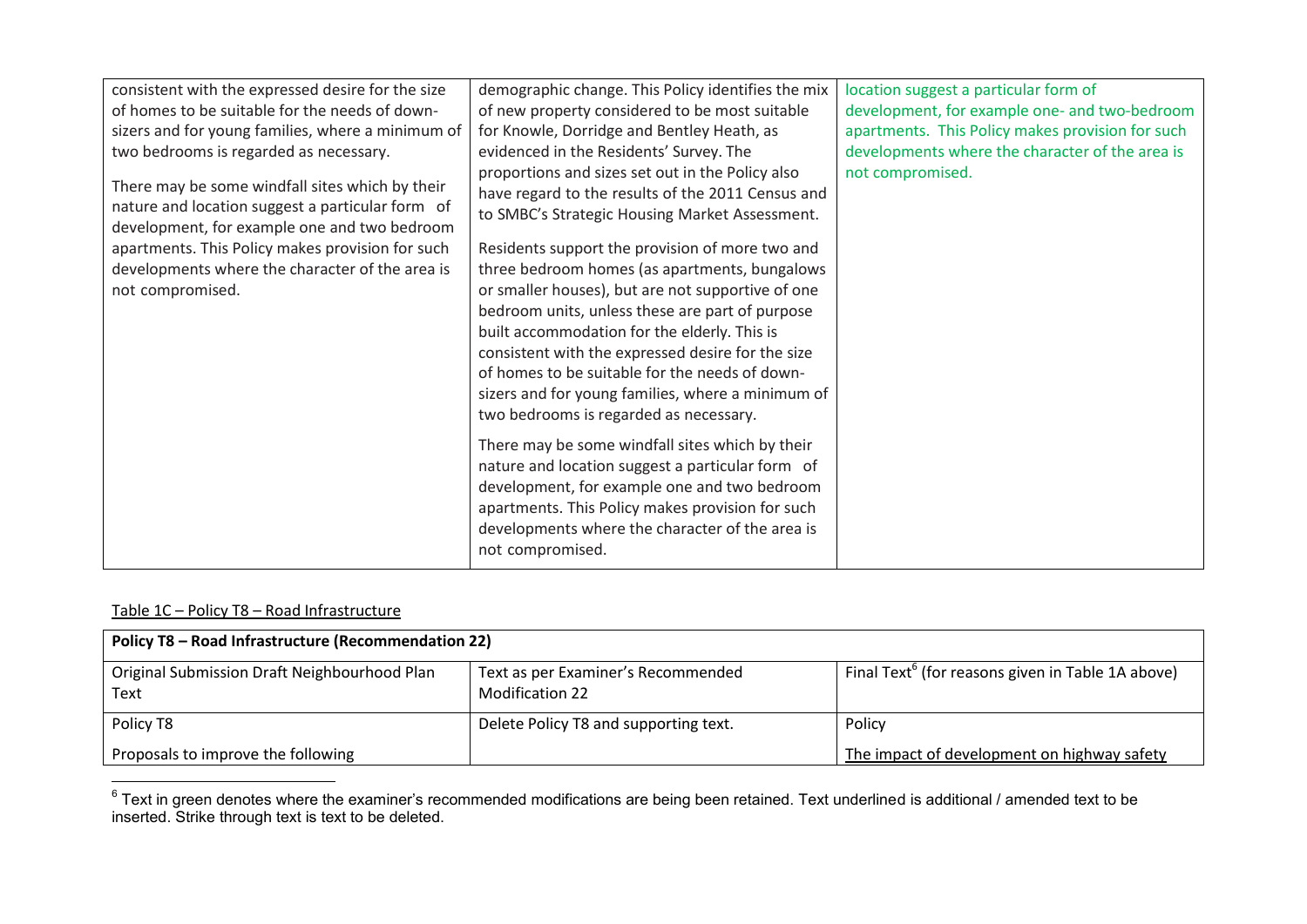| Insert new section as follows:                                                                                                         | and capacity must include consideration of, and,                                                                                                                                                                                                                                                                                                                                                                                                                                                                                                                                                                                                                                                                                                                                                                                           |
|----------------------------------------------------------------------------------------------------------------------------------------|--------------------------------------------------------------------------------------------------------------------------------------------------------------------------------------------------------------------------------------------------------------------------------------------------------------------------------------------------------------------------------------------------------------------------------------------------------------------------------------------------------------------------------------------------------------------------------------------------------------------------------------------------------------------------------------------------------------------------------------------------------------------------------------------------------------------------------------------|
|                                                                                                                                        | where relevant, appropriate mitigation measures                                                                                                                                                                                                                                                                                                                                                                                                                                                                                                                                                                                                                                                                                                                                                                                            |
|                                                                                                                                        | in relation to the following locally identified                                                                                                                                                                                                                                                                                                                                                                                                                                                                                                                                                                                                                                                                                                                                                                                            |
| The Neighbourhood Forum are concerned to                                                                                               | pressure points:                                                                                                                                                                                                                                                                                                                                                                                                                                                                                                                                                                                                                                                                                                                                                                                                                           |
| with the Highway Authority to secure the<br>improvements listed in the community actions in<br>Appendix 6. In appropriate cases of new | junction of Station Approach / Avenue Road /<br>$\bullet$<br>Dorridge Road, including the reinstatement<br>of the former roundabout                                                                                                                                                                                                                                                                                                                                                                                                                                                                                                                                                                                                                                                                                                        |
| development planning obligations may be used to<br>secure these improvements.                                                          | provision of a dedicated area for taxis/drop-<br>offs at Dorridge Station                                                                                                                                                                                                                                                                                                                                                                                                                                                                                                                                                                                                                                                                                                                                                                  |
|                                                                                                                                        | St John's Close<br>$\bullet$                                                                                                                                                                                                                                                                                                                                                                                                                                                                                                                                                                                                                                                                                                                                                                                                               |
| (Relevant schemes to be inserted in Appendix)                                                                                          | junction of Hampton Road / Lodge Road /<br>$\bullet$<br>High Street / Warwick Road                                                                                                                                                                                                                                                                                                                                                                                                                                                                                                                                                                                                                                                                                                                                                         |
|                                                                                                                                        | Gate Lane<br>$\bullet$                                                                                                                                                                                                                                                                                                                                                                                                                                                                                                                                                                                                                                                                                                                                                                                                                     |
|                                                                                                                                        | Poplar Road<br>$\bullet$                                                                                                                                                                                                                                                                                                                                                                                                                                                                                                                                                                                                                                                                                                                                                                                                                   |
|                                                                                                                                        | The context for this Policy is that SMBC has<br>commissioned a range of studies to assess the<br>traffic impacts, additional parking demands and<br>infrastructure requirements associated with<br>proposed site allocations included in Solihull's<br>Draft Local Plan Review. For the KDBH Area, early<br>indications are that there is likely to be<br>measurable impact associated with additional<br>traffic generated by the proposals for a total of<br>1,100 new houses (excluding 450+ likely windfall<br>developments). The analysis undertaken to date<br>already recognises the need for improvements to<br>some junctions.<br>Residents are keen to mitigate congestion that is<br>already being experienced in the Area. Related<br>development will need to include measures<br>necessary to ensure that conditions are not |
|                                                                                                                                        | Road Infrastructure<br>secure certain road improvements and will liaise                                                                                                                                                                                                                                                                                                                                                                                                                                                                                                                                                                                                                                                                                                                                                                    |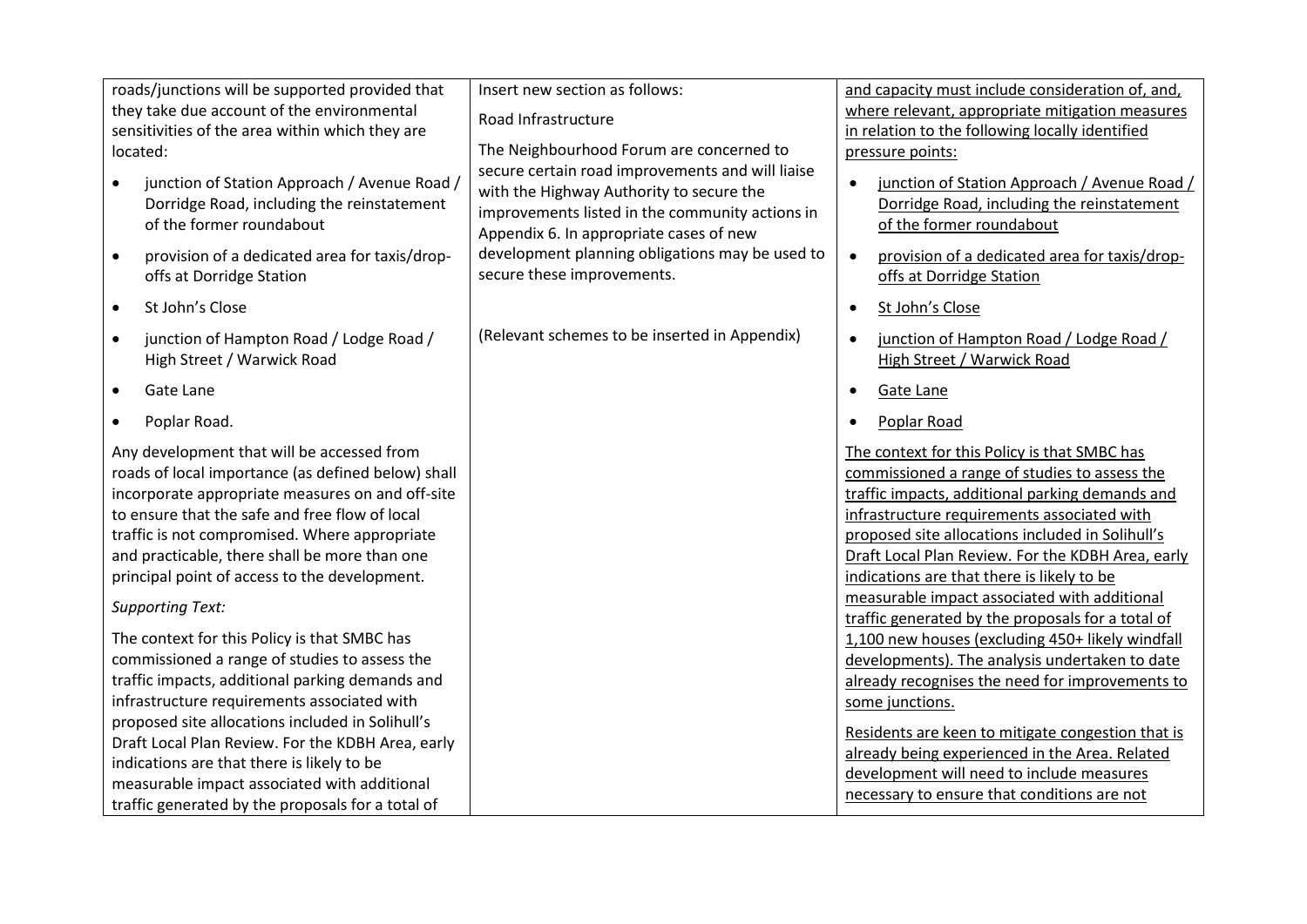| 1,100 new houses (excluding 450+ likely windfall                                                         | materially exacerbated. At the same time,          |
|----------------------------------------------------------------------------------------------------------|----------------------------------------------------|
| developments). The analysis undertaken to date                                                           | environmental sensitivities will need to be taken  |
| already recognises the need for improvements to                                                          | into account. For example, in the Conservation     |
| some junctions.                                                                                          | Areas, materials appropriate to the context will   |
|                                                                                                          | need to be used and the felling of important trees |
| Residents are keen to mitigate congestion that is<br>already being experienced in the Area, particularly | avoided.                                           |
| in the roads identified. Related development will                                                        | A map showing the main roads and transport links   |
| need to include measures necessary to ensure                                                             | in the Area is provided in Appendix 7.             |
| that conditions are not materially exacerbated. At                                                       |                                                    |
| the same time, environmental sensitivities will                                                          |                                                    |
| need to be taken into account. For example, in                                                           |                                                    |
| the Conservation Areas, materials appropriate to                                                         |                                                    |
| the context will need to be used and the felling of                                                      |                                                    |
| important trees avoided.                                                                                 |                                                    |
|                                                                                                          |                                                    |
| A map showing the main roads and transport links                                                         |                                                    |
| in the Area is provided in Appendix 7.                                                                   |                                                    |
| "Roads of local importance" are: Gate Lane,                                                              |                                                    |
| Earlswood Road, Grange Road, Four Ashes Road,                                                            |                                                    |
| Box Trees Road, Widney Road, Manor Road,                                                                 |                                                    |
| Station Road, Tilehouse Green Lane, Mill Lane,                                                           |                                                    |
| Slater Road, Lady Byron Lane, Poplar Road,                                                               |                                                    |
| Warwick Road, Grove Road, Lodge Road, Longdon                                                            |                                                    |
| Road, Hampton Road, Kenilworth Road and                                                                  |                                                    |
| Jacobean Lane.                                                                                           |                                                    |

Table 1D – Policy ECF2: Formal Education – Location of New Schools

| Policy ECF2:Formal Education - Location of New Schools (Recommendation 26) |                                                              |                                                   |
|----------------------------------------------------------------------------|--------------------------------------------------------------|---------------------------------------------------|
| Original Submission Draft Neighbourhood Plan<br>l Text                     | Text as per Examiner's Recommended<br><b>Modification 26</b> | Final Text' (for reasons given in Table 1A above) |

 $\overline{a}^7$  Text in green denotes where the examiner's recommended modifications are being been retained. Text underlined is additional / amended text to be inserted. Strike through text is text to be deleted.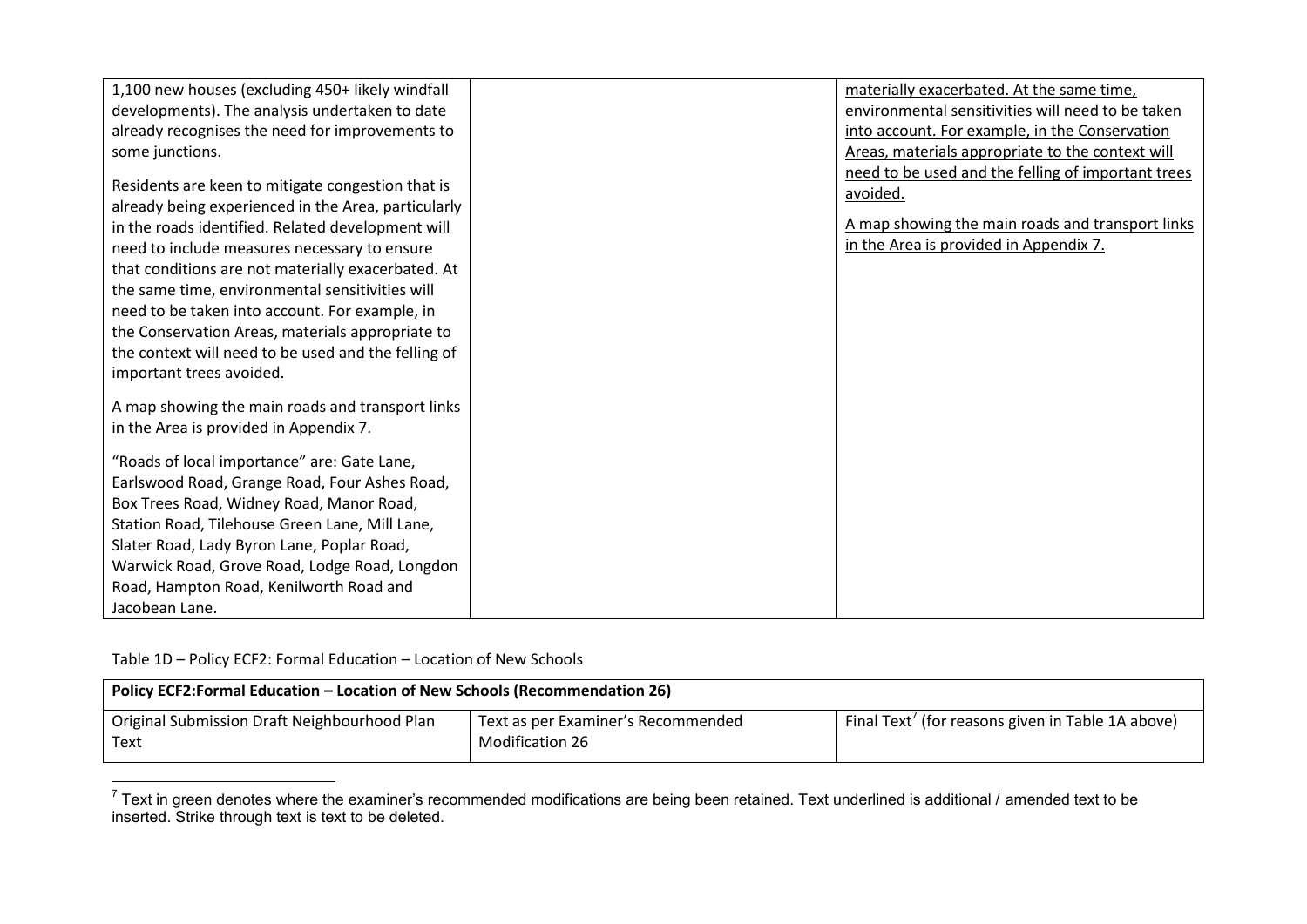| Where the need for additional pupil capacity has                                                                                                                                                                                                                                                                                                      | Where the need for additional pupil capacity has                                                                                                                                                                                                                                                                                                                 | Where the need for additional pupil capacity has                                                                                                                                                                                                                                                                                                 |
|-------------------------------------------------------------------------------------------------------------------------------------------------------------------------------------------------------------------------------------------------------------------------------------------------------------------------------------------------------|------------------------------------------------------------------------------------------------------------------------------------------------------------------------------------------------------------------------------------------------------------------------------------------------------------------------------------------------------------------|--------------------------------------------------------------------------------------------------------------------------------------------------------------------------------------------------------------------------------------------------------------------------------------------------------------------------------------------------|
| been demonstrated, provision of new or                                                                                                                                                                                                                                                                                                                | been demonstrated, provision of new or                                                                                                                                                                                                                                                                                                                           | been demonstrated, provision of new or                                                                                                                                                                                                                                                                                                           |
| expanded schools will be supported provided                                                                                                                                                                                                                                                                                                           | expanded schools will be supported, provided                                                                                                                                                                                                                                                                                                                     | expanded schools will be supported provided                                                                                                                                                                                                                                                                                                      |
| that:                                                                                                                                                                                                                                                                                                                                                 | that particularly if there is compliance with the                                                                                                                                                                                                                                                                                                                | that:                                                                                                                                                                                                                                                                                                                                            |
| • the location is conveniently situated for pupils<br>from within the KDBH Area and has adequate<br>car parking, safe drop off and pick up<br>provision and easy access by local public<br>transport without any significant additional<br>impact on traffic congestion. New or improved<br>walking and cycling routes will be strongly<br>encouraged | following:<br>• the location is conveniently situated for pupils<br>from within the KDBH Area and has adequate<br>car parking, safe drop off and pick up provision<br>and easy access by local public transport<br>without any significant additional impact on<br>traffic congestion. New or improved walking<br>and cycling routes will be strongly encouraged | the location is conveniently situated for pupils<br>from within the KDBH Area and has adequate<br>car parking, safe drop off and pick up provision<br>and easy access by local public transport<br>without any significant additional impact on<br>traffic congestion. New or improved walking<br>and cycling routes will be strongly encouraged |
| • there would be no significant impacts on local                                                                                                                                                                                                                                                                                                      | • there would be no significant impacts on local                                                                                                                                                                                                                                                                                                                 | • there would be no significant impacts on local<br>amenities                                                                                                                                                                                                                                                                                    |
| amenities                                                                                                                                                                                                                                                                                                                                             | amenities                                                                                                                                                                                                                                                                                                                                                        | • the buildings are well designed                                                                                                                                                                                                                                                                                                                |
| • the buildings are well designed<br>• the planning application demonstrates<br>adequate consideration of opportunities for<br>dual-use, by the community, of school                                                                                                                                                                                  | the buildings are well designed<br>the planning application demonstrates<br>adequate consideration of opportunities for<br>dual-use, by the community, of school                                                                                                                                                                                                 | the planning application demonstrates<br>adequate consideration of opportunities for<br>dual-use, by the community, of school<br>buildings and outdoor recreational facilities;                                                                                                                                                                  |
| buildings and outdoor recreational facilities.                                                                                                                                                                                                                                                                                                        | buildings and outdoor recreational facilities.                                                                                                                                                                                                                                                                                                                   | and                                                                                                                                                                                                                                                                                                                                              |
|                                                                                                                                                                                                                                                                                                                                                       |                                                                                                                                                                                                                                                                                                                                                                  | other policies in this Plan and the Local Plan,<br>including design policies, are satisfied.                                                                                                                                                                                                                                                     |

Table 1E – Policy ECF5 – Recreation, Leisure and Sport

| <b>Policy ECF5: Recreation, Leisure and Sport (Recommendation 28)</b> |                                                       |                                                               |
|-----------------------------------------------------------------------|-------------------------------------------------------|---------------------------------------------------------------|
| Original Submission Draft Neighbourhood Plan<br>Text                  | Text as per Examiner's Recommended<br>Modification 28 | Final Text <sup>8</sup> (for reasons given in Table 1A above) |
| The KDBH community will welcome applications                          | The KDBH community will welcome support               | The KDBH community will support applications for              |
| for the provision and extension of both indoor                        | applications for the provision and extension of       | the provision and extension of both indoor and                |

 8 Text in green denotes where the examiner's recommended modifications are being been retained. Text underlined is additional / amended text to be inserted. Strike through text is text to be deleted.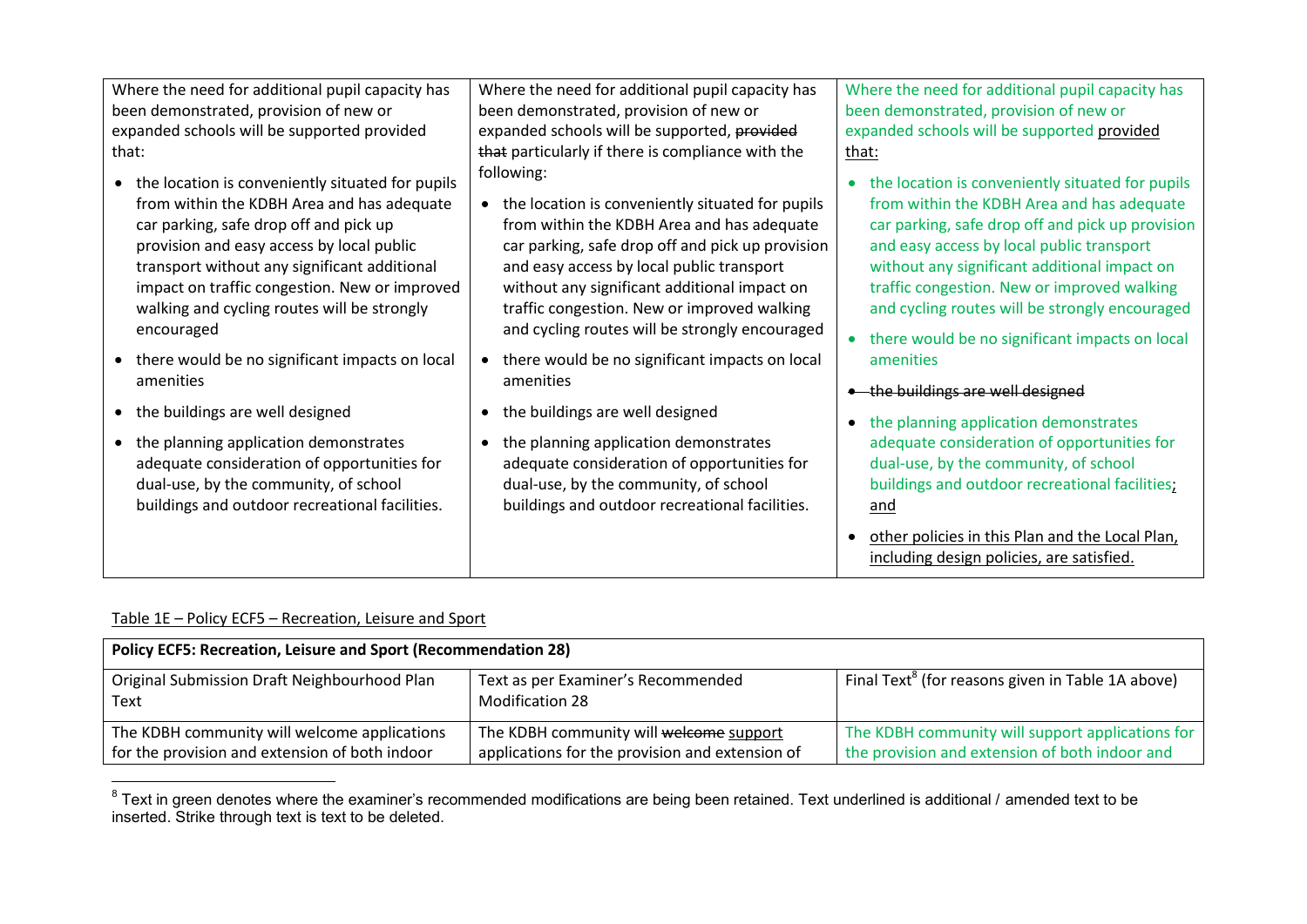| and outdoor venues for recreation, leisure and                                                                                  | both indoor and outdoor venues for recreation,                                                                                                                   | outdoor venues for recreation, leisure and sport                                                                             |
|---------------------------------------------------------------------------------------------------------------------------------|------------------------------------------------------------------------------------------------------------------------------------------------------------------|------------------------------------------------------------------------------------------------------------------------------|
| sport and in particular facilities that would:                                                                                  | leisure and sport and in particular facilities that                                                                                                              | provided that they would:                                                                                                    |
| widen the range of local sport, leisure and<br>recreational facilities                                                          | would:<br>widen the range of local sport, leisure and<br>recreational facilities                                                                                 | widen the range of local sport, leisure and<br>recreational facilities                                                       |
| allow proportionate use by all groups,<br>community sectors and individuals within<br>KDBH                                      | allow use by all groups, community sectors<br>and individuals within KDBH                                                                                        | allow use by all groups, community sectors<br>and individuals within KDBH<br>be conveniently located relative to sustainable |
| be conveniently located relative to sustainable<br>forms of transport                                                           | be conveniently located relative to sustainable<br>forms of transport                                                                                            | forms of transport<br>cause no material harm to residential amenity;                                                         |
| cause no material harm to residential amenity;<br>and                                                                           | cause no material harm to residential amenity;<br>and                                                                                                            | and<br>satisfy other policies in this Plan and the Local                                                                     |
| • satisfy other Plan policies including but not<br>limited to those in the Design, Transport and<br>Village Character sections. | satisfy other Plan policies including but not<br>limited to those in the Design, Transport and<br>Village Character sections in this Plan and the<br>Local Plan. | Plan.                                                                                                                        |

# Table 1F – Retention of Shops and Services

| <b>Policy E1: Retention of Shops and Services (Recommendation 30)</b>                                                                                                                                                                                                                                                                                                                                                      |                                                                                                                                                                                                                                                                                                                                          |                                                                                                                                                                                                                                                                                                                                                            |
|----------------------------------------------------------------------------------------------------------------------------------------------------------------------------------------------------------------------------------------------------------------------------------------------------------------------------------------------------------------------------------------------------------------------------|------------------------------------------------------------------------------------------------------------------------------------------------------------------------------------------------------------------------------------------------------------------------------------------------------------------------------------------|------------------------------------------------------------------------------------------------------------------------------------------------------------------------------------------------------------------------------------------------------------------------------------------------------------------------------------------------------------|
| Original Submission Draft Neighbourhood Plan<br>Text                                                                                                                                                                                                                                                                                                                                                                       | Text as per Examiner's Recommended<br>Modification 30                                                                                                                                                                                                                                                                                    | Final Text <sup>9</sup> (for reasons given in Table 1A above)                                                                                                                                                                                                                                                                                              |
| In respect of planning applications affecting<br>existing shops, offices or premises for trade in<br>services to the public, the maintenance of a<br>balance of shops, services and premises will be a<br>priority. The balance of uses will be assessed<br>having regard to the impact of the proposed loss<br>of a shop or service on the vitality of the frontage<br>within which it is located, and on the mix of uses | In the centres defined on the maps below;<br>Proposals for shops within Class A1 of the Town<br>and Country Planning (Use Classes) Order 1987(or<br>subsequent re-enactment) will be supported<br>subject to their scale and retail policy in the Local<br>Plan and other policies.<br>Proposals that result in the loss of shops (Class | In the centres defined on the maps below;<br>Proposals for shops within Class A1 of the Town<br>and Country Planning (Use Classes) Order 1987<br>(or any statutory instrument revoking and re-<br>enacting that Order with or without modification)<br>will be supported subject to their scale and retail<br>policy in the Local Plan and other policies. |

 9 Text in green denotes where the examiner's recommended modifications are being been retained. Text underlined is additional / amended text to be inserted. Strike through text is text to be deleted.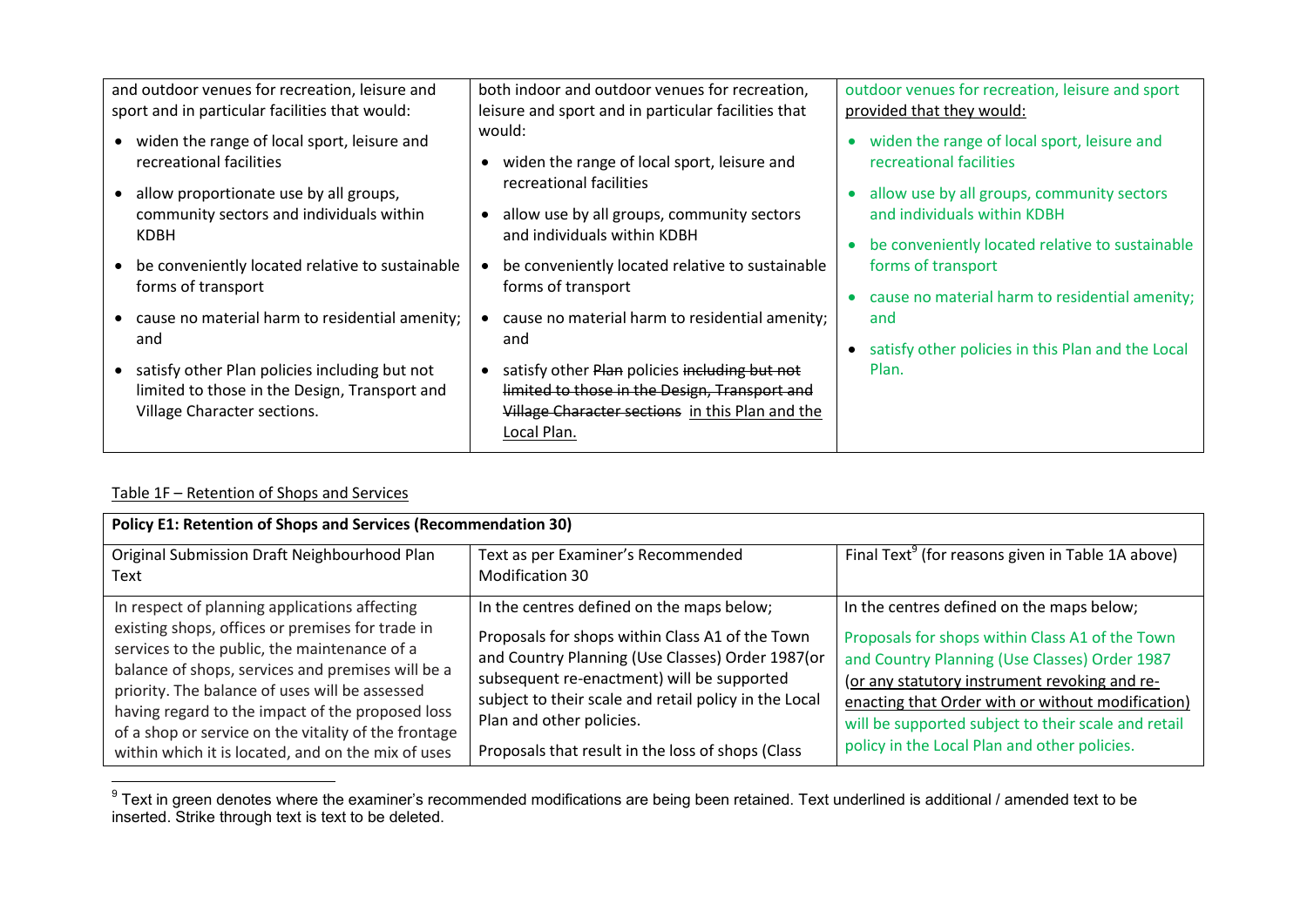within the centre as a whole.

In relation to each village centre this means:

#### **Dorridge:**

Proposals resulting in the loss of existing ground floor units on Station Approach, Station Road and Arden Buildings from use as shops, financial and professional services, restaurants and cafes, and hot food takeaways (within Part A of the Schedule to the Town and Country Planning Act (Use Classes) Order 1987) will be resisted.

#### **Bentley Heath:**

Proposals resulting in the loss of existing ground floor shop units (within Class A1) will be resisted unless it can be demonstrated that the use of the premises for that purpose is no longer viable. In such case, proposals for the change of use to other uses within Class A ofthe Use Classes Order, or to an alternative use that would provide benefits to the local economy or community of equal or greater benefit than the existing use, will be supported subject to there being no unacceptable impact on residential amenity or car parking.

#### **Knowle:**

Within primary retail frontages, planning applications which would result in the loss of ground floor shop units (within Use Class A1) will be resisted. In secondary frontages, a mix of shops, financial and professional services, restaurants and cafes, drinking establishments and hot food takeaways and offices (within Use Classes A1 to A5 and B1a) will be supported,

A1) may be resisted subject to the criteria below.

Uses within Part A and in the case of Knowle also Class B1(a), of The Town and Country Planning (Use Classes) Order 1987(or subsequent reenactment), such as shops, financial and professional services, restaurants, cafes, takeaways and drinking establishments (full list described in the Plan glossary) will be protected and encouraged subject to the criteria below:

### **Dorridge:**

Proposals resulting in the loss of existing ground floor units from use as shops, financial and professional services, and other uses within Part A of the Schedule to the Town and Country Planning Act (Use Classes) Order 1987, or subsequent reenactment) will be resisted if the proportion of units in the centre in these uses falls below 75%. However, if it can be demonstrated with evidence that the proposed alternative use will contribute to the day-time viability and vitality of the centre or that a Part A use is no longer viable the alternative use may be acceptable subject to other policies.

### **Bentley Heath:**

Proposals resulting in the loss of existing ground floor shop units (Class A1) will be resisted unless it can be demonstrated with evidence that the use of the premises for that purpose is no longer viable.

In such cases proposals for the change of use to uses within Part A of the Schedule to the Town and Country Planning (Use Classes) Order 1987,or subsequent re-enactment, or to a use which

Proposals that result in the loss of shops (Class A1) may be resisted subject to the criteria below.

Uses within Part A and in the case of Knowle also Class B1(a), of The Town and Country Planning (Use Classes) Order 1987(or subsequent reenactment), such as shops, financial and professional services, restaurants, cafes, takeaways and drinking establishments (full list described in the Plan glossary) will be protected and encouraged subject to the criteria below:

### **Dorridge:**

Proposals resulting in the loss of existing ground floor units from use as shops, financial and professional services, and other uses within Part A of the Schedule to the Town and Country Planning Act (Use Classes) Order 1987, or subsequent reenactment) will be resisted. if the proportion of units in the centre in these uses falls below 75%. However, if it can be demonstrated with evidence that the proposed alternative use will contribute to the day-time viability and vitality of the centre or that a Part A use is no longer viable the alternative use may be acceptable subject to other policies.

### **Bentley Heath:**

Proposals resulting in the loss of existing ground floor shop units (Class A1) will be resisted unless it can be demonstrated with evidence that the use of the premises for that purpose is no longer viable.

In such cases proposals for the change of use to uses within Part A of the Schedule to the Town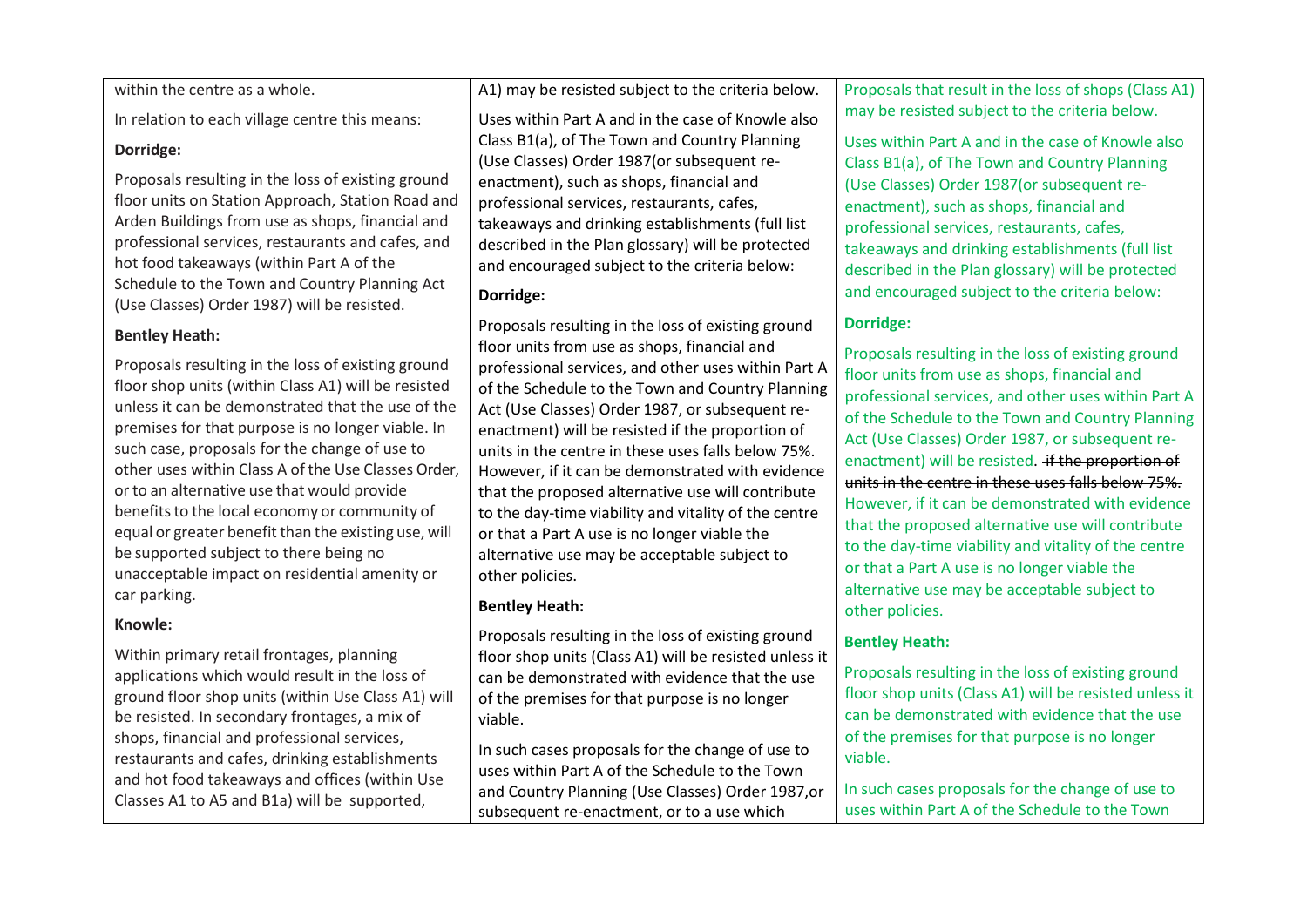subject to there being adequate car parking, no unacceptable impact on amenity and no adverse impact on the character of the area. Primary and secondary frontages are shown in the graphic opposite.

The use of upperfloors above ground floor commercial units for residential or office uses will be supported, provided there is no unacceptable impact on residential amenity or car parking provision.

#### *Supporting Text*

The findings of the Residents' Survey and the Business Survey showed support for retaining and supporting local employment. The local shops, services and offices within the village centres are an important source of local employment which the policy seeks to protect. At the same time, there is a degree of dissatisfaction with the range of retail outlets, although not a consistent view about what might be ideal. The retention and encouragement of independent shops is often mentioned in the survey feedback. There is also reference to the desire for a post office in Dorridge and improved supermarket facilities in Knowle. There is a strong view from businesses that highstreet shops should be protected and the current mix maintained.

This policy seeks to maintain and improve local shopping facilities and services, including local offices, to safeguard their vitality and viability and provide a comprehensive range of shops and services for use by residents. The policy aims to reflect the differing size and role of each centre. The Heritage and Character Study recommended

would contribute to the day-time viability and vitality of the centre, will be supported subject to other policies. In the event it can be proven with evidence that none of the above-specified uses are economically or functionally viable then alternative uses may be acceptable subject to other policies.

#### **Knowle:**

Within primary retail frontages, proposals that would result in the loss of ground floor shop units (within Use Class A1) will be resisted unless it can be demonstrated with evidence that such use is not viable or the alternative use will contribute to the day-time viability and vitality of the centre.

In secondary frontages a mix of shops, financial and professional services, restaurants and cafes, drinking establishments, hot food takeaways and offices (within use Classes A1-A5 and B1(a) will be supported subject to other policies.

In all centres, the use of upper floors above ground floor commercial units for residential or office uses will be supported, subject to other policies"

### *Supporting Text:*

The findings of the Residents' Survey and the Business Survey showed support for retaining and supporting local employment. The local shops, services and offices within the village centres are an important source of local employment which the policy seeks to protect. At the same time, there is a degree of dissatisfaction with the range of retail outlets, although not a consistent view about what might be ideal. The retention and

and Country Planning (Use Classes) Order 1987,or subsequent re-enactment, or to a use which would contribute to the day-time viability and vitality of the centre, will be supported subject to other policies. In the event it can be proven with evidence that none of the above-specified uses are economically or functionally viable then alternative uses may be acceptable subject to other policies.

### **Knowle:**

Within primary retail frontages, proposals that would result in the loss of ground floor shop units (within Use Class A1) will be resisted unless it can be demonstrated with evidence that such use is not viable or the alternative use will contribute to the day-time viability and vitality of the centre.

In secondary frontages a mix of shops, financial and professional services, restaurants and cafes, drinking establishments, hot food takeaways and offices (within use Classes A1-A5 and B1(a) will be supported subject to other policies.

In all centres, the use of upper floors above ground floor commercial units for residential or office uses will be supported, subject to other policies.

### *Supporting Text:*

The findings of the Residents' Survey and the Business Survey showed support for retaining and supporting local employment. The local shops, services and offices within the village centres are an important source of local employment which the policy seeks to protect. At the same time,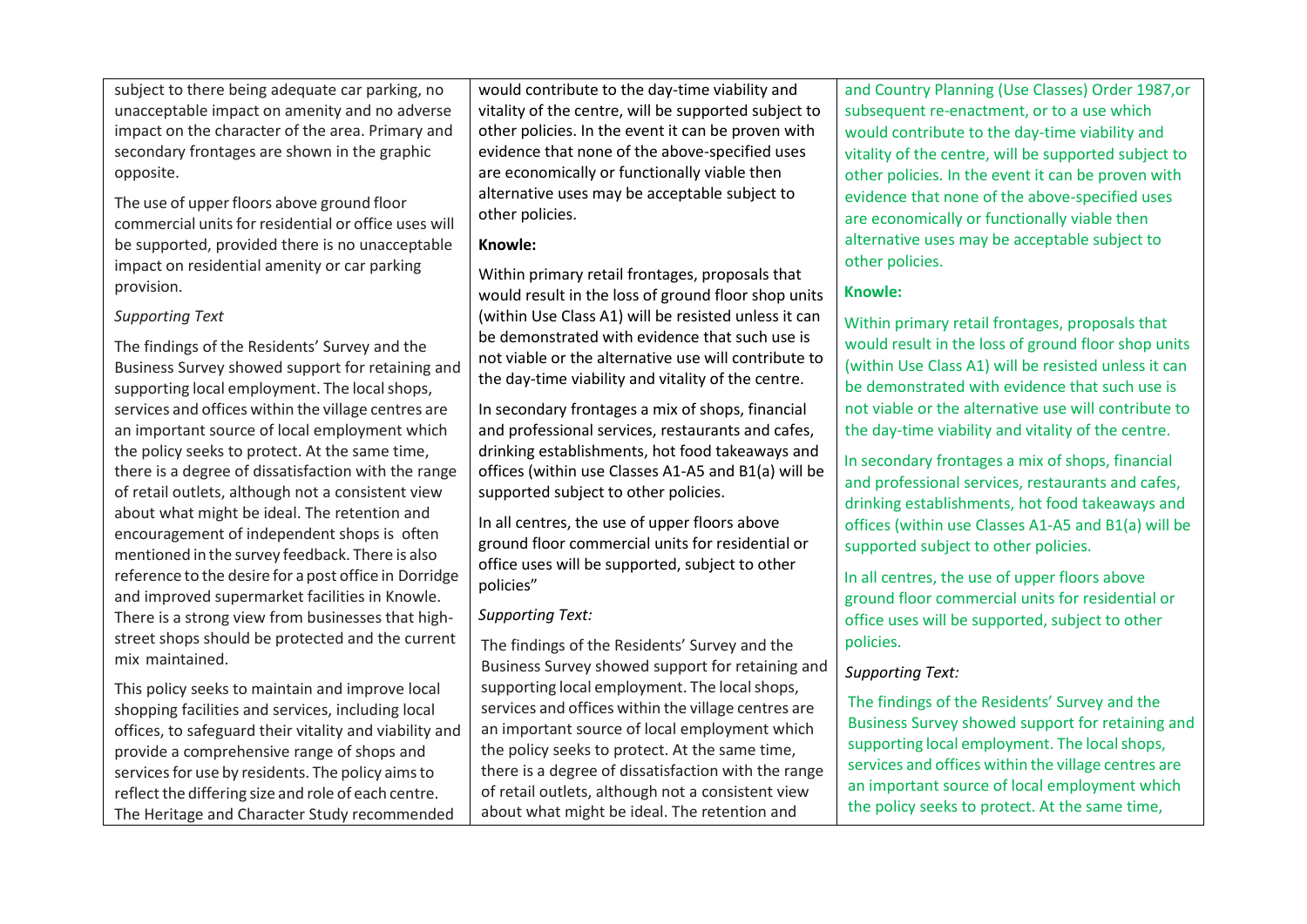a policy for Dorridge to maintain village centre uses within the square formed by Arden Buildings to ensure that incremental change over time to residential use would be resisted. The policy aims to achieve this and extends the protection to the Station Approach and Station Road frontages.

In common with Policy E2, this Policy will be applied where express planning permission is required, recognising that certain changes of use are 'permitted development'.

The Bentley Heath centre is much smaller than Knowle or Dorridge and the loss of existing shop units around the junction of Widney Road and Slater Road would impact on the provision of local convenience shopping. The policy therefore seeks to protect these uses.

Knowle village centre is much larger and a different approach to maintaining a balance of uses is therefore proposed, based on primary frontages where the retention of shops will be a priority. A greater mix of retail and non retail commercial uses will be supported in both primary and secondary frontages.

encouragement of independent shops is often mentioned in the survey feedback. There is also reference to the desire for a post office in Dorridge and improved supermarket facilities in Knowle. There is a strong view from businesses that highstreet shops should be protected and the current mix maintained.

The policy seeks to maintain and improve local shopping facilities and services, including local offices, to safeguard their vitality and viability and provide a comprehensive range of shops and services for use by residents. The policy operates in the context of Local plan policies that determine the smaller scale of shops and services suitable for the centres in the Plan area. It is intended to retain uses in the centres that support their viability and vitality. However, the policies will operate when necessary with a need to consider the economic and functional viability of the uses that are being lost to determine whether there is justification for their removal. This will require submission of evidence that a use is not economically viable or for which in functional terms there is insufficient demand. In some case it will be necessary to demonstrate via a report from a chartered surveyor that the property has been marketed on reasonable terms for a minimum period of 6 months and there has been no written offers of purchase for the existing use.

In some case where a retail use cannot be supported an alternative use may be acceptable which encourages footfall mainly in the day-time and contributes to the vitality and viability of the there is a degree of dissatisfaction with the range of retail outlets, although not a consistent view about what might be ideal. The retention and encouragement of independent shops is often mentioned in the survey feedback. There is also reference to the desire for a post office in Dorridge and improved supermarket facilities in Knowle. There is a strong view from businesses that highstreet shops should be protected and the current mix maintained.

The policy seeks to maintain and improve local shopping facilities and services, including local offices, to safeguard their vitality and viability, provide a comprehensive range of shops and services for use by residents and provide flexibility for the various retail centres to adapt to changing shopping patterns. The policy operates in the context of Local plan policies that determine the smaller scale of shops and services suitable for the centres in the Plan area. It is intended to retain uses in the centres that support their viability and vitality. However, the policies will operate when necessary with a need to consider the economic and functional viability of the uses that are being lost to determine whether there is justification for their removal. This will require submission of evidence that a use is not economically viable or for which in functional terms there is insufficient demand. In some case it will be necessary to demonstrate via a report from a chartered surveyor that the property has been marketed on reasonable terms for a minimum period of 6 months and there has been no written offers of purchase for the existing use.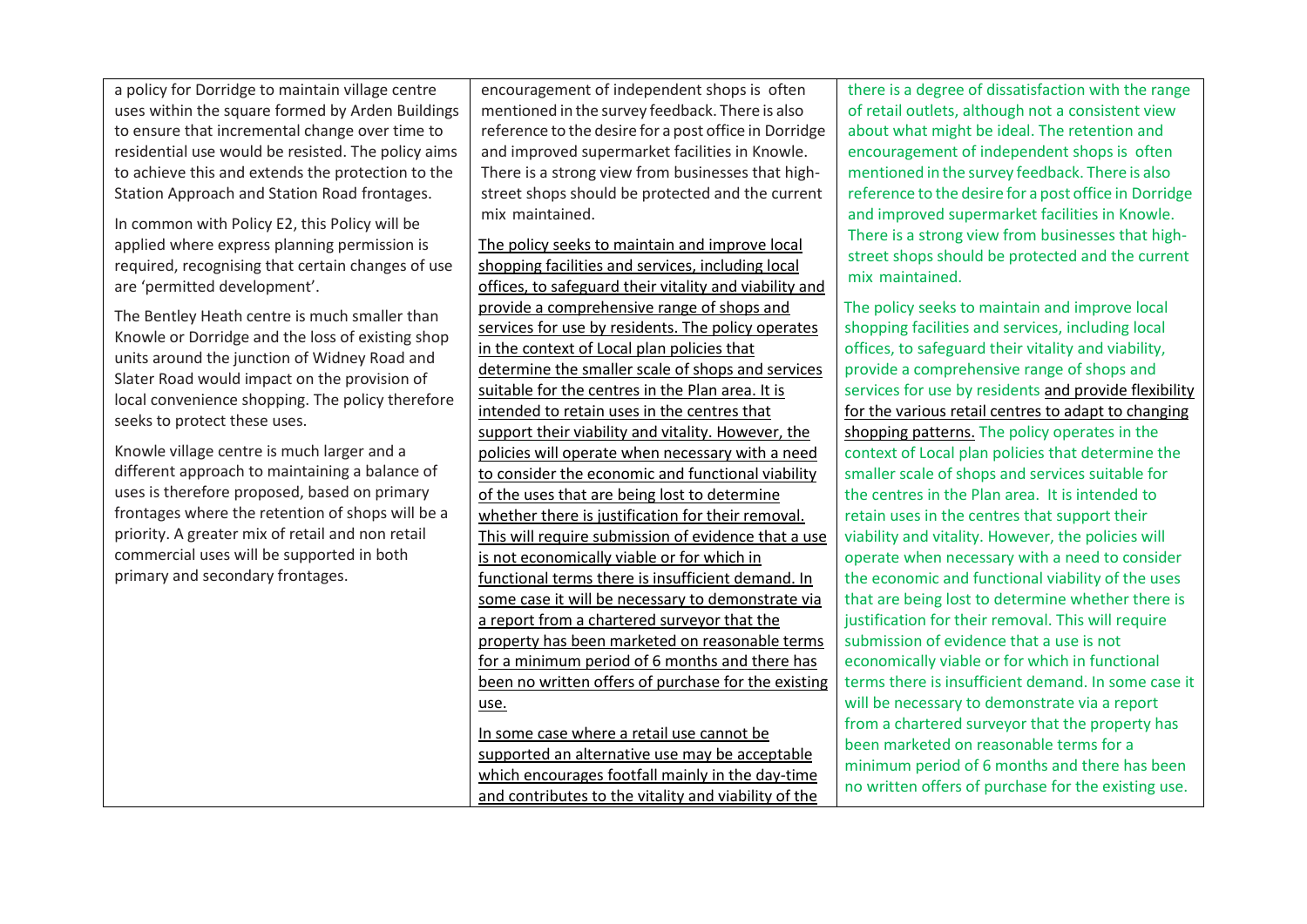centre. Such uses are acceptable in principle but also need to conform to other policies, particularly E2 below "New Development in Village Centres".

This policy seeks to maintain and improve local shopping facilities and services, including local offices, to safeguard their vitality and viability and provide a comprehensive range of shops and services for use by residents. The policy aims to reflect the differing size and role of each centre. The Heritage and Character Study recommended a policy for Dorridge to maintain village centre uses within the square formed by Arden Buildings to ensure that incremental change over time to residential use would be resisted. The policy aims to achieve this and extends the protection to the Station Approach and Station Road frontages.

In common with Policy E2, this Policy will be applied where express planning permission is required, recognising that certain changes of use are 'permitted development'.

The Bentley Heath centre is much smaller than Knowle or Dorridge and the loss of existing shop units around the junction of Widney Road and Slater Road would impact on the provision of local convenience shopping. The policy therefore seeks to protect these uses.

Knowle village centre is much larger and a different approach to maintaining a balance of uses is therefore proposed, based on primary frontages where the retention of shops will be a priority. A greater mix of retail and non retail commercial uses will be supported in both primary and secondary frontages. It is important In some cases where a retail use cannot be supported an alternative use may be acceptable which encourages footfall mainly in the day-time and contributes to the vitality and viability of the centre. Such uses are acceptable in principle but also need to conform to other policies, particularly E2 below "New Development in Village Centres"

The policy aims to reflect the differing size and role of each centre. The Heritage and Character Study recommended a policy for Dorridge to maintain village centre uses within the square formed by Arden Buildings to ensure that incremental change over time to residential use would be resisted. The policy aims to achieve this and extends the protection to the Station Approach and Station Road frontages.

In common with Policy E2, this Policy will be applied where express planning permission is required, recognising that certain changes of use are 'permitted development'.

The Bentley Heath centre is much smaller than Knowle or Dorridge and the loss of existing shop units around the junction of Widney Road and Slater Road would impact on the provision of local convenience shopping. The policy therefore seeks to protect these uses.

Knowle village centre is much larger and a different approach to maintaining a balance of uses is therefore proposed, based on primary frontages where the retention of shops will be a priority. A greater mix of retail and non retail commercial uses will be supported in both primary and secondary frontages. It is important